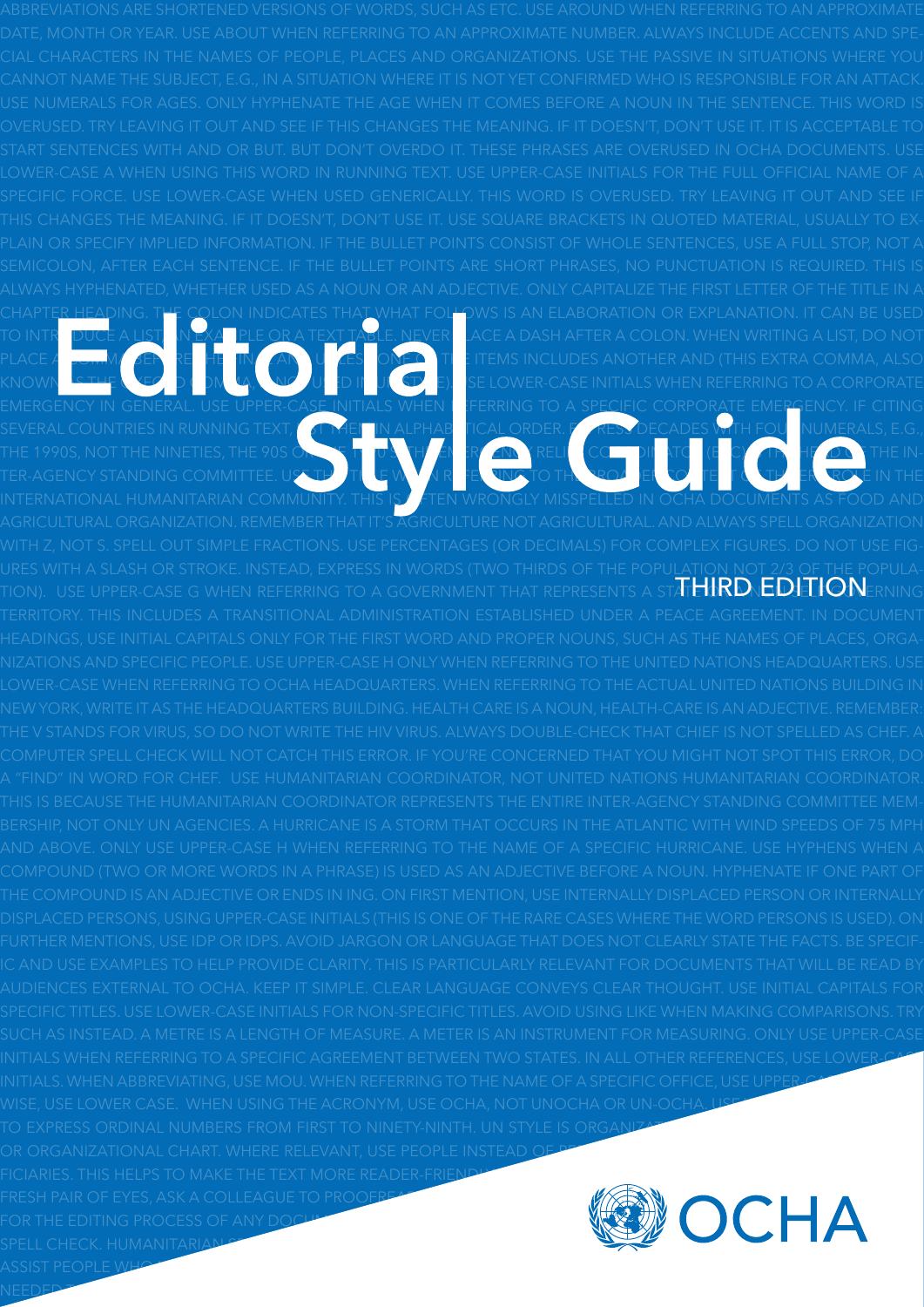# **Contents**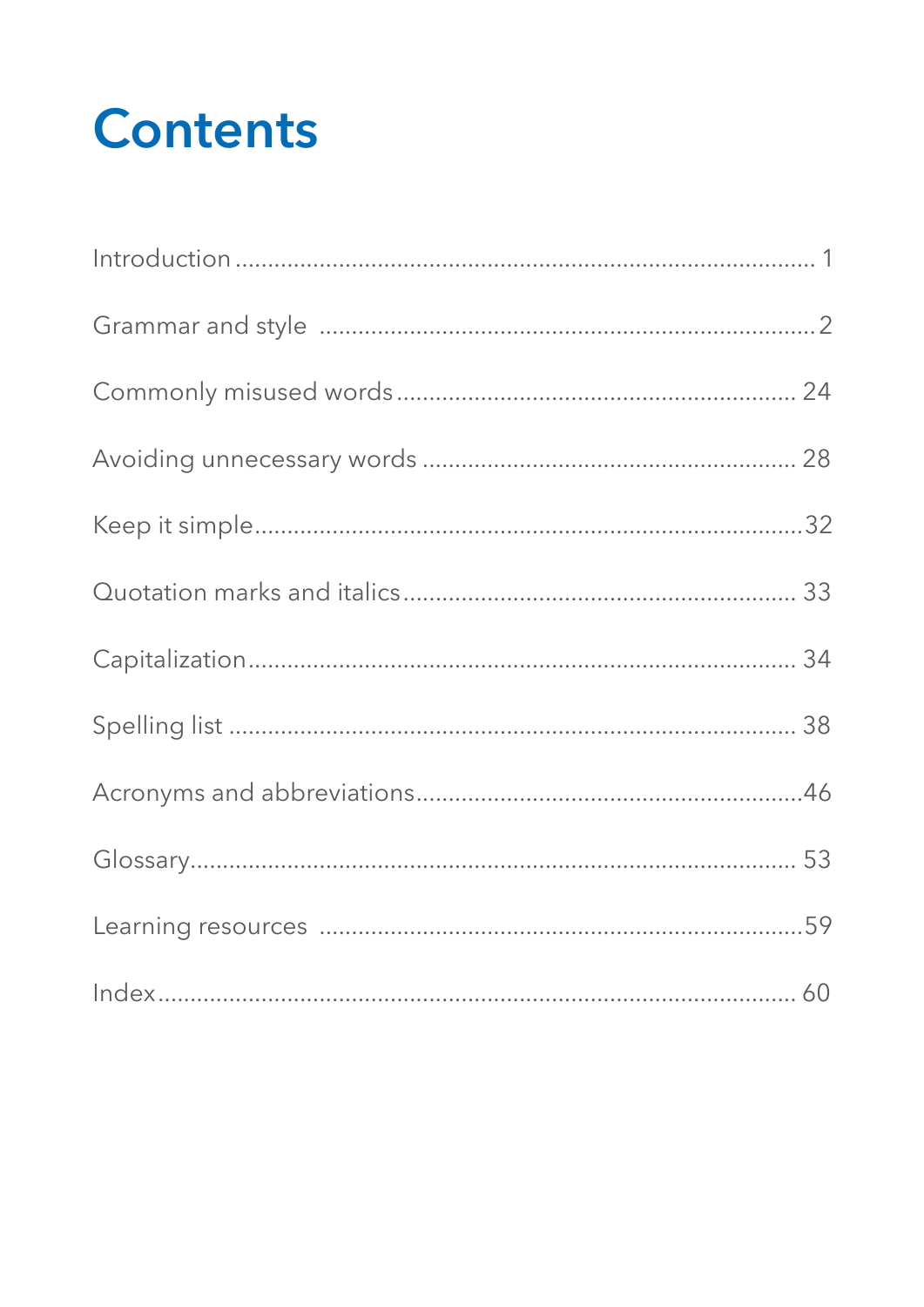# <span id="page-2-0"></span>**Introduction**

Dear Colleagues

Welcome to the third edition of the *OCHA Editorial Style Guide* – the informative resource that helps to clarify many of the grammar and style issues that often cause confusion, such as capitalization, punctuation and spelling.

OCHA is under constant pressure to provide detailed, up-to-date information via a range of products. But whether it's a press release, an internal memo, a donor report or an annual report, the information needs to be clear, succinct and free of jargon. Regular use of this guide will help you to achieve these goals.

The *OCHA Editorial Style Guide* is now divided into 10 sections. A new section titled 'Keep it simple' explains how to shorten commonly used phrases in OCHA documents, and a new section on capitalization provides detailed advice on a range of words. The guidance in each section is presented alphabetically, along with details of where information is cross-referenced in a separate section.

The guide also provides updated information on UN writing style. All organizations and publications have individual style rules, and the UN is no exception. This guide will help you understand UN-specific rules, such as when to capitalize *Secretariat* and *Government*, and how to write the plural of *forum*. The guide also includes simple but effective rules that should be followed in any organization, such as allocating time for proofreading. This can help avoid embarrassing errors, such as referring to the humanitarian chief as the humanitarian chef.

To complement this publication, the OCHA Reporting Unit has also produced training modules on style and grammar that are available on OCHAnet. See page 59 for more details.

We hope this revised *OCHA Editorial Style Guide* informs, educates and becomes a permanent fixture on the desks of OCHA offices worldwide.

OCHA Reporting Unit

New York

September 2015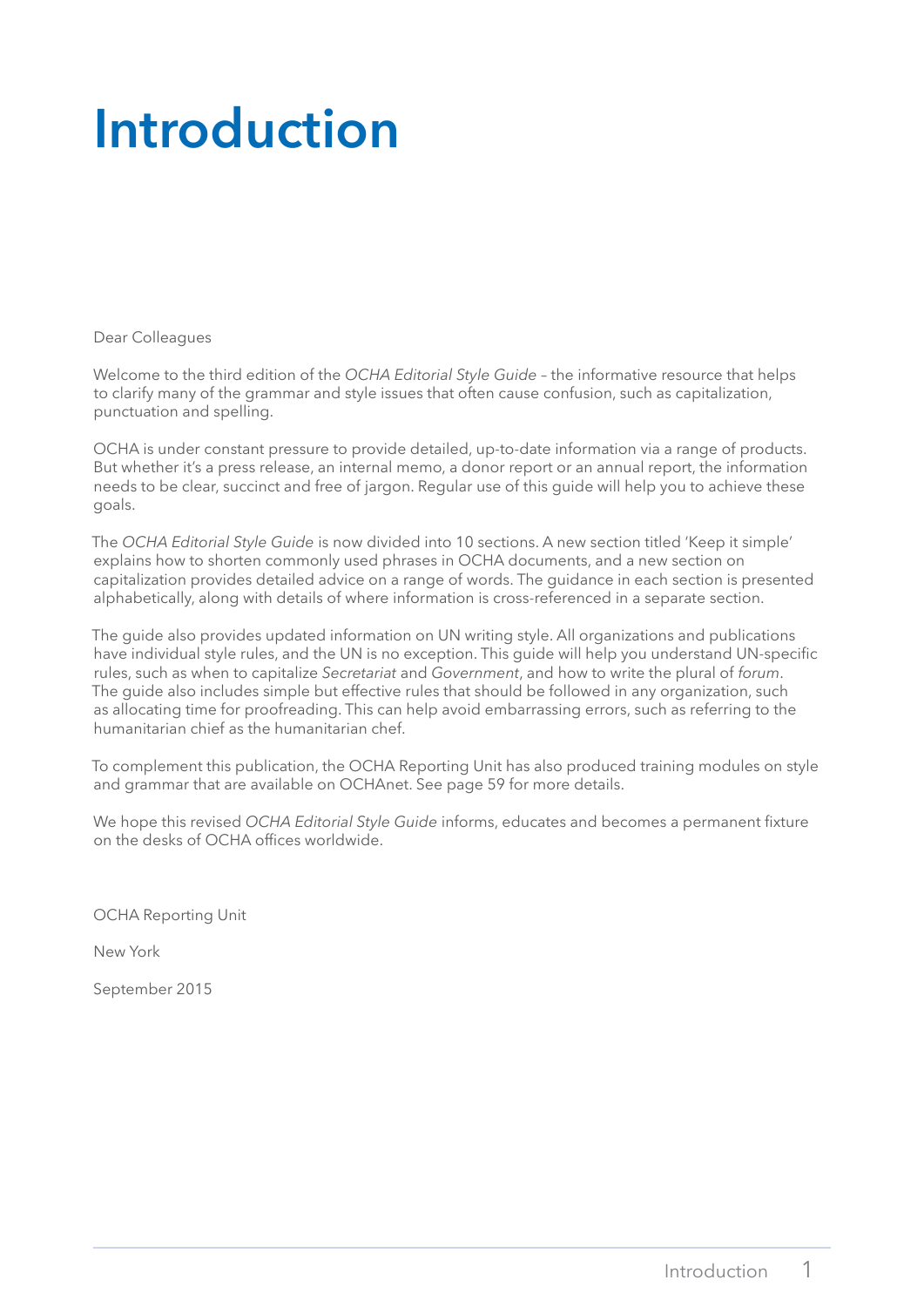# <span id="page-3-0"></span>**Section one: Grammar and style**

# **a**

# abbreviations and acronyms

Abbreviations are shortened versions of words, such as *etc*.

Acronyms are abbreviations pronounced as words, such as*, CERF, NATO, OCHA* and *UNDAC*.

In running text, use the full name on first mention followed by the acronym or abbreviation in brackets (but only if it will be used again in the text).

Use acronyms and abbreviations sparingly so that the document is not cluttered with capital letters.

In a table, abbreviation or shortened form is acceptable.

Do not use a full stop after each letter within an acronym or abbreviation (*UNDP* not *U.N.D.P*).

Where possible, do not use abbreviations in titles or headings.

Do not use *the* as part of an organization's name in acronyms (*WFP*, not *the WFP; CERF*, not *the CERF*).

When deciding whether to use *a* or *an* with acronyms, be guided by pronunciation. If it's a consonant sound, use *a*; if it's a vowel sound, use *an* (*a NATO decision; an NGO conference; an MSF programme; an L3 emergency*).

Always explain acronyms in documents that will be translated. Translators may not be familiar with OCHA or United Nations terminology.

# about/around

Use *around* when referring to an approximate date, month or year. Use *about* when referring to an approximate number.

• The appeal will be launched around late October. It is expected to raise about US\$20 million.

#### accents

Always include accents and special characters in the names of people, places and organizations.

- Médecins Sans Frontières is operational in Côte d'Ivoire.
- El Niño weather patterns are expected to affect the region this year.

For accents and special characters in Word, go to **Insert** then click **Symbol**.

# active vs. passive

Where possible, always use the active voice (*A approached B*). This is more direct and concise than the passive voice (*B was approached by A*).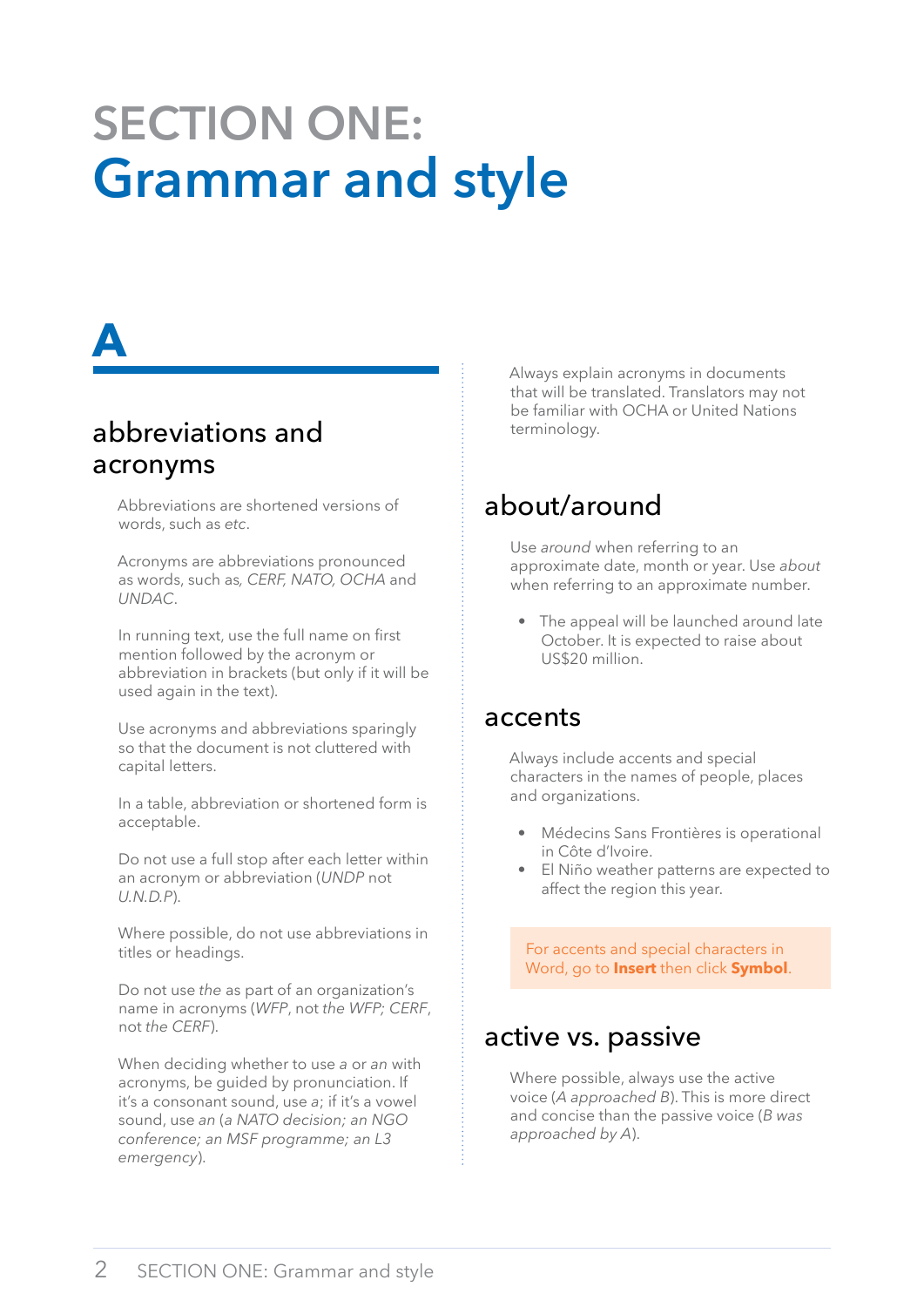- <span id="page-4-0"></span>• WFP delivered food to 800 refugees. (active)
- Food was delivered to 800 refugees by WFP. (passive)

Use the passive in situations where you cannot name the subject, e.g., in a situation where it is not yet confirmed who is responsible for an attack.

• Thirty civilians were killed in a bomb attack. (The active version could read: Rebels killed 30 civilians in a bomb attack.)

#### advocate (see section two)

# affect/effect (see section two)

#### ages

Use numerals for ages. Only hyphenate the age when it comes before a noun in the sentence.

- A 98-year-old man was rescued from the rubble.
- The man rescued from the rubble is 98 years old.
- Tetanus vaccines are available for 7-yearold children.
- Tetanus vaccines are available for children who are 7 years old.

Exception: When referring to children who are under age 5, write the age as *underfive* when the age comes before a noun. Otherwise, write it as *under age 5*.

- The under-five mortality rate has declined.
- Mortality rates for children under age 5 have declined.

# also

This word is overused. Try leaving it out and

see if this changes the meaning of your sentence. If it doesn't, don't use it.

### among/amongst

(see section two)

#### and/but (see also *semicolon*)

It is acceptable to start sentences with *and* or *but*. But don't overdo it.

#### annex

Use lower-case *a* when using this word in running text.

• Please see the annex for more details.

# a period of/a total of

These phrases are overused in OCHA documents.

Instead of *the Government donated a total of US\$5 million*, just say *the Government donated US\$5 million*.

Instead of *she will work in Iraq for a period of six months*, just say *she will work in Iraq for six months*.

Exception: In UN style, sentences should not start with a numeral. Therefore, use "A total of…" to get around this rule, e.g., A total of 3 million people are now homeless.

### apostrophe

For possessives:

• *'s* for singular possessive nouns (*the*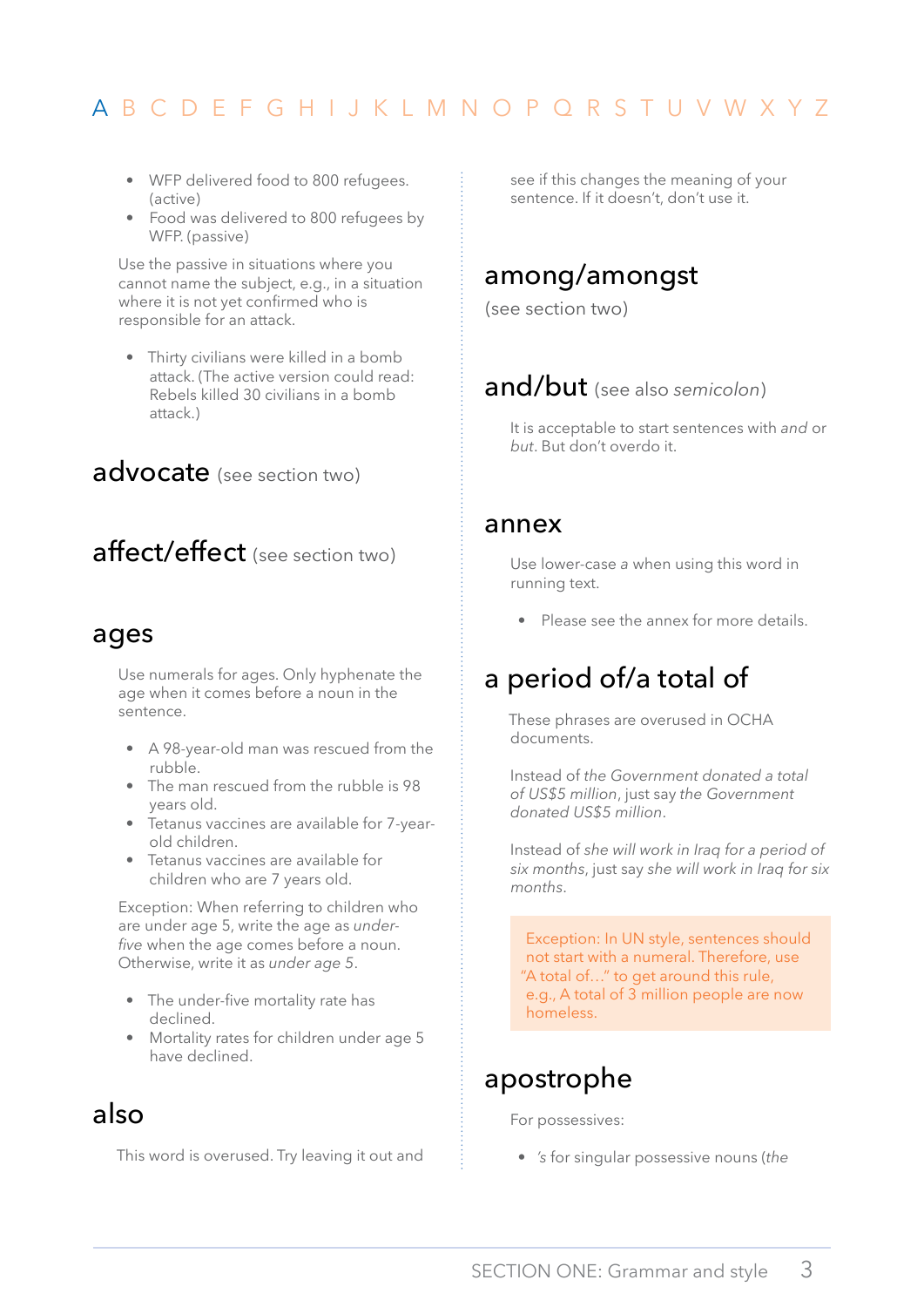<span id="page-5-0"></span>*organization's policy*)

- *'s* for plural possessives not ending in *s* (*children's rights*)
- *s'* for plural possessive nouns ending in *s* (*aid workers' security; farmers' concerns; refugees' belongings*).

For singular nouns ending in *s*, add *'s* to make it possessive only when the extra *s* is pronounced as part of the name (*Charles's report, James's contract*).

For abbreviations such as *NGOs* and *IDPs*, only use the apostrophe when referring to the possessive:

- The NGO's decision (the decision of one  $NGD$
- The NGOs' decision (the decision of many NGOs)
- IDP's concerns (the concerns of one IDP)
- IDPs' concerns (the concerns of many IDPs)
- Several NGOs (**not** *NGO's*) attended the meeting.

For timelines:

- One month's supply
- Two weeks' time
- Six weeks' holiday
- Three hours' drive north of the capital

### armed forces

Use upper-case initials for the full official name of a specific force. Use lower case when used generically.

• The Rwandan army, the Rwandan Patriotic Army; the Air Force of Zimbabwe, the Zimbabwean air force.

# **b**

# Ban Ki-moon

Always hyphenate the final two words and

use lower-case *m*. And remember that he's *Mr. Ban* **not** *Mr. Ki-moon* (the family name comes first in Korean).

# between/among

(see section two)

# biannual

*Bimonthly, biweekly* and *biyearly/biannual* are ambiguous: they mean either twice a month/week/year, or every other month/ week/year. Avoid these words. Instead, use *twice a month/week/year* and *every other month/week/year (*or *every two months/ weeks/years),* as appropriate.

# both

This word is overused. Try leaving it out and see if this changes the meaning of your sentence. If it doesn't, don't use it.

# brackets

Use brackets (parentheses) for explanatory or side remarks in unquoted text. If the entire sentence is inside the brackets, then place the punctuation inside. Otherwise, place it outside the brackets.

- Clashes between tribal groups have created new displacements. (See the map below for more details.)
- The city's evacuation centres are hosting 216,941 people (45,129 families).

Use square brackets in quoted material to explain or specify implied information.

• "We are hopeful that they [the village leaders] will join the discussions," said the Minister.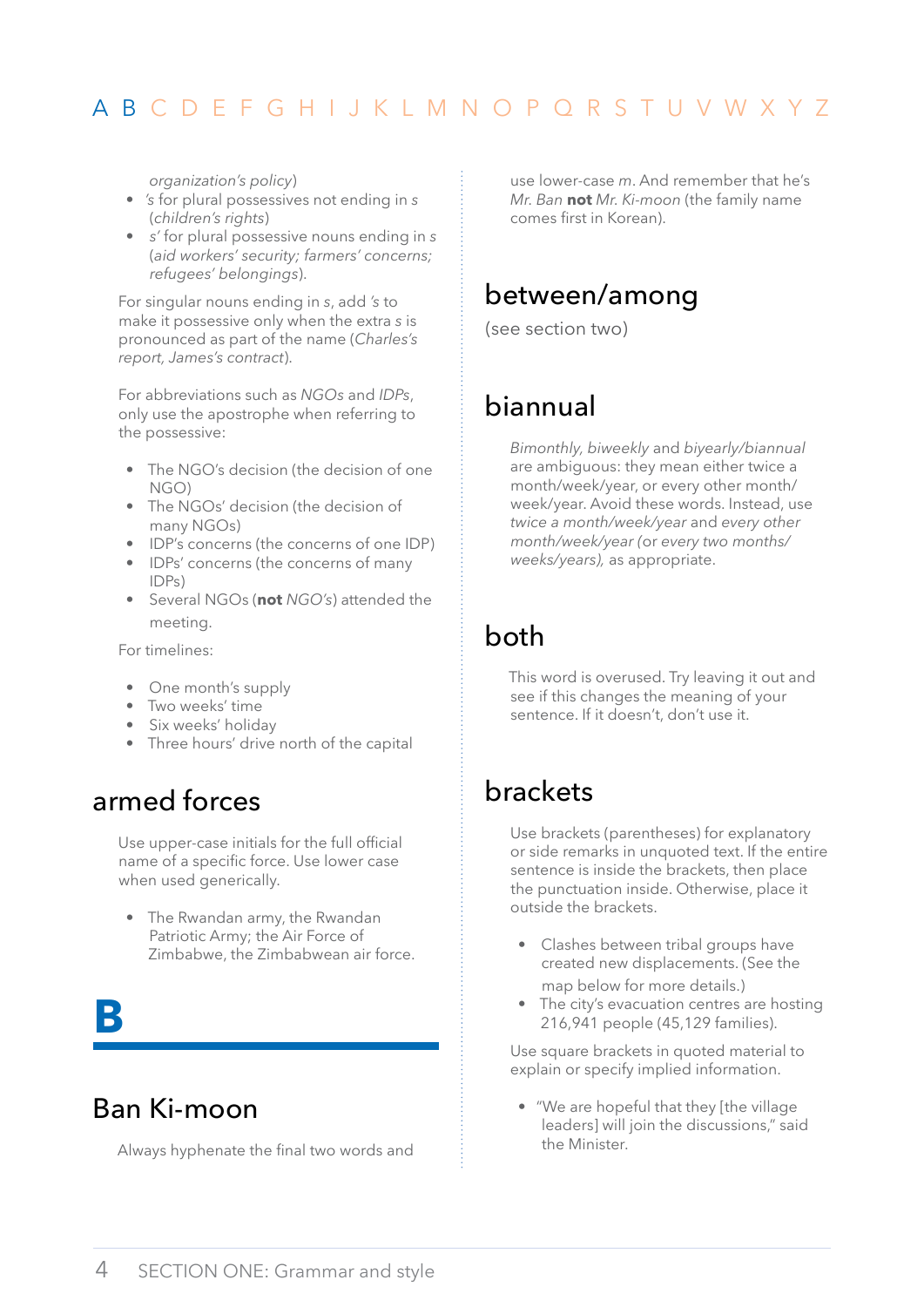<span id="page-6-0"></span>• "When I returned to my house, they [the soldiers] refused to leave," she said.

# bullet points

If the bullet points consist of whole sentences, use a full stop, **not** a semicolon, after each sentence. If the bullet points are short phrases, no punctuation is required.

### burned

For this word, UN style is *burned*, not *burnt*.

# **c**

# capacity-building

This is always hyphenated, whether used as a noun or an adjective.

- The training focused on capacitybuilding. (noun)
- This is a capacity-building project. (adj.)

# capitalization

See section six for detailed guidance on capitalization.

# captions and credits

An example of the correct format for credits is: ©WFP/Tariq Smith.

Always place the credit after the photo caption.

### Central Emergency Response Fund

When using the acronym, refer to it as *CERF*, not *the CERF*.

And remember: it's the *CERF secretariat*, not *the CERF Secretariat*. (See pages 20 and 37.)

# chapter headings

(see also *subheadings*)

Only capitalize the first letter of the title in a chapter heading.

### clusters

Only use upper-case initials when referring to specific clusters, e.g., *the Nutrition Cluster*.

Use lower-case *c* when referring to clusters in general, e.g., *the clusters have been activated*.

# colon

The colon indicates that what follows is an elaboration or explanation. It can be used to introduce a list, an example or a text table. Never place a dash after a colon.

• The appeal focuses on two countries: South Sudan and CAR.

The word following the colon only starts with a capital letter if it is direct speech, a proper noun or an acronym/abbreviation.

When using a colon, do not separate the verb from the object.

• **Incorrect**: Three organizations attended the meeting. They were: Oxfam, WFP and OCHA. (In this example, *were* is the verb and *Oxfam* is the object.)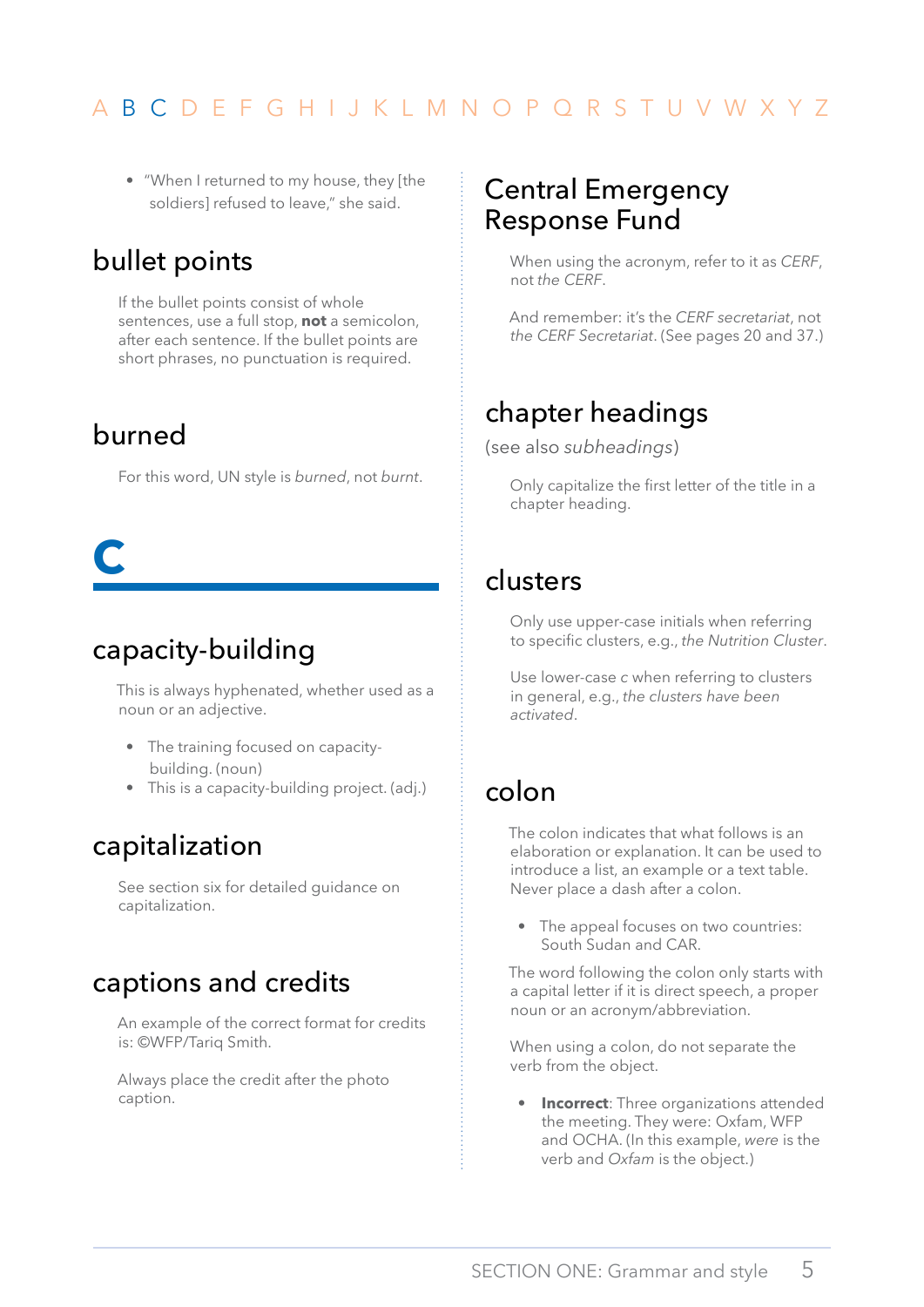<span id="page-7-0"></span>• **Correct**: Three organizations attended the meeting: Oxfam, WFP and OCHA.

#### comma

When writing a list, do not place a comma before the final *and* unless one of the items includes another *and* (this extra comma, also known as the Oxford comma, is not used in UN style).

- Governments, donors and aid agencies. (correct)
- Governments, donors, and aid agencies. (incorrect)
- Governments, donors, aid agencies, and water and sanitation experts. (correct)

Use a comma to separate explanatory information.

• Security in Gardez, the provincial capital, has deteriorated. (In this example, *the provincial capital* is explanatory information. If it were removed, the sentence would still make sense.)

Use a comma after the name of a location and its respective country.

- The Humanitarian Affairs Officer was deployed to Erbil, Iraq, for three months.
- The summit will be held in Istanbul, Turkey, in 2016.

Use a comma between two independent parts of a sentence (clauses) that are linked by a conjunction, e.g., *but*, *for*, *nor*, *or*, *so*, *yet*.

• Security has improved, but access remains limited.

Use a comma after an introductory phrase.

• According to WHO, three mobile clinics were damaged.

Do not link two complete sentences with a comma (this is referred to as a comma splice). Instead, use a semicolon (see page 20).

• There is little food available; starvation threatens thousands of people.

When writing names and job titles, remember to use commas to separate explanatory information.

• The Emergency Relief Coordinator, Stephen O'Brien, visited Pakistan earlier this month.

In the example above, the commas are required because the words *Stephen O'Brien* could be removed and the sentence would still make sense.

• Emergency Relief Coordinator Stephen O'Brien visited Pakistan earlier this month.

In the example above, there is no *The* preceding *Emergency Relief Coordinator*. Therefore, no commas are required around the words *Stephen O'Brien* because those words are a key part of the sentence. It would not make sense without them.

- The Indonesian Red Cross Field Coordinator, Rania Hanifi, said that thousands of people still need assistance.
- Indonesian Red Cross Field Coordinator Rania Hanifi said that thousands of people still need assistance.

# compare to/compare

with (see section two)

# compose/comprise

(see section two)

# continual/continuous

(see section two)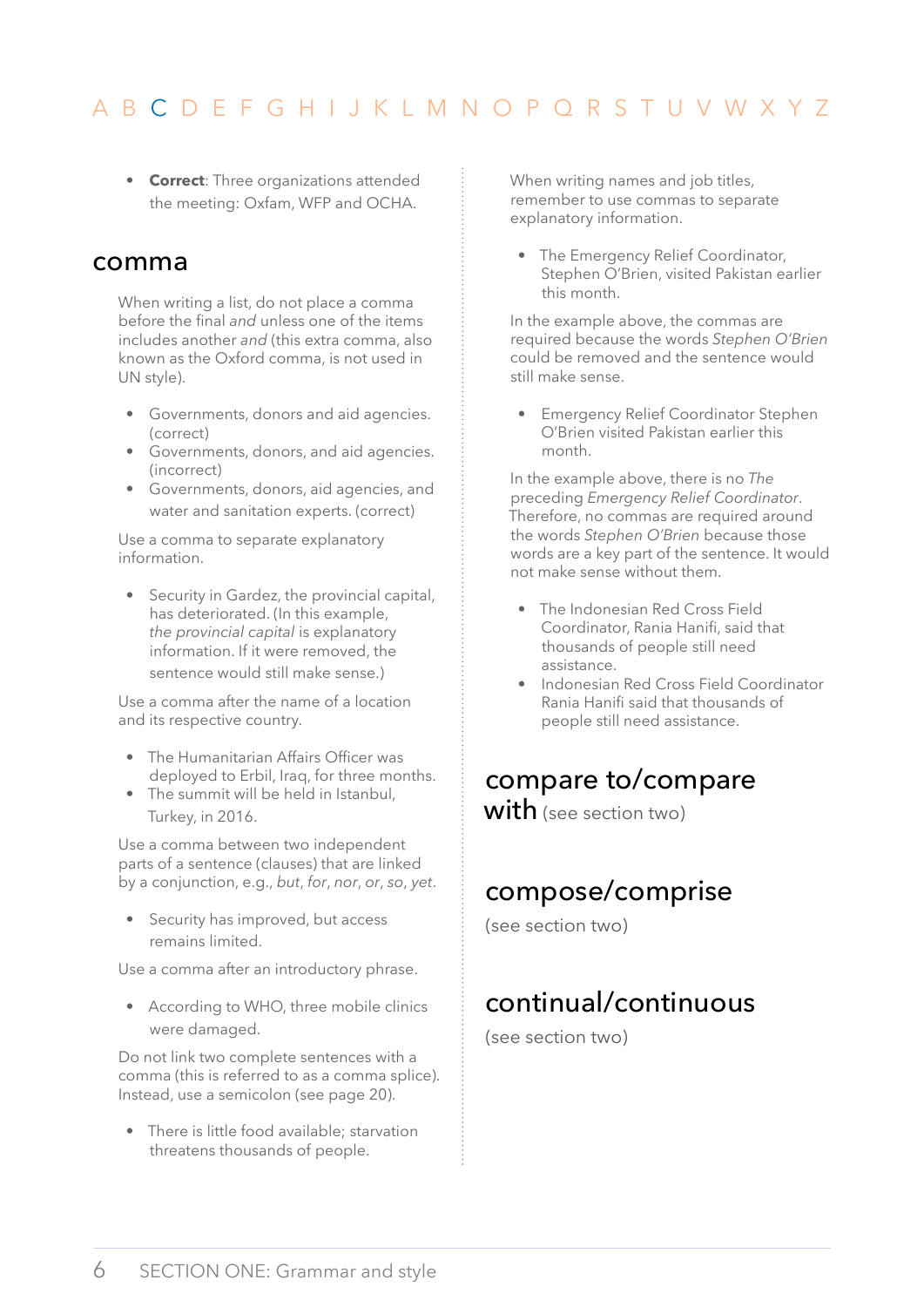#### <span id="page-8-0"></span>corporate emergency

Use lower-case initials when referring to a corporate emergency in general. Use uppercase initials when referring to a specific corporate emergency.

- These actions are in response to the Syria Corporate Emergency.
- OCHA responded to four corporate emergencies last year.

#### country names

If citing several countries in running text, list them in alphabetical order.

Always remember to include symbols in official country names, e.g., Côte d'Ivoire

Country names are listed in the United Nations Multilingual Terminology Database at: **[http://unterm.un.org.](http://unterm.un.org)** 

#### currency

The US dollar is the currency of reference. On first mention, write *US\$*. Thereafter use *\$*. Do not insert a space between the symbol and the number.

In headlines use *\$* (not *US\$*). For keyboards without the *\$* symbol, write *USD*.

When referring to another currency, always give the US-dollar equivalent in brackets.

• An appeal for US\$33 million was launched on 1 November. To date, \$10 million has been donated. The Australian Government contributed A\$1 million (\$737,000).

When writing the name of a currency in full, do not capitalize (e.g., Colombian peso, Swiss franc).

Remember: always check that **millions** or **billions** has been added after the numeral where relevant. Avoid embarrassing errors such as **The UN launched an appeal for \$33.** If you're concerned that you might not catch such an error, do a search in Word for the **\$**  symbol so that you can check each entry.

**D**

# dangling/hanging participle

If the first part of a sentence does not refer to the noun that is the subject in the main part of the sentence, it is referred to as a dangling or hanging participle. For example:

• After being trapped in the rubble for nine days, the ERC met the earthquake survivors.

*After being trapped in the rubble for nine days* refers to the earthquake survivors. However, the subject of the main part of the sentence is the ERC. Therefore, the sentence reads as though the ERC was trapped in the rubble. To avoid such confusion, it could be rephrased as:

- After being trapped in the rubble for nine days, the earthquake survivors met the ERC.
- $\alpha$ r
- The ERC met the earthquake survivors who had been trapped in the rubble for nine days.

# dashes

Use the em-dash (long dash) to set off a phrase or interjection—like this—within a sentence. Try to use only one pair per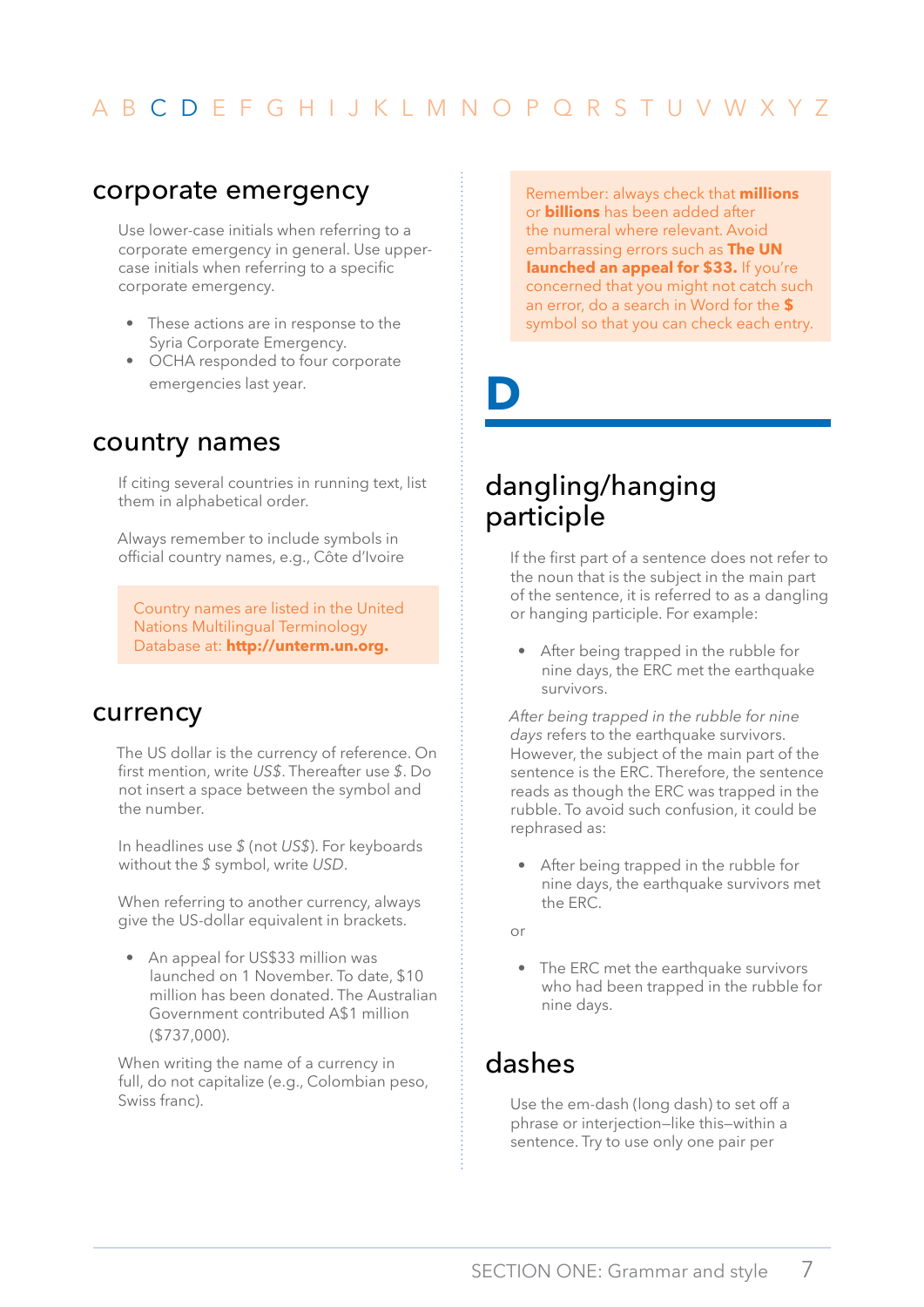<span id="page-9-0"></span>sentence, otherwise the sentence can look cluttered.

• The coordination meeting—the second this week—will focus on shelter issues.

Use the en-dash (short dash) in a table of contents to indicate paragraph numbers, e.g., 1-12. Also use to replace hyphens in a sub-list of bulleted items. For example:

- Clusters
	- Education
	- Logistics
	- Protection

**Tip**: To find dashes in Word, go to **Insert**, click **Symbol**, then click **Special Characters**.

# dates

Write as day, month and year. No commas. Do not use *the* before the date or *of* before the month (*19 August*, **not** *the 19 of August*).

Do not use ordinal suffixes, e.g., 1st, 15th, 23rd.

• World Humanitarian Day was first celebrated on 19 August 2009.

In tables or limited spaces, use the numeric form: 19.08.09.

When expressing a range of dates, choose from the following:

- From... to... (From 12 to 19 August)
- Between... and... (Between 12 and 19 August)
- On... and... (On 12 and 19 August)
- A hyphen (only in a table) (12-19 August)

Never mix the above, e.g., do not write *From 12 and 19 August*.

Give specific dates where possible. Avoid expressions such as *last week* or *next Tuesday*.

When providing a timeline, say *as of X date*, not *as at X date.* 

Avoid using *weekend*, as it falls on different days in different countries.

### decades

Express decades with four numerals, e.g., *the 1990s*, not *the nineties, the 90s* or *the 1990's*.

#### diseases

Diseases named after regions and people are capitalized, e.g., *Alzheimer's disease, Down's syndrome, Ebola, West Nile virus*.

Otherwise use lower case, e.g., *cholera, hepatitis, malaria, yellow fever*.

### dollar (see *currency*)

**E**

# effect/affect (see *affect/effect*)

#### e.g. vs. i.e.

e.g. means *for example* (*exempli gratia*); i.e. means *that is* or *in other words (id est)*. Both are preceded and followed by a comma.

- People urgently require household items, e.g., blankets and tents.
- Agencies now have access to the drought-affected areas, i.e., all villages in the south.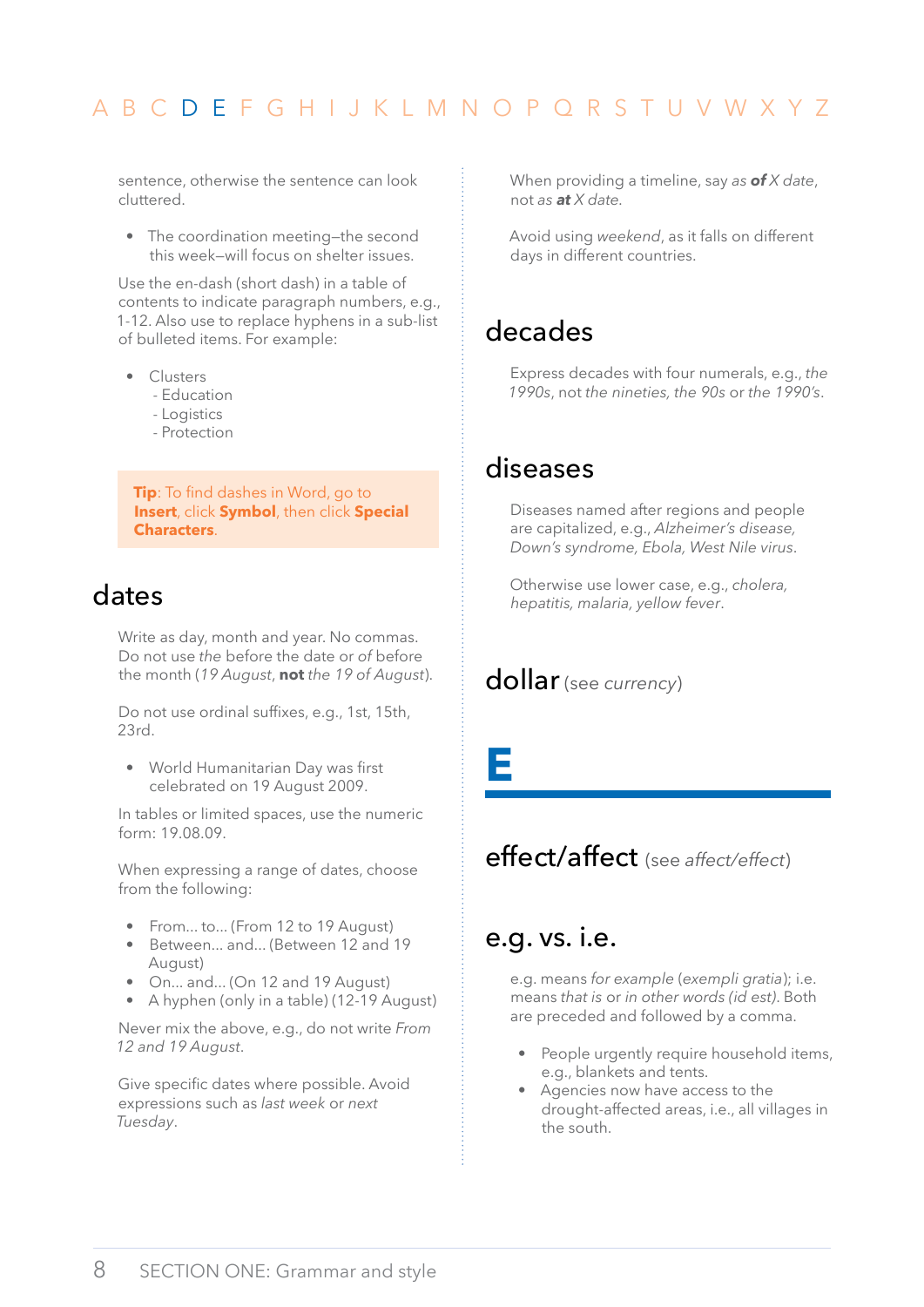<span id="page-10-0"></span>(A way to remember this: *example* begins with *e*, as does *e.g. In other words* begins with *i*, as does *i.e.*)

# ellipsis

If words are omitted within a quotation, use an ellipsis (…). Insert a space on either side of the dots.

• "This is a major emergency … and people need help," she said.

# Emergency Relief Coordinator (see also

*Under-Secretary-General*)

The Emergency Relief Coordinator (ERC) is the head of the Inter-Agency Standing Committee. Use this title when referring to the broader context of the ERC role in the international humanitarian community.

**F**

# follow up/follow-up

*Follow up* is a verb, *follow-up* is an adjective.

- OCHA will follow up with donors after the conference. (verb)
- The follow-up mission begins next week. (adjective)

# font

Times New Roman 12 point and Arial 11 point are the preferred fonts. For additional guidelines, refer to the relevant document template.

# Food and Agriculture Organization

This is often misspelled in OCHA documents as *Food and Agricultural Organization*. Remember: it's *Agriculture* not *Agricultural*. And always spell *Organization* with *z*, not *s*.

# footnotes

Always place the footnote numeral **after** the punctuation, not before.

• More than 2,000 people are affected.<sup>1</sup>

# foreign words

Use italics for foreign words that do not appear in the most recent edition of the *Concise Oxford English Dictionary* [[www.](www.oed.com) [oed.com\]](www.oed.com). Do not use italics for non-English organization names, such as Médicines Sans Frontières.

# formatting

In running text, justify paragraphs (i.e., the text is aligned to the left and right margins). Use single spacing. Insert only one space, **not** two, between the full stop and the following sentence.

In publications, avoid widows (very short lines at the end of a paragraph) and orphans (very short lines at the top of a page or column). This can make the page layout look uneven and poorly presented.

# fractions

Spell out simple fractions. Use percentages (or decimals) for complex figures. Do not use figures with a slash or stroke. Instead, express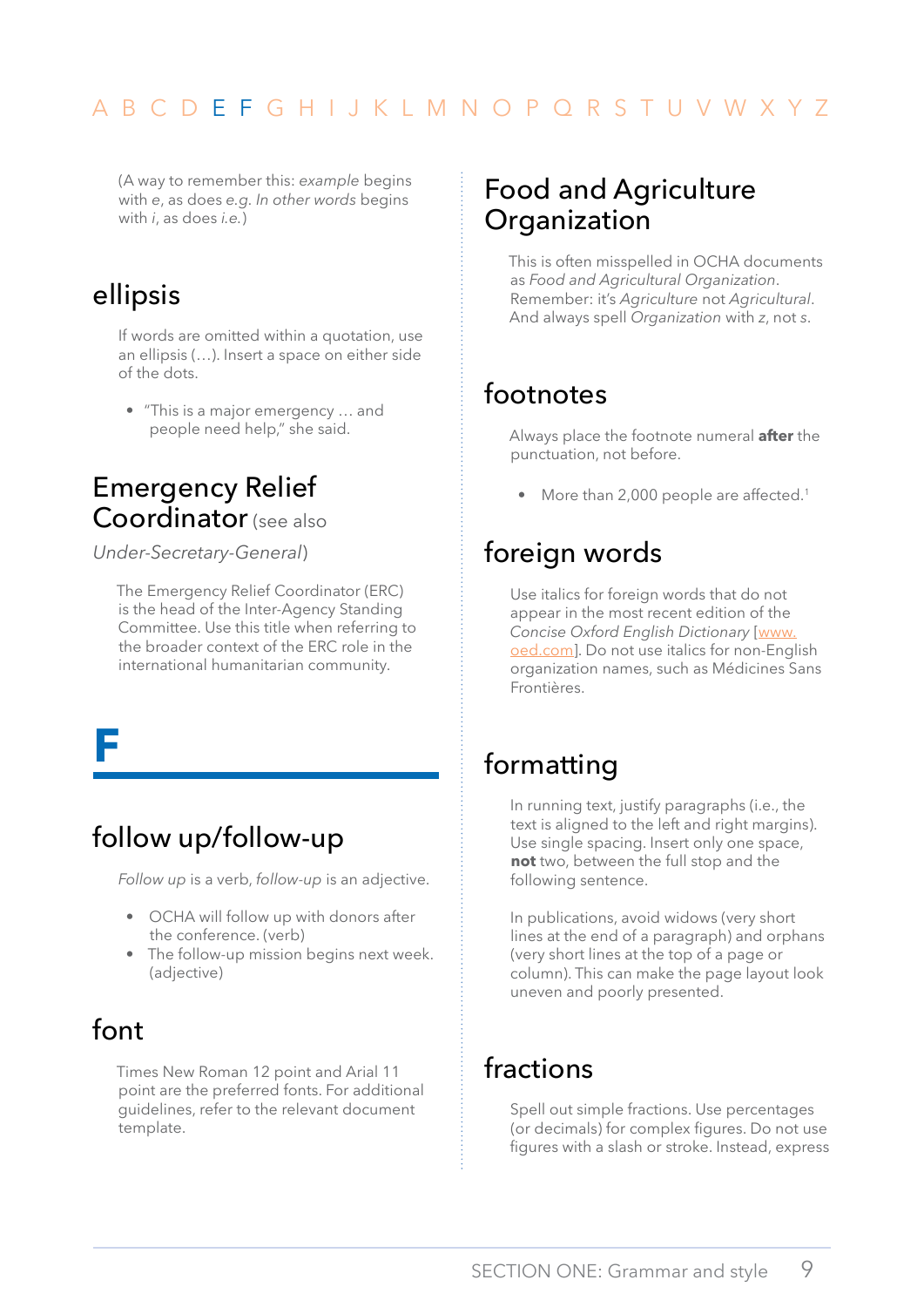<span id="page-11-0"></span>in words (*two thirds of the population* **not** *2/3 of the population*).

Only hyphenate fractions when used as an adjective *(a one-third share)*.

# full stop (period)

Do not use full stops in acronyms and abbreviations, or at the end of headings and subheadings.

Only insert one space, **not** two, between a full stop and a new sentence.

**G**

### geographic references

Use upper-case initials when referring to an official place name or a major geographical region. Use lower case for geographical direction or as a general reference to an area. Hyphenate compound words.

• Central Africa; the north-west of the country; south-eastern Afghanistan; North-South dialogue; the Middle East; The Hague; South-East Asia; Western Europe; East Africa; southern Lebanon.

#### government

Use upper-case *G* when referring to a Government that represents a State or a Non-Self-Governing Territory. This includes a transitional administration established under a peace agreement.

Also use upper-case *G* when referring to more than one Government, and for the following phrases: *any Government wishing to participate, all Governments concerned*.

Use lower-case *g* for the following phrases:

• a local or municipal government, a system of government, a change of government, a government department, the government-sponsored project, the government officials concerned.

# graphics

When creating graphics, use the following guidelines:

- For main headings and titles, either use all capitals or only capitalize the first letter of the first word and proper nouns.
- For sub-headings, capitalize only the first letter of the first word.
- When referring to the denomination of numbers in graphs and pie charts, write the denomination in plural and place in brackets, e.g., (*in US\$ millions*); (*in US\$ thousands*).
- Always insert a space between the numeral and the denomination, e.g., *US\$2 million*.
- When providing a timeline, *say as* **of** *X date*, not *as* **at** *X date*.

**H**

#### head (see also *job titles*)

*Head* (of State, Government or office); *head* (of a delegation or mission)

*Head of Office* (when referring to one person); *heads of office* (when referring to more than one)

# headings

In document headings, use initial capitals only for the first word and proper nouns,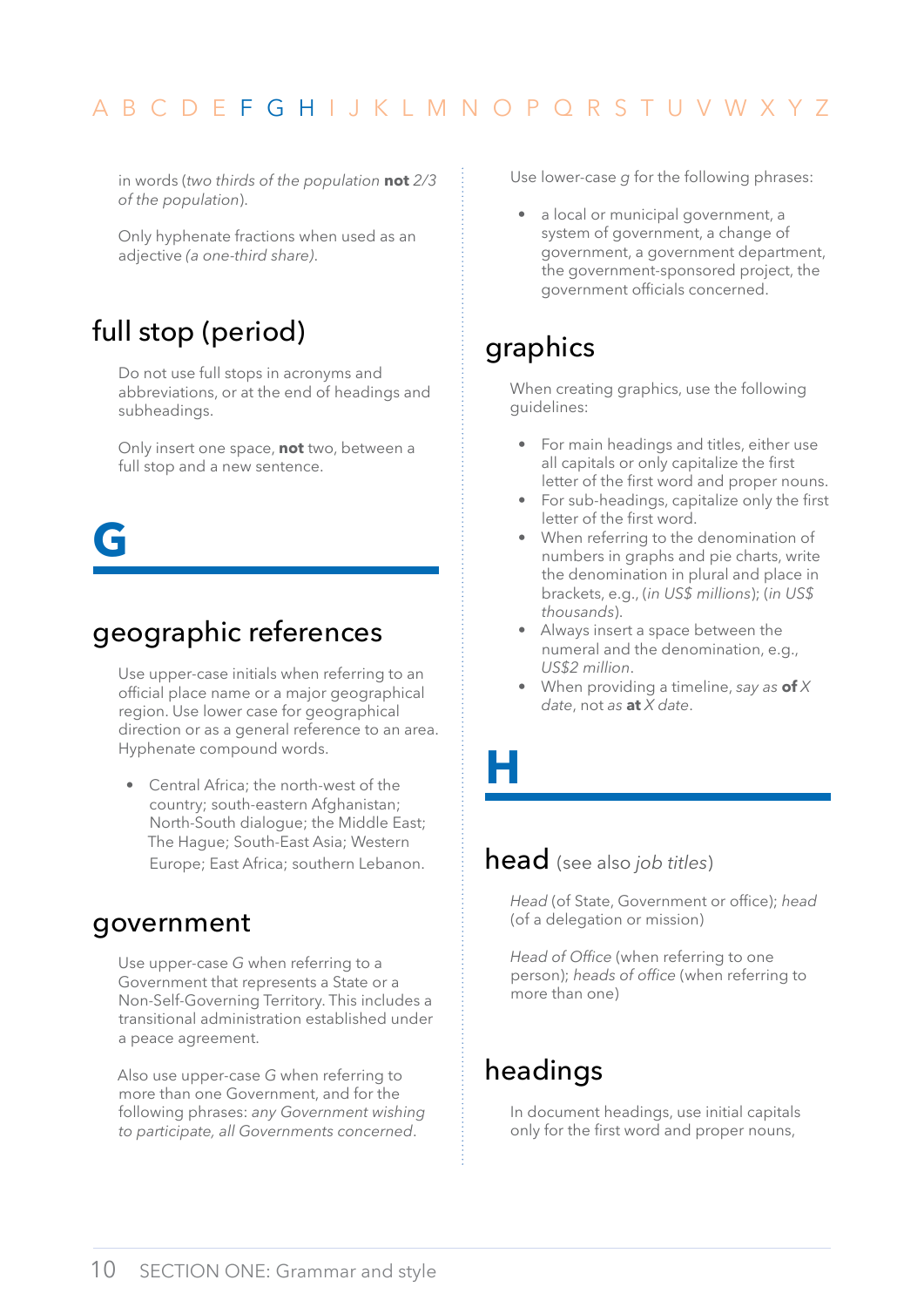<span id="page-12-0"></span>such as the names of places, organizations and specific people*.* 

Exception: Use all capitals for OCHA press release headings.

### headlines

Use active verbs for headlines in products such as the humanitarian bulletin. For example, instead of: *Response coordinated by OCHA*, try *OCHA coordinates response*.

### headquarters

Use upper-case *H* only when referring to the United Nations Headquarters. Use lower case when referring to OCHA headquarters.

When referring to the actual United Nations building in New York, refer to it as *the Headquarters Building*.

# health care

*Health care* is a noun, *health-care* is an adjective.

- The majority of people have no access to health care. (noun)
- Health-care programmes are now active in the south. (adj.)

### **HIV**

Remember: the *V* stands for *virus*, so do not write the *HIV virus*.

# humanitarian chief

Use lower-case initials when referring to the

ERC in this capacity, as it is not the official job title.

Always double-check that *chief* is not spelled as *chef*. A computer spell check will not catch this error. If you're concerned that you might not spot this error, do a search in Word for *chef*.

# Humanitarian Coordinator

(see also *Resident Coordinator*)

Use *Humanitarian Coordinator*, **not** *United Nations Humanitarian Coordinator*. This is because the Humanitarian Coordinator represents the entire Inter-Agency Standing Committee membership, not only UN agencies.

#### hurricane (see also *typhoon*)

A hurricane is a storm that occurs in the Atlantic with wind speeds of 75 mph and above. Only use upper-case *H* when referring to the name of a specific hurricane.

• Hurricane Irene is the strongest hurricane to hit the region so far this year.

# hyphens

Use hyphens when a compound (two or more words in a phrase) is used as an adjective before a noun. Hyphenate if one part of the compound is an adjective or ends in *ing*.

- Food-insecure population (but: The population is food insecure)
- Income-generating activities (but: The activities are income generating)

*(continued overleaf)*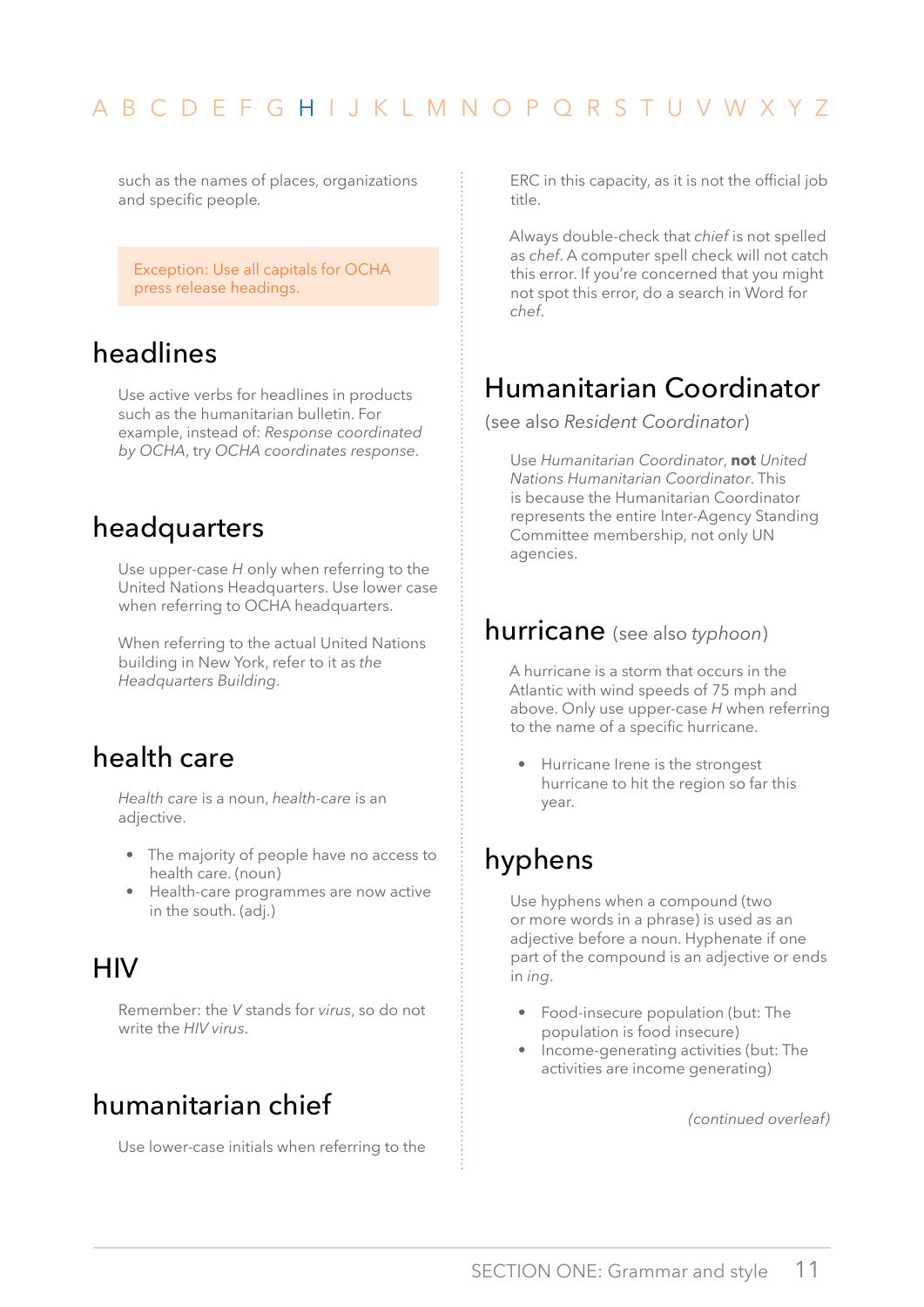<span id="page-13-0"></span>Hyphenate compound adjectives to avoid ambiguity. Compare these sentences:

- An infectious-disease specialist will chair the meeting. (Meaning: a specialist in infectious diseases will chair the meeting.)
- An infectious disease specialist will chair the meeting. (Meaning: a disease specialist who happens to be infectious will chair the meeting.)
- A cross-section of the IDP camp (Meaning: a representative group of the IDP camp.)
- A cross section of the IDP camp (Meaning: an unhappy section of the IDP camp.)
- OCHA has a sound-management system. (Meaning: OCHA has a technical system that manages sound during events.)
- OCHA has a sound management system. (Meaning: OCHA's system of management is sound.)

Do not use a hyphen after adverbs ending in *-ly*. (An adverb is a word that describes a verb, an adjective or another adverb.)

- This is a firmly established rule.
- They crossed an internationally recognized State border.
- UNDP rebuilt badly damaged roads.

Remember: words such as *friendly* and *family* are **not** adverbs, even though they end in *ly*. So a hyphen **is** required for phrases such as *the family-run business was destroyed*.

Remember to use two hyphens in phrases that have two hyphenated words when they come before a noun, even though it may look unusual. One of the most common examples is *short- and long-term plans* (but *the plans are for the short and long term*).

Commonly used phrases that are **always** hyphenated:

- an X-magnitude earthquake
- Arabic-speaking countries/Frenchspeaking countries, etc.
- awareness-raising campaign
- best-case scenario
- capacity-building
- cash-for-work programme
- CERF-funded project
- child-friendly programme
- child-headed household
- civil-military coordination
- civil-society organizations
- climate-related drought
- Communicating with Disaster-Affected Communities
- conflict-affected region/people
- Council-mandated mission
- country-based pooled funds
- cross-border assistance
- cross-cutting issues
- cyclone-affected region/people
- decision-making
- disaster-prone country/region
- drought-affected area
- female-headed households
- five-year plan
- food-insecure people
- food-security crisis
- gender-based violence
- hard-to-access areas
- hard-to-reach areas
- high-level meeting
- high-quality information
- human-made disaster
- income-generating activities
- inter-agency appeal
- Inter-Agency Standing Committee
- large-scale humanitarian crisis/ displacement
- long-standing agreement
- long-term plan
- man-made disaster
- mid-year, mid-May, etc.
- mine-clearing programme
- most-populous country
- OCHA-led workshop
- post-2015, post-2016, etc.
- rapid-response window
- school-feeding programme
- search-and-rescue operation
- short- and long-term plans
- short-term plan
- sudden-onset disaster
- system-wide initiatives
- third-country nationals
- three-day visit
- time-critical needs
- toxic-waste dumping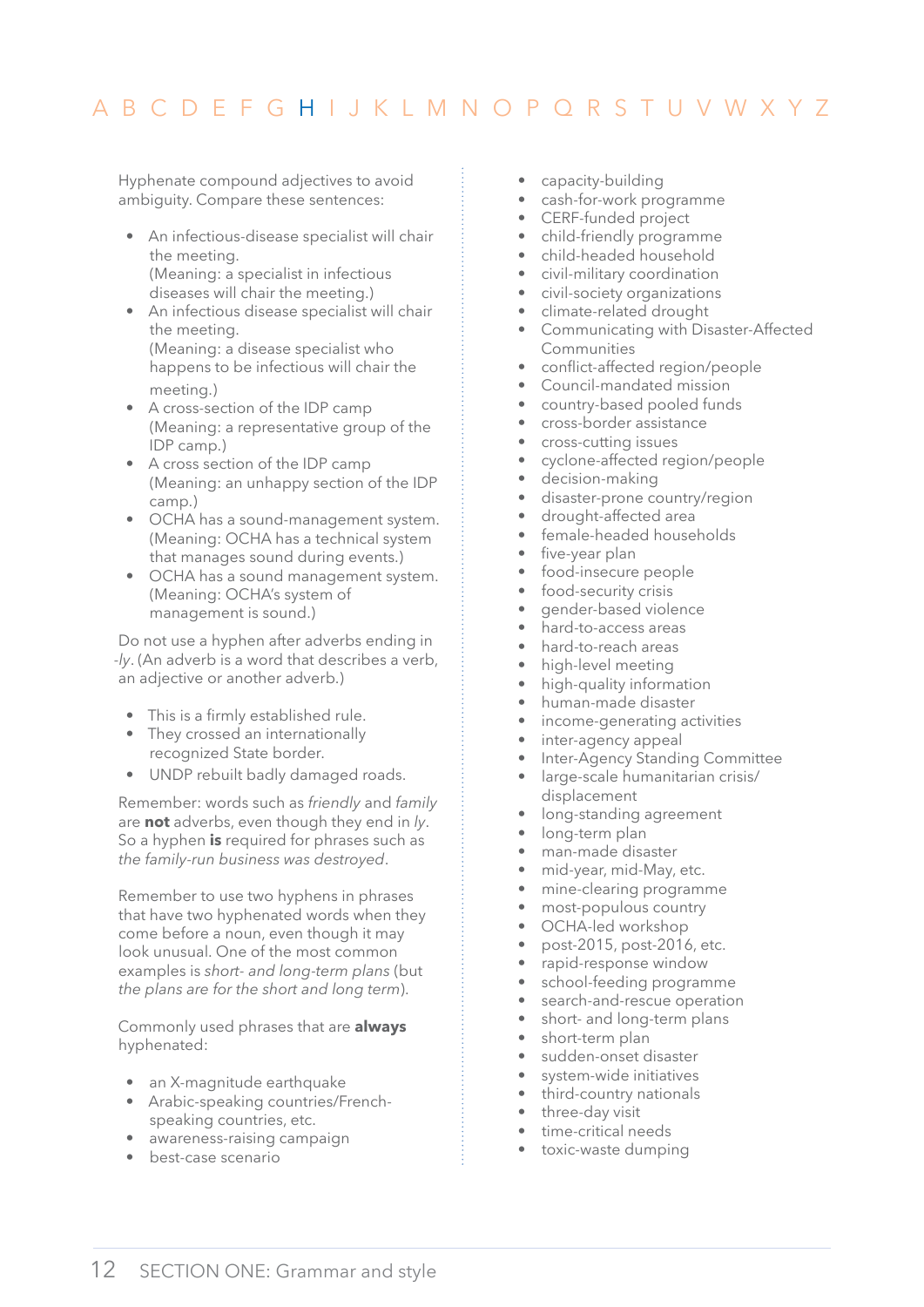- <span id="page-14-0"></span>• two-day workshop
- underfunded-emergencies window
- user-friendly

**I**

- wood-burning stove
- worst-case scenario

# internally displaced person

(see also *people*; *apostrophes*)

Use this phrase to refer to a person who has been forced or obliged to leave their home or habitual residence, particularly due to, or to avoid, the effects of armed conflict, violence, human rights violations or natural or human-made disasters, and who has not crossed an internationally recognized State border.

On first mention, use *internally displaced person* or *internally displaced persons* (this is one of the rare cases where *persons* is used). On further mentions, use *IDP* or *IDPs*.

Take care when using the apostrophe with *IDPs*. Remember:

- IDP's something that belongs to one IDP.
- IDPs' something that belongs to many IDPs.
- IDPs no apostrophe when referring to IDPs in general, i.e., not in a possessive sense.

# in to/into

Use *in to* when *in* is part of a verb phrase. Use *into* when referring to direction or an action.

- She walked in to see if the presentation had started. (*to see* is the verb)
- We will go into this in more detail.

#### italics

See section five for detailed guidance on italics.

# -ize, -ization, -yse

(see also *spelling*)

Use *–ize* and *–ization*, not *–ise* and *–isation*, as indicated in the *Concise Oxford English Dictionary*. So, *organize*, *memorize*.

Exceptions: advertise, advise, analyse, apprise, catalyse, chastise, circumcise, comprise, compromise, demise, despise, devise, enterprise, excise, exercise, franchise, improvise, incise, paralyse, premise, revise, supervise, surmise, surprise, televise

Use *–yse*, not *–yze* (analyse, catalyse, paralyse)

#### jargon

**J**

(see also sections three and four)

Avoid jargon or language that does not clearly state the facts. Be specific and use examples to help provide clarity. This is particularly relevant for documents that will be read by audiences external to OCHA. Keep it simple. Clear language conveys clear thought.

- Instead of *advancing/developing the humanitarian agenda*, provide context and explain what is actually on the agenda.
- Instead of *beneficiaries*, try *people in need*.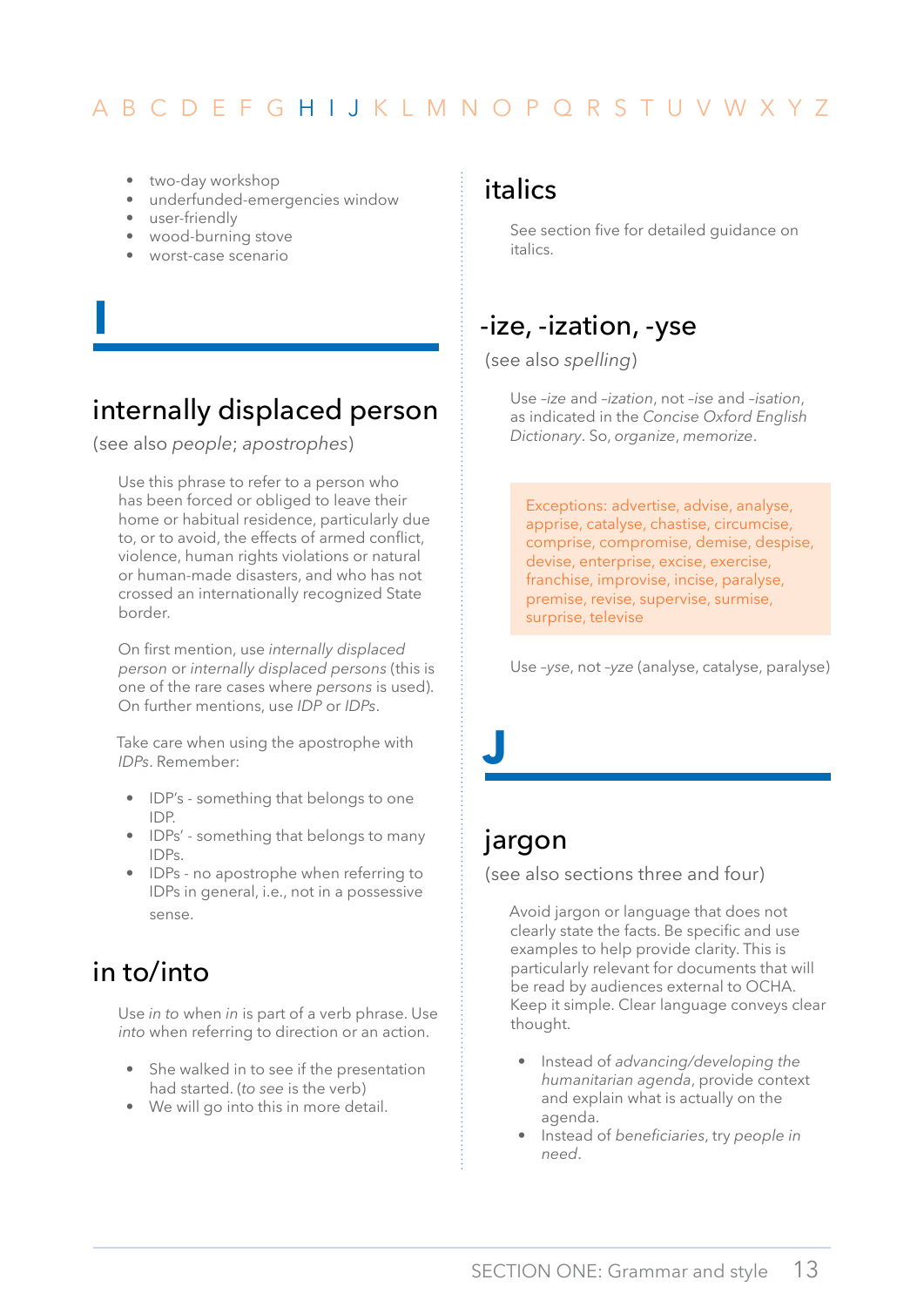- <span id="page-15-0"></span>• Instead of *coping strategies*, give examples of what these strategies are.
- Instead of *humanitarian consequences*, be more specific. For example, if people are dying because of a disease or a war, say that.
- Instead of *impact*, try *make a difference to*, *have a positive/negative effect on, improve* (depending on the context).
- Instead of *leverage*, try *apply, dedicate*  or *use*.
- Instead of *mainstream*, try *integrate*. But avoid using *mainstream* as a verb, i.e., *mainstreaming*, as it rarely explains the intention.
- Instead of *more effective and principled humanitarian action*, explain what this actually means.
- Instead of *showcase*, try *demonstrate, represent* or *illustrate*.
- Instead of *partners do not have the capacity to respond,* explain why, e.g., funding or staff shortages.

# job titles

Use initial capitals for specific titles. Use lower-case initials for non-specific titles.

- The OCHA Public Information Officer organized the workshop in Juba. She invited the public information officers from several humanitarian organizations.
- The Minister of Finance of Japan chaired the meeting of finance ministers.
- An OCHA humanitarian affairs officer will join the mission.
- OCHA Humanitarian Affairs Officer Rita Singh will join the mission.
- The Head of Office will attend the regional meeting.
- The Head of Office will meet other heads of office.

#### Remember:

- Secretary-General and Under-Secretary-General (always hyphenate)
- Assistant Secretary-General (only
- hyphenate the last two words)
- Special Representative of the Secretary-General (only hyphenate the last two words)

**K**

**L**

# kilometre

Spell in full when a specific number is not used, i.e., *The water supply is several kilometres away*.

Use the *km* abbreviation when a specific number is used. Write the numbers as numerals (including one to nine). Insert a space between the number and *km*.

• The camp is 9 km from the border.

less/fewer (see section two)

# level-three emergencies

Use lower-case initials when referring to a level-three emergency in general. Use uppercase initials when referring to a specific level three.

• OCHA responded to four level-three emergencies last year. This presentation will focus on the Syria Level-Three Emergency.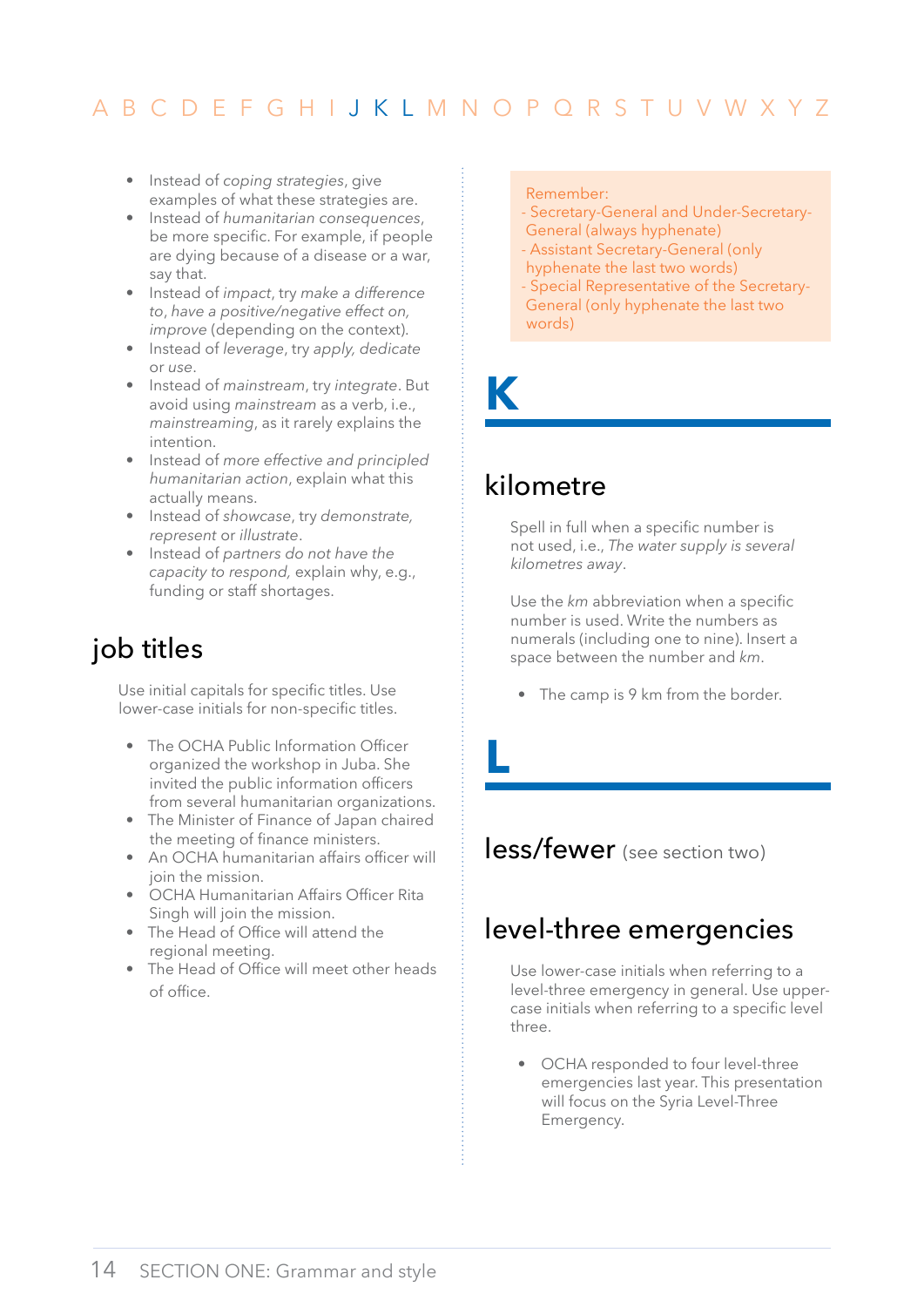<span id="page-16-0"></span>Use the L3 abbreviation after first mention. Remember to refer to it as *an L3*, not *a L3*. This is because the *L* has a vowel sound ("el") in this instance.

Hyphenate *level three* when used as an adjective.

• OCHA confirmed that the Yemen crisis is now a level-three emergency.

# life saving

*Life saving* is a noun; *life-saving* is an adjective.

- We need financial support for life-saving interventions in the region. (adjective)
- Nutritional interventions are critical and often life saving. (noun)

Always double-check that *life-saving* is not written as *live-saving*. A computer spell check will not catch this common error.

# like

Avoid using *like* when making comparisons. Try *such as* instead.

• Regions such as (**not** *like*) the Sahel are experiencing extreme drought.

**M**

# magnitude

When using this in relation to an earthquake, remember to use the hyphen when required. So, *an 8.2-magnitude earthquake*, but *an earthquake of magnitude 8.2*. Both of these examples are correct, but a hyphen is used in the first example as it is an adjective phrase.

#### metre

A *metre* is a length of measure. A *meter* is an instrument for measuring.

Spell in full when a specific number is not used, e.g., *The water supply is several metres away.* Use the *m* abbreviation when a specific number is used. Insert a space after the numeral.

• The fence is 3 m tall.

# Member State(s)

Always use upper-case initials, whether singular or plural.

# memorandum of understanding

Only use upper-case initials when referring to a specific agreement between two States. In all other references, use lower-case initials. When abbreviating, use *MoU*.

#### multi-

The majority of *multi* words are not hyphenated. The exceptions are as follows:

• multi-access; multi-bilateral; multi-cause; multi-centred; multi-client; multi-country; multi-donor; multi-ethnic; multi-faith; multi-hazard; multi-skilled; multistakeholder; multi-user; multi-utility; multi-year.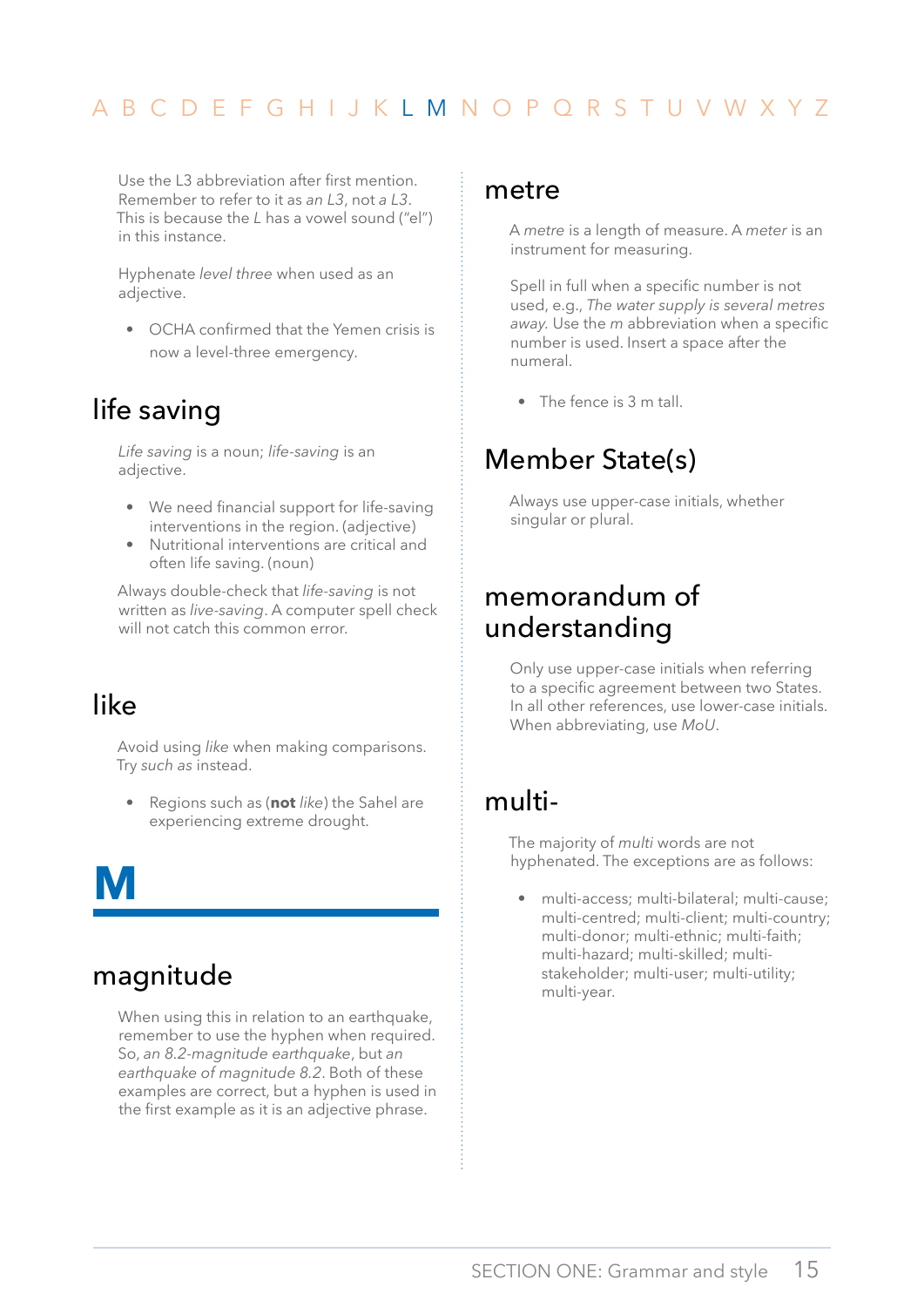# <span id="page-17-0"></span>**N**

#### names (see also *diseases*)

Use the first and last name on first reference, without the *Mr., Mrs.* or *Ms*. For subsequent mentions of the name, use *Mr., Mrs.* or *Ms.* and then the last name.

For children, use first name alone after full mention.

Only use *Dr.* for a medical doctor.

Always double-check the spelling of names in documents. Check that symbols are included where needed, e.g., António Guterres.

#### neither/nor

(see also *singular nouns*)

When using *neither* and *nor* in a sentence, take care to use the correct verb. If the word following *nor* is plural, use a plural verb. If the word following *nor* is singular, use a singular verb.

- Neither water nor high-energy biscuits **are** available in the area.
- Neither high-energy biscuits nor water **is** available in the area.
- Neither the rebels nor the Government **is** willing to talk.
- Neither the Government nor the rebels **are** willing to talk.

## non-food items

Use lower-case initials for all three words. Always hyphenate *non-food*. If the phrase is used more than once in the text, use the *NFI* abbreviation after the first mention, placed in brackets.

For documents intended for a non-OCHA or non-UN audience, use *household items* rather than *non-food items*.

#### numbers

Numbers from one to nine are always written as words. Use numerals for 10 and above, up to 999,999.

Exception: if a sentence lists two or more numbers to which different rules apply, the rule applying to the higher number applies to all. *Representatives from 12 African, 8 Asian and 5 Latin American countries attended the meeting.*

Use numerals for ages, dates, decimals, degrees, page references, percentages and measurements (*8 kg; 7 per cent; 6 years old; 0.5° C*).

Write the number as a numeral for millions, billions and trillions (*1.2 million; 16 billion*).

Use a comma, not a full stop, to denote thousands and millions (*1,234; 1,665*).

Don't start a sentence with a numeral: spell it out. Hyphenate the number if it consists of two words.

Exception: a sentence can start with a year written in numerals.

Express ranges of numbers in full, e.g. *2 million to 3 million people* **not** *2 to 3 million people*, as this could be taken literally.

If the unit of measure is written out or abbreviated, only use it after the second figure. *Current supplies will last 12-16 months (***not** *12 months-16 months)*.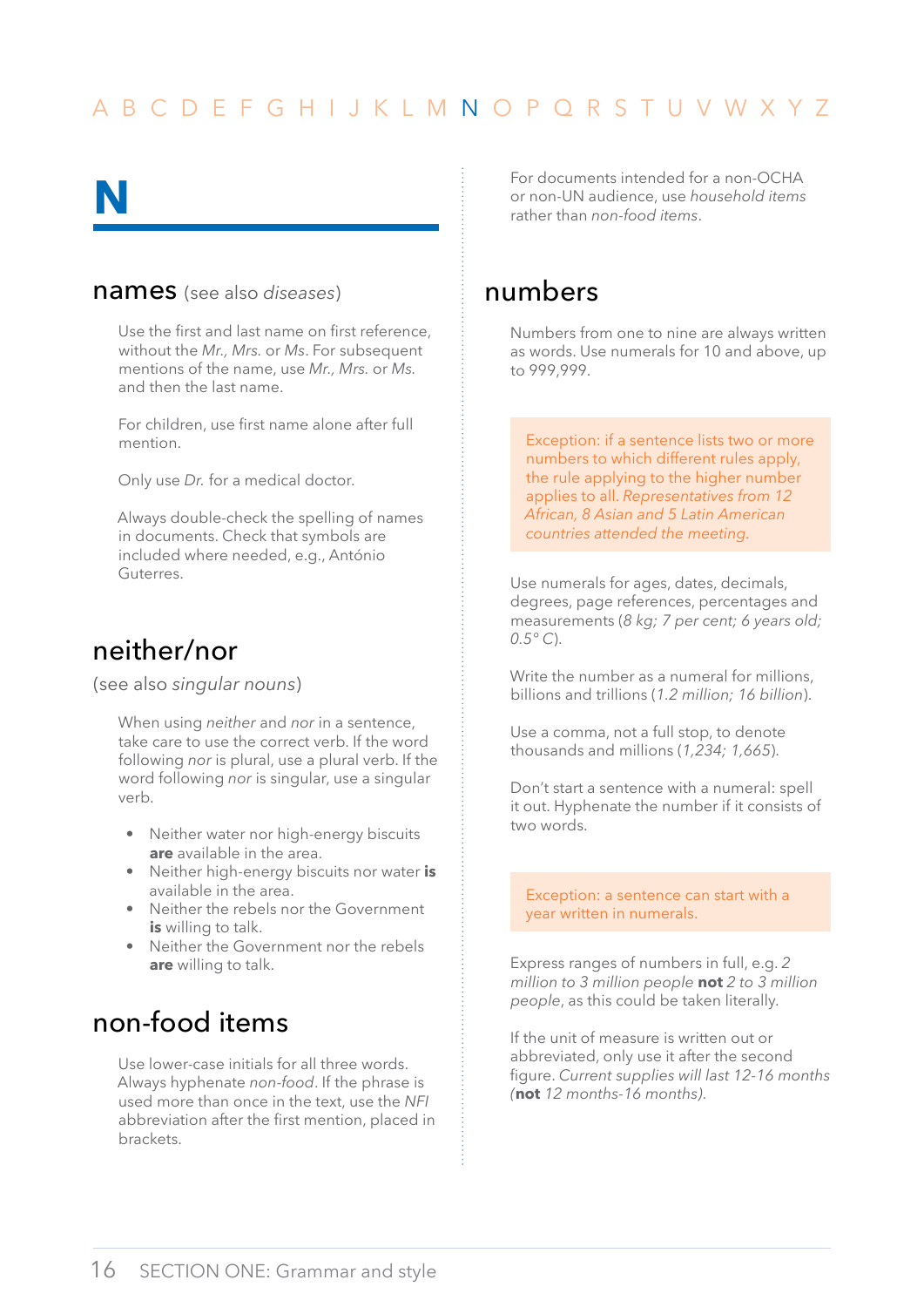<span id="page-18-0"></span>Don't abbreviate the word *number* with the # symbol. Use *No*. instead, but not in running text, only in tables and charts.

Don't insert a numeral in brackets after spelling out a number. So do not write *two (2)*.

# **O**

# OCHA logo

For details on correct use of the OCHA logo, please refer to the *OCHA Graphics Style Book*. It is available on OCHAnet under the Reporting Guidance section.

# office

When referring to the name of a specific OCHA office, use upper-case *O*. Otherwise, use lower case.

• The Regional Office for Asia and the Pacific; the office is based in Bangkok.

### Office for the Coordination of Humanitarian Affairs

When using the acronym, use *OCHA,* not *UNOCHA* or *UN-OCHA*.

Regarding OCHA's online presence, the correct spellings are *OCHAnet, unocha.org*  and *ReliefWeb.*

# official correspondence

Please refer to the *OCHA Correspondence Manual*, which is the official guide for drafting, processing and dispatching official OCHA communications. The manual is located on OCHAnet under the Policy Guidance section.

# ordinal numbers

Use words, not numbers, to express ordinal numbers from first to ninety-ninth.

Exception: express ordinal numbers in numerals to indicate the following:

- Meeting numbers (2nd meeting, 3rd meeting, etc.)
- Floors (14th floor; 33rd floor, etc.)

### organization chart

UN style is to use *organization chart*, not *organigramme* or *organizational chart*.

**P**

parentheses (see *brackets*)

passive (see *active vs. passive*)

#### peace

The more commonly used peace-related words are written as one word:

• peacebuilder; peacebuilding; peacekeeper; peacekeeping; peacemaker; peacemaking; peacetime.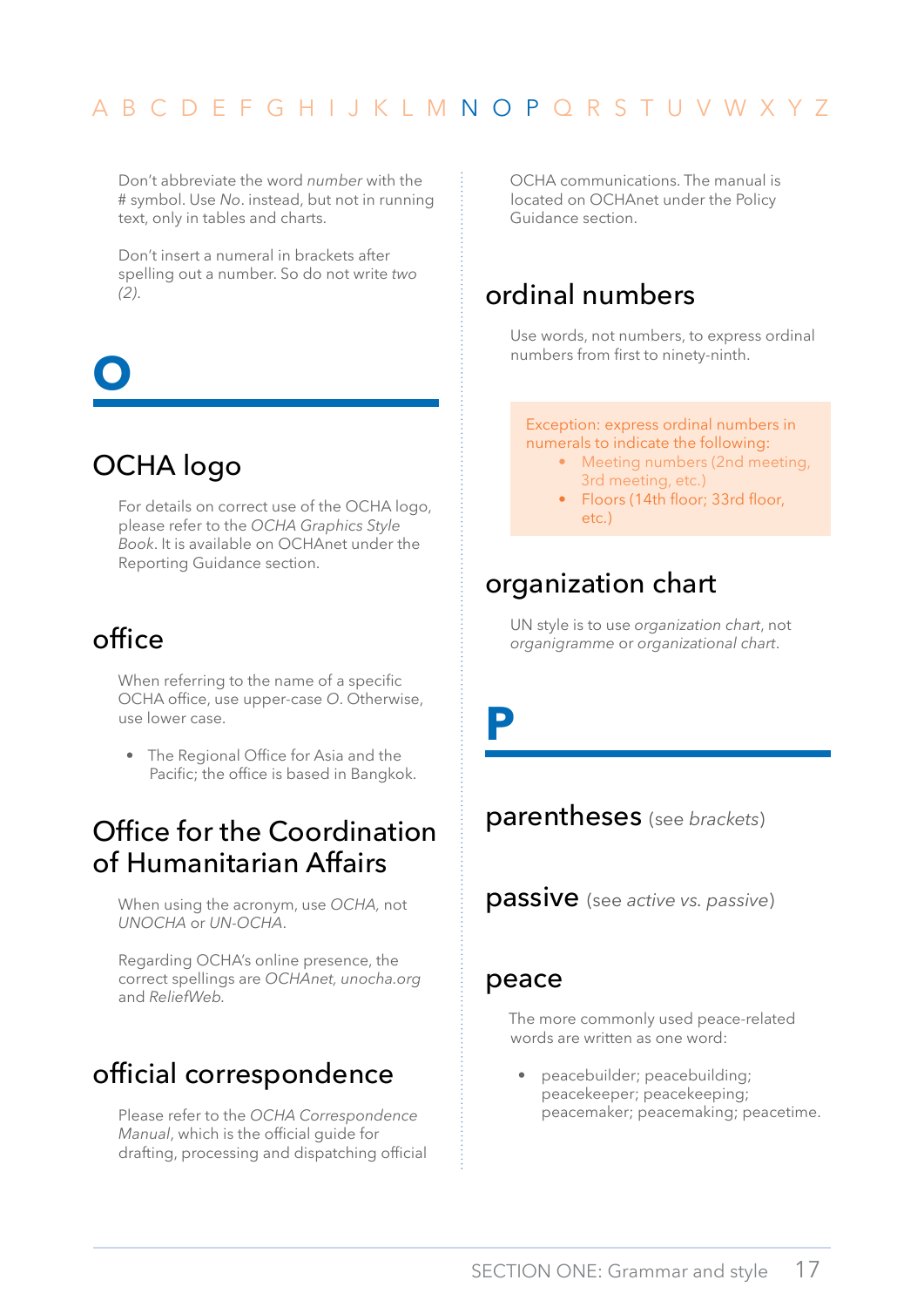## <span id="page-19-0"></span>people/persons

(see also *Internally Displaced Person*)

Where relevant, use *people* instead of *persons, populations, individuals* or *beneficiaries*. This helps to make the text more reader-friendly.

- Instead of *the population in the south*, say *people in the south*.
- Instead of *the camp is overflowing with beneficiaries who need assistance*, say *the camp is overflowing with people who need assistance*.

Always use *who* rather than *that* when referring to people.

• UNICEF provided life-saving assistance to children who (**not** that) were affected by the drought.

Only use *persons* when using the term *Internally Displaced Persons*.

#### per cent

Always write as two words.

Always write the numbers as numerals before *per cent*. This includes numbers one to nine.

• More than 5 per cent of the population was affected.

Don't use the % symbol in running text. Only use it in tables.

#### period (see *full stop*)

# plurals

Some plurals are spelled in a certain way in UN style. Some of the plurals most relevant to OCHA are as follows:

- aide-memoire/aides-memoires
- coup d'état/coups d'état
- curriculum/curricula
- embargo/embargoes
- forum/forums (**not** fora)
- memorandum/memorandums
- Secretary-General/Secretaries-General

#### proofreading (also see *typos*)

Always make time to proofread your work. For a fresh pair of eyes, ask a colleague to proofread a final draft. Always build in a substantial amount of time for the editing process of any document. But when time is short, at least do a quick spell check in Word.

**Q**

# quotation marks

(see section five for more examples)

Use double quotation marks for quoted (verbatim) words, phrases, sentences and paragraphs. Use single quote marks for a quotation within a quotation.

Place the punctuation inside the quotation marks when it coincides with the end of the sentence. Otherwise place it outside the quotation marks.

- She said: "We will not condone this behaviour."
- The Government accused the NGO of "espionage and subterfuge".

Use double quotation marks for a word used in reference to its own meaning.

• The use of the term "genocide" remains contentious.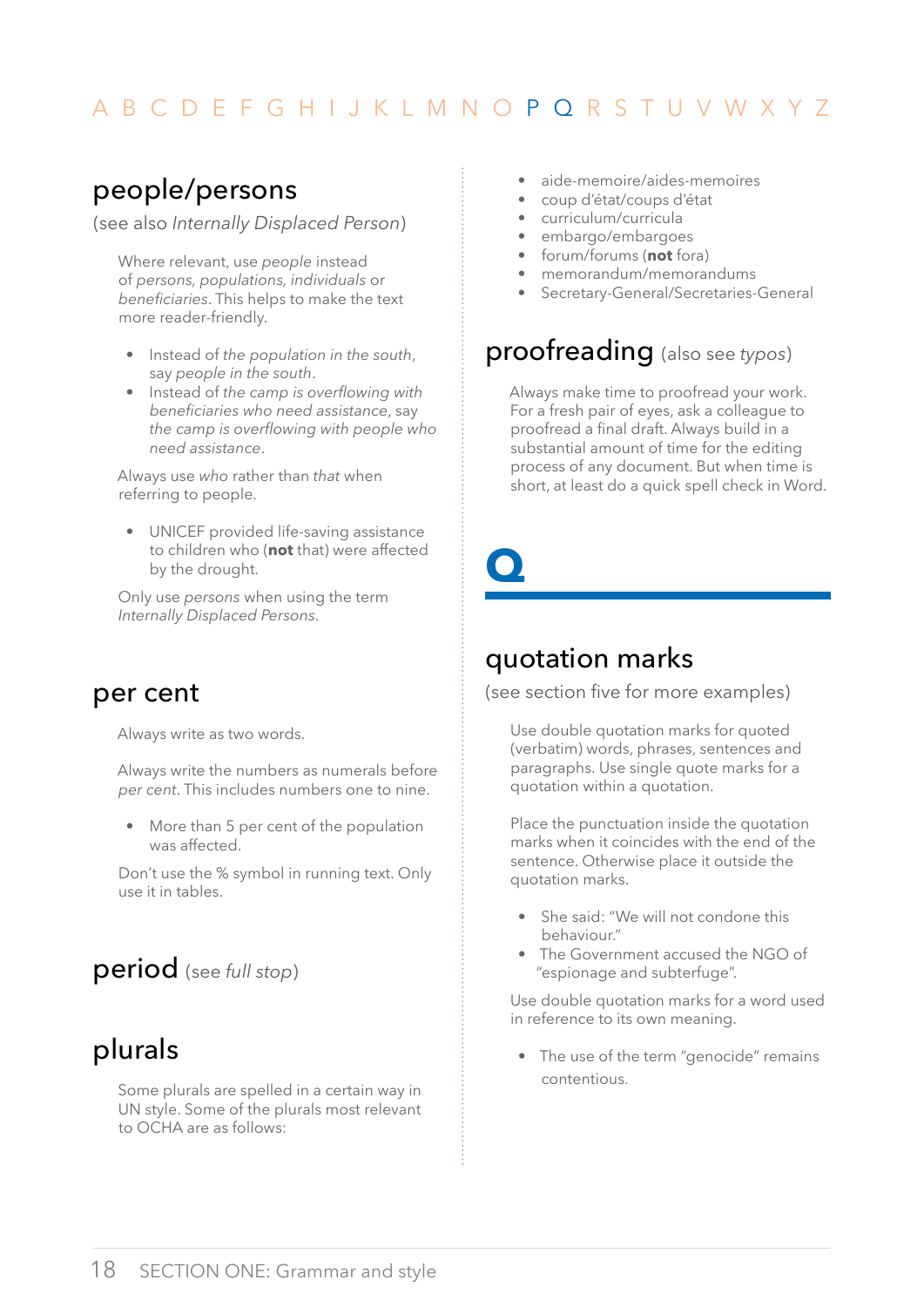# <span id="page-20-0"></span>**R**

# Resident Coordinator

(see also *Humanitarian Coordinator*)

When referring to the Resident Coordinator, the official title is *United Nations Resident Coordinator.*

But where the Resident Coordinator also functions as the Humanitarian Coordinator, use *Resident Coordinator/Humanitarian Coordinator*, **not** *United Nations Resident Coordinator/Humanitarian Coordinator*. This is because the Humanitarian Coordinator represents the entire Inter-Agency Standing Committee membership, not only UN agencies.

### resolution

Always use lower-case *r*. Do not insert quotation marks around the resolution name.

• General Assembly resolution 46/182

# Richter scale

Always use upper-case *R*, lower-case *s*.

#### rivers

Use upper-case *R* when referring to a specific river. Use lower-case *r* when referring to the names of multiple rivers.

• The River Danube; the Rhine and Danube rivers

# roll out/roll-out

*Roll out* is a verb, *roll-out* is a noun.

- The team will roll out the project in March. (verb)
- The roll-out will take place in March. (noun)

**S**

### search and rescue

Hyphenate this phrase when used as an adjective.

• The UNDAC team has completed the search-and-rescue phase.

If the phrase is not used as an adjective, no hyphens are needed.

The team will focus on search and rescue.

#### seasons

Avoid referring to seasons, as they relate to different months of the year in different places. Write the name of the month(s) to clarify. In situations where seasons have to be used, do not capitalize *winter, spring, summer* and *autumn*.

Provide a time context for regional or local seasonal designations (e.g., *the dry season will be in X month, the monsoon season will be in Y month*).

When using local seasonal references, translate the word and write in italics.

• In Somalia, *deyr* (short rains) usually occur from October to November.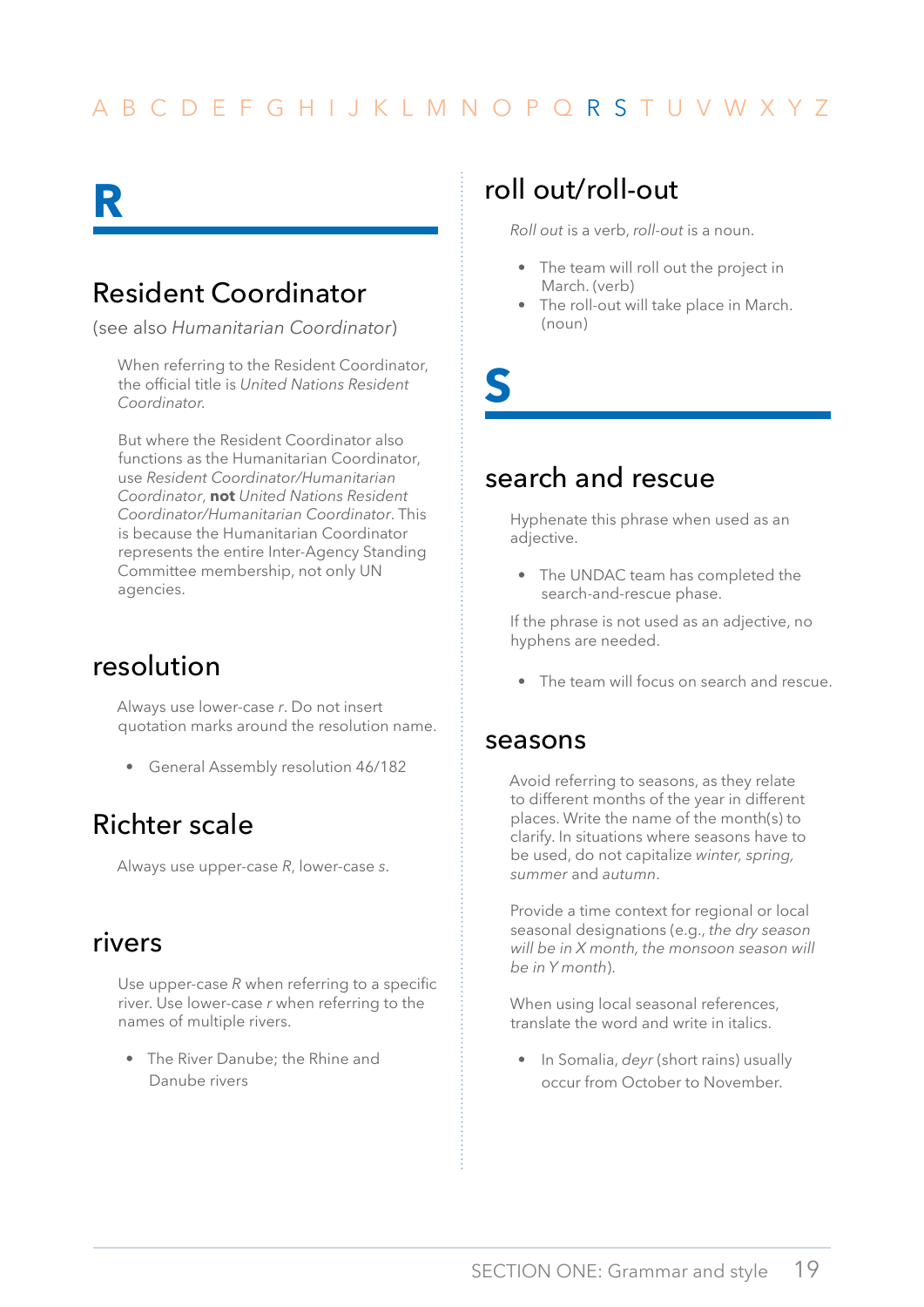#### <span id="page-21-0"></span>secretariat

Only use upper-case *S* when referring to the United Nations Secretariat.

• The World Humanitarian Summit secretariat and the CERF secretariat are positioned within the United Nations Secretariat.

# Secretary-General

(see also *Ban Ki-moon; job titles*)

Always hyphenate this title and always spell it out in full; do not abbreviate as *SG*.

### semicolon

Use the semicolon where there is no conjunction, such as *and* or *but*, and where a comma would be incorrect. It can be used to separate two related sentences:

• Roads in the north-east are flooded: delivery convoys cannot pass.

If a list could be confusing, use semicolons in place of commas to help make the text more reader-friendly.

- The Flash Appeal was launched by the Secretary-General, Ban Ki-moon; the United Nations High Commissioner for Refugees, António Guterres; and the Emergency Relief Coordinator, Stephen O'Brien.
- Earthquakes could hit Karachi, Pakistan; Kathmandu, Nepal; and Lima, Peru.

# singular nouns and verbs

Use the singular verb when referring to a team, a Government, an organization or a country.

- The team **is** arriving next week.
- The Government **has** issued a statement.
- The United Nations **is** an international organization.
- The Philippines **has** asked for international assistance.
- The Lord's Resistance Army **has** increased its attacks in the region.

### singular verbs

When using the "one in X" phrase, e.g., *one in three children*, use the singular verb.

- One in three children in the region is (not *are*) malnourished.
- One in seven children has (not *have*) received assistance.

# so-called

Do not use quote marks for the word or words that follow *so-called*.

• The so-called Islamic State claimed responsibility for the attack (**not** The so-called "Islamic State" claimed responsibility for the attack).

# spelling

(see also *-ize*, *-ization*, *-yse*)

United Nations spelling generally follows UK English spelling, as given in the most recent edition of the *Concise Oxford Dictionary*.

Ending forms follow UK English style, rather than US style:

• –re (*centre, theatre*); –our (*colour, neighbour, favour*); double l (*travelled, cancelled*).

But always spell organization names exactly as the official name.

• Cent**er** for Disaster Recovery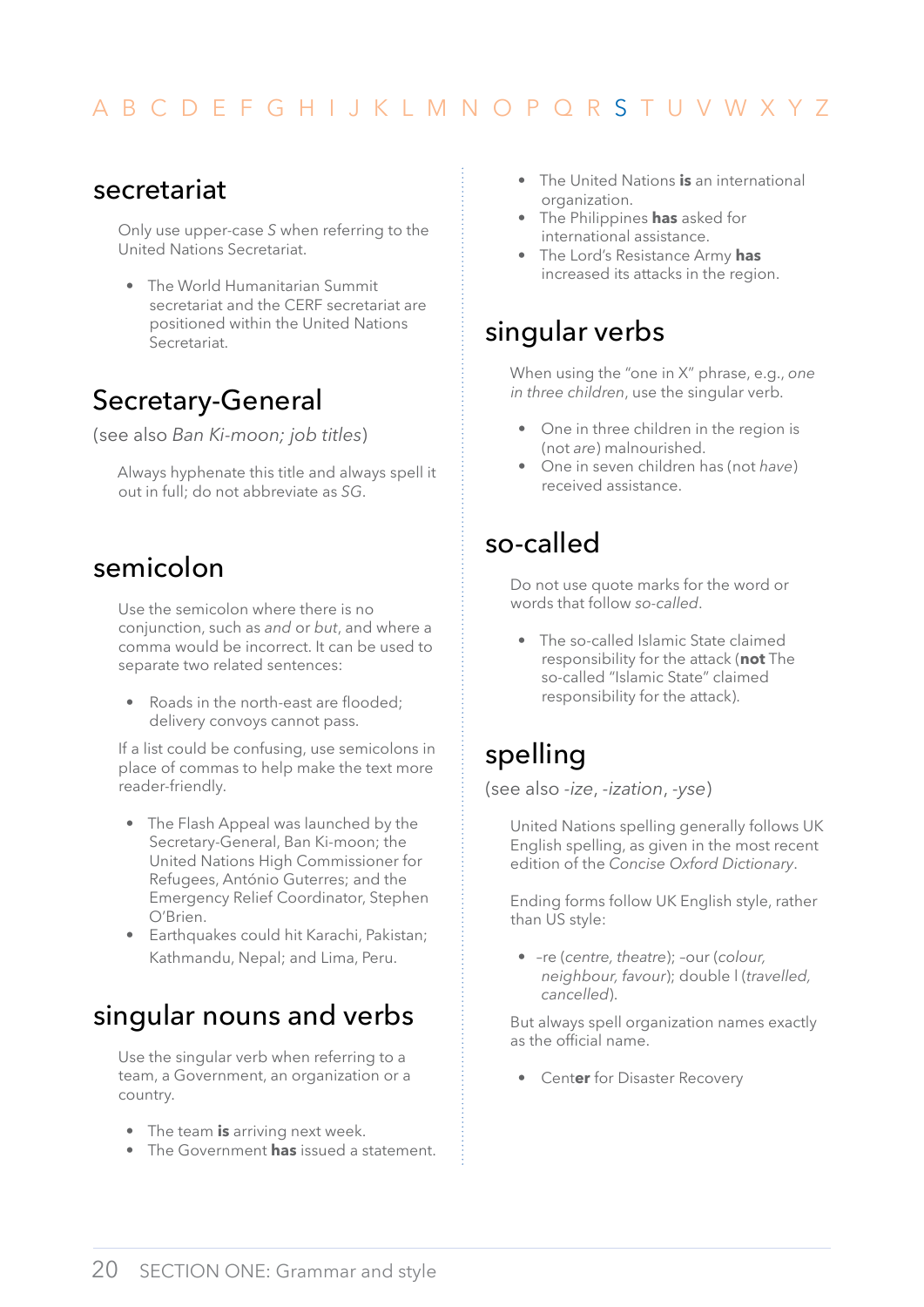<span id="page-22-0"></span>Tip: Set your computer to UK English spelling. In Word, click Review/ Language/Set Proofing Language/ English (U.K.)

## subheadings

Only capitalize the first letter of the first word.

#### temperature

**T**

Use Celsius, always with numerals (including one to nine). Use the degree symbol (°) and insert a space before the C, e.g., 38° C.

An online temperature conversion is at: [www.onlineconversion.com/](www.onlineconversion.com/temperature.htm) [temperature.htm](www.onlineconversion.com/temperature.htm)

# that/which (see section two)

#### time

Do not use *o'clock*. Use *a.m.* or *p.m.* (lower case). Insert a space between the numeral(s) and *a.m./p.m.* 

• A coordination meeting will be held at 8.30 a.m. and 3 p.m. each day.

Do not use *12 a.m.* or *12 p.m.*, as they are easily misunderstood. Use *midnight* or *noon*.

Where appropriate, the 24-hour system may be used. But use four figures, no punctuation, followed by *hours* (e.g., *1330 hours* is 1.30 p.m.).

When referring to time in a document, such as a situation report, always clarify if the time is local.

Time zone details are available at: [www.](www.timeanddate.com) [timeanddate.com](www.timeanddate.com)

#### ton

In standard United Nations terminology, *ton* denotes metric tons (MT = 1,000 kg, 2,204 lbs), not short tons (2,000 lbs) or long tons (2,240 lbs). Spell out in full (*ton* not *tonne* or *t*).

#### tsunami

Always spell with a lower-case *t*, even when referring to the name of a specific tsunami, e.g., the Indian Ocean tsunami.

#### typhoon (see also *hurricane*)

A typhoon is a storm that forms on the western side of the Pacific, through the Philippines, China, Vietnam and Japan.

Only use upper-case *T* when referring to the name of a specific typhoon.

• Typhoon Joe is the strongest typhoon to hit the region so far this year.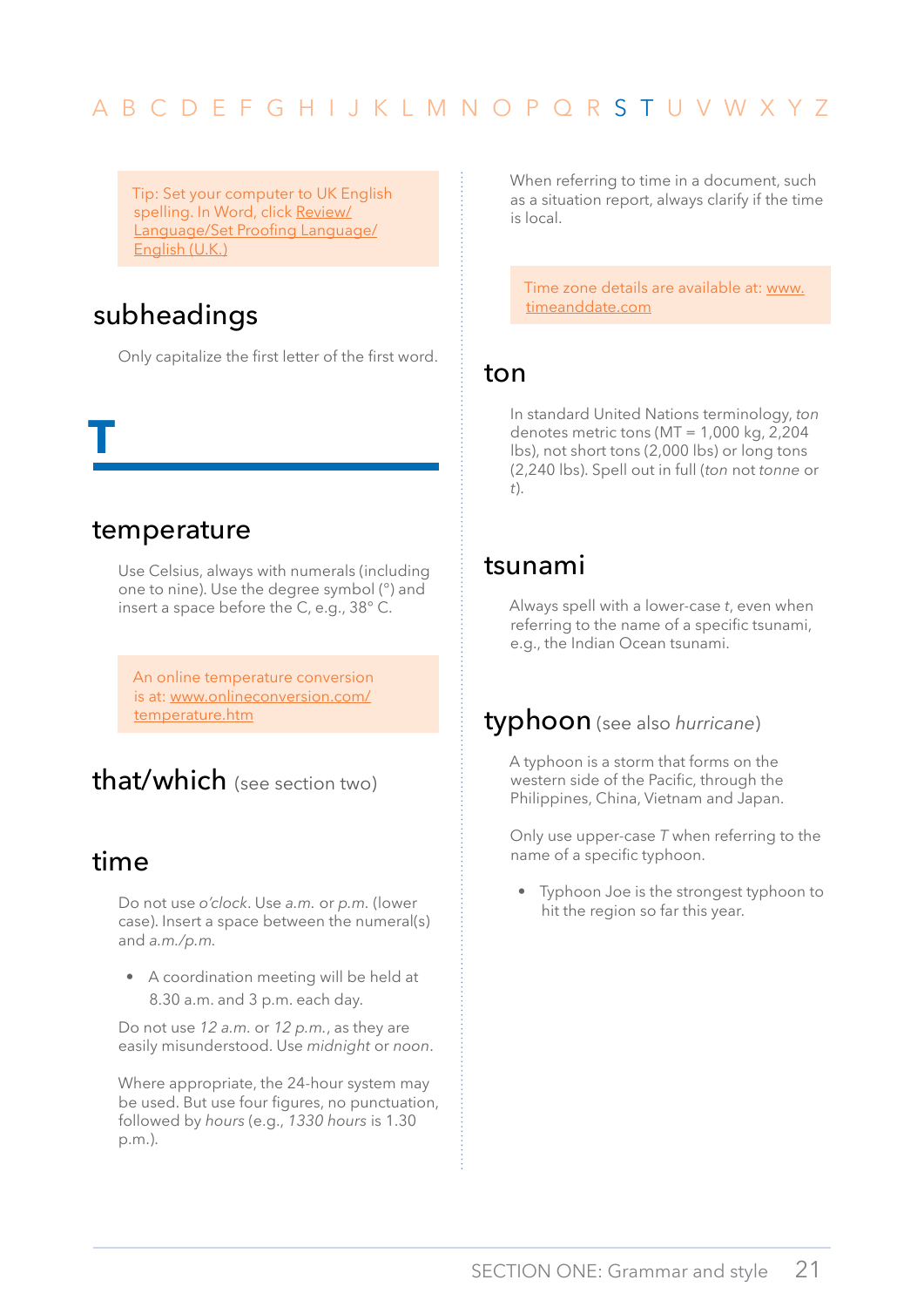#### <span id="page-23-0"></span>typos (see also *proofreading*)

Always allocate time for proofreading. If time is limited, at least use F7 for a quick spell check, or scroll through the text to find typos that Word has underlined in red.

Here are some examples of errors in OCHA documents that were caught in the final proofread:

- The task force is helping local humanitarian teams to strengthen motoring and reporting.
- This strategy formed the basis for early response to the impending Sahel hood crisis.
- The humanitarian chef launched the appeal, calling on more donors to contribute.
- A new strain of food-and-mouth disease could threaten regional food security.
- The OCHA-managed pooled fund helps to fill gaps left by doors in the region.
- The intervention was funded through a CERF allocation of almost \$5.
- Only 33 per cent of reports were received by the dreadline.
- **U**

# Under-Secretary-General

(see also *Emergency Relief Coordinator*)

The Under-Secretary-General for Humanitarian Affairs is the head of OCHA and the leader of the Executive Committee on Humanitarian Affairs. *Under-Secretary-General* is the appropriate title for the head of OCHA when referring to matters relating to the United Nations Secretariat.

**Remember**: Always hyphenate this title.

## unexploded ordnance

*Ordnance* is often misspelled as *ordinance* in OCHA documents. Remember: *ordnance* relates to munitions; *ordinance* relates to law. A computer spell-check will not catch this common error. If you're concerned that you also might not catch it, do a search in Word for *ordinance*.

# United Nations

Do not use an apostrophe when referring to the United Nations in the possessive sense.

• *United Nations Headquarters; United Nations policy; United Nations statements*.

Always check that *United* is not spelled as *Untied*. A computer spell-check will not catch this error. If you're concerned that you also might not catch it, do a search in Word for *Untied*.

### United Nations High Commissioner for Refugees

This is often misspelled in OCHA documents as *United Nations High Commission for Refugees*. Remember that it's *Commissioner*.

# **W**

#### weather

(see also *seasons*; *typhoons*; *hurricanes*)

Use italics for the name of seasonal designations in a foreign language, such as *deyr*.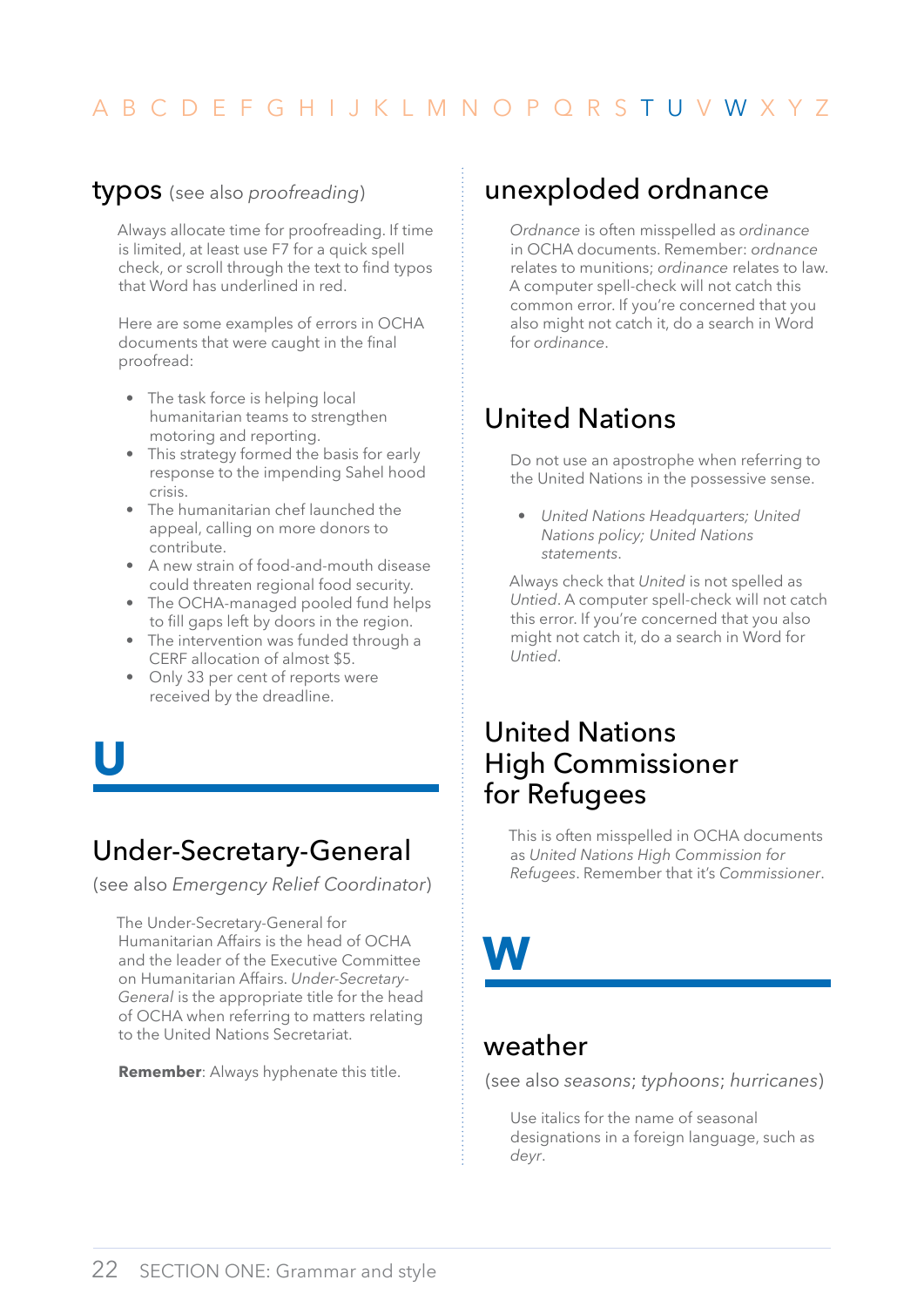#### <span id="page-24-0"></span>websites

When referencing a website address, omit the *http* prefix if the URL contains *www*.

If the address does not contain *www*, keep the *http* to ensure the website can be accessed.

Tip: To prevent misspelled website addresses, always copy the website address from the web browser and paste it into the document.

which/that (see section two)

# working groups

If referring to a specific working group, use upper-case *W* and *G*. Otherwise use lower case.

• The Climate Change Working Group was the most heavily attended working group.

### World Humanitarian Day

Spell with upper-case initials. But always spell *day* with a lower-case *d* when referring to the day in general. (The day was a huge success.)

Remember: write the date of World Humanitarian Day in UN style (*19 August*) followed by the year. No commas.

**Y**

-yse (see *-ize, -ization, -yse*)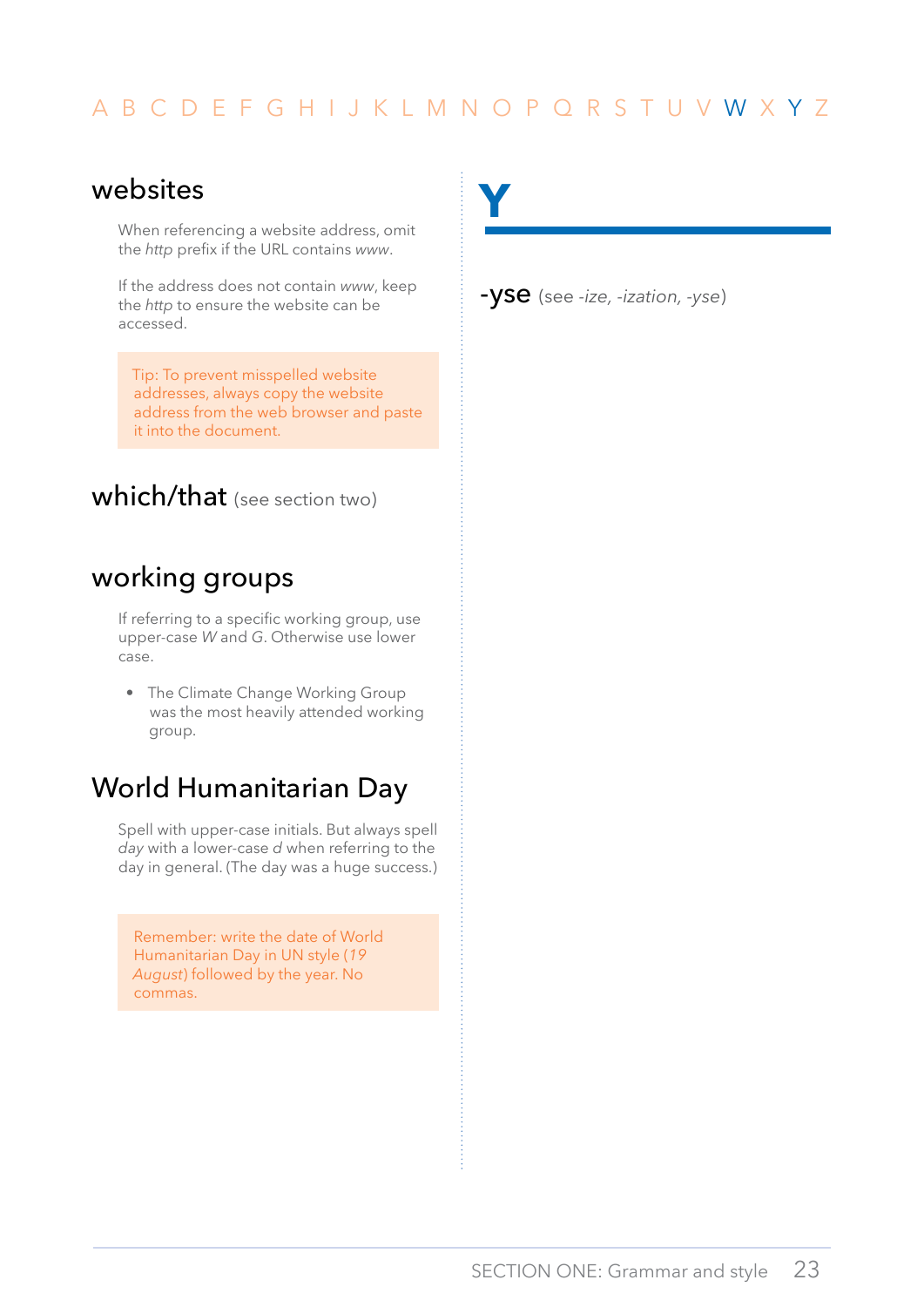# <span id="page-25-0"></span>**Section two: Commonly misused words**

# **A**

# acute/chronic

*Acute* means short but severe. *Chronic* means ongoing or constantly recurring.

# advocate

*Advocate* means to support, recommend, or speak in favour of a person or an action.

 A person or organization advocates **something**. The words *for* or *against* are **not** used after *advocate* in this sense.

- OCHA advocates humanitarian reform.
- *The Economist* advocated a surge of troops to Afghanistan.

 A person or organization can advocate **for** someone, meaning *on behalf of*.

- The Secretary-General advocated for people trapped in closed camps.
- UNICEF advocates for children.

A person or organization can be an advocate **of** something, meaning *in favour of*.

- Martin Luther King was an advocate of human rights.
- President Obama was an advocate of change.

# affect/effect

*affect (verb): to influence, often with negative implication.* 

• These factors affect lives and livelihoods.

*effect (verb): to cause.*

• The new coordination procedures were designed to effect positive change.

*effect (noun): the result or outcome of an action or event.* 

• The conflict's damaging effects were evident.

# among/amongst

UN style is to write *among*, not *amongst*.

### among/between

**C**

Use *between* in reference to two items; use *among* for three or more.

- The war between the Government and the insurgents has intensified.
- The NGOs decided among themselves how to address the situation.

When using *between* with numbers, use *and*, not *to*.

• The landslide displaced between 400 and 600 people (not *400 to 600 people*).

compare to/compare with

A is compared **with** B when highlighting a difference.

• This year's funding levels were lower compared with last year's.

*(continued overleaf)*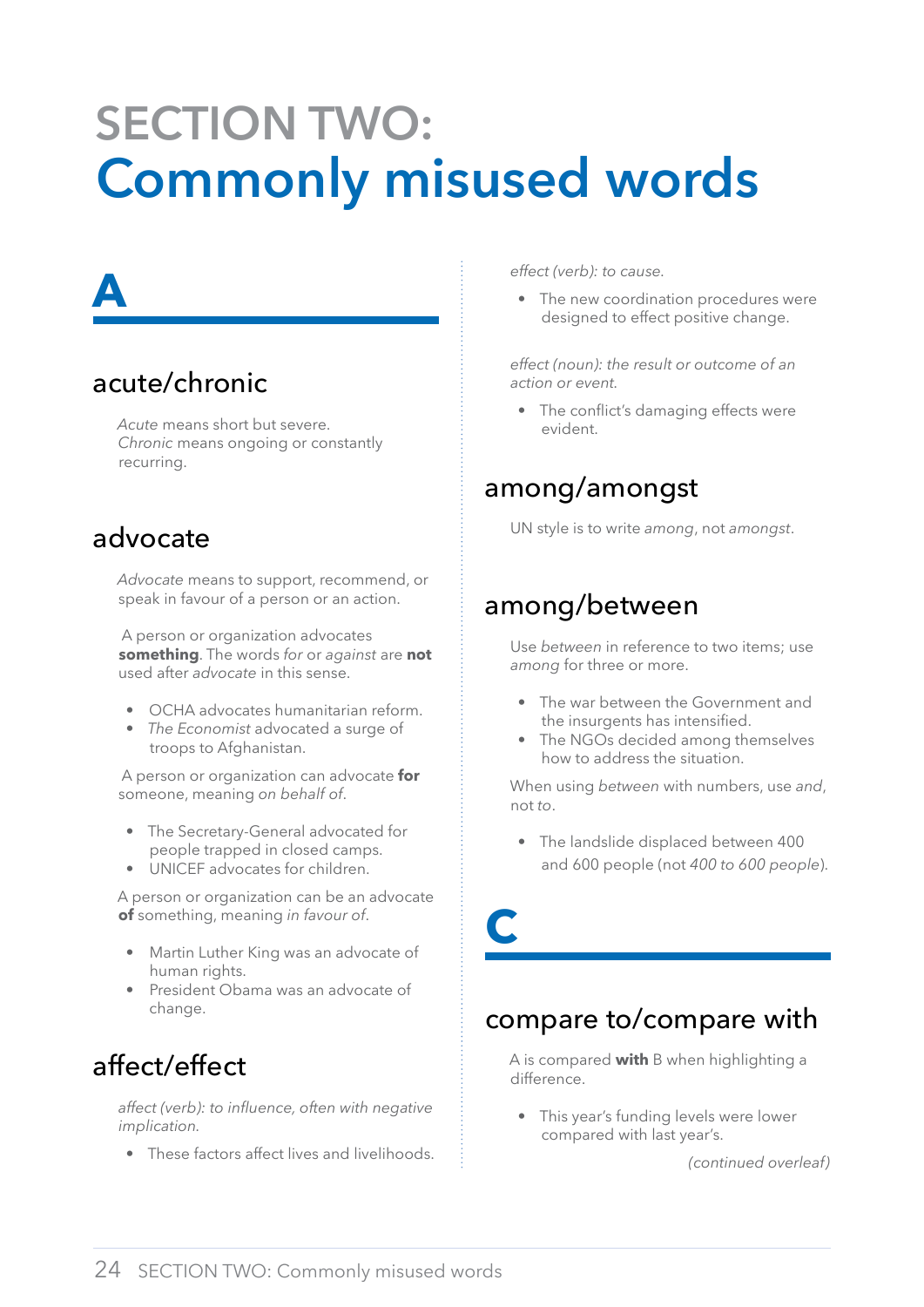<span id="page-26-0"></span>A is compared **to** B when highlighting similarities.

- The international response to the earthquake in Haiti has been **compared to** the response following the 2004 tsunami.
- Shall I **compare** thee **to** a summer's day?

A way to remember this: you would say *I am similar to you*, **not** *I am similar with you*.

### complement/compliment

*Complement* means to complete something else, or to make it perfect.

• WFP's activities complement the Government's efforts to combat food insecurity.

*Compliment* means to praise someone or something.

• The Government complimented OCHA on its coordination activities.

A way to remember this: **I** compl**i**ment you on your work.

#### compose/comprise

*Compose* is to make or form the basis of something; *comprise* is to include or contain.

- The working group comprises 10 members.
- The Secretary-General's speech was composed from various background documents.

#### continual/continuous

*Continual* means that something is intermittent or frequently repeated.

• There was a continual sound of gunfire in the village.

*Continuous* refers to something that remains constant or uninterrupted.

• There has been a continuous flow of refugees crossing the border since Sunday.

**F**

# farther/further

*Farther* relates to distance; *further* relates to expansion.

• They have to travel farther to collect water. We will discuss this further.

# fewer/less

Use *fewer* for numbers of items or people; use *less* to describe an amount or a measured portion.

- The recent hurricane caused less damage than Hurricane Andrew.
- Liberia now has fewer than 200 doctors serving 4 million people.

### forums/fora

In UN style, the plural of *forum* is *forums*, not *fora*.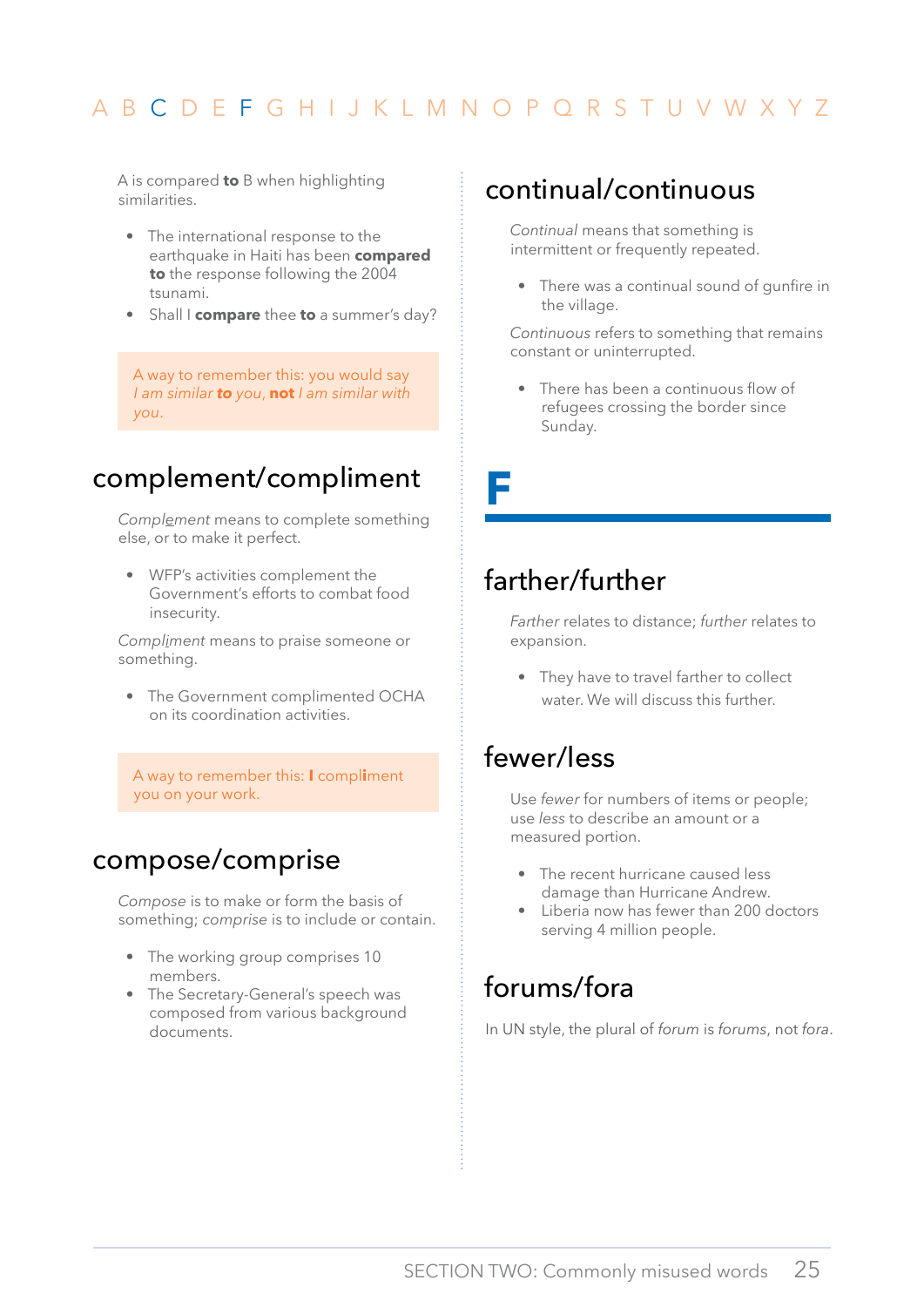#### impact

<span id="page-27-0"></span>**I**

Use as a noun, not as a verb. *Impacted* is a surgical term for an ingrown tooth, not a synonym for *affected*.

• The resolution will have a significant impact on the crisis.

# incidence/incident

*Incident* means the occurrence of an event or a disturbance. *Incidence* is the rate at which something occurs, usually a disease.

- The kidnapping incident shocked the humanitarian community.
- The meeting focused on the high incidence of Ebola.

**m**

# may/might

*May* refers to what is possible or factual.

• We may need to change the mission dates.

*Might* refers to something hypothetical.

• The outcome might have been worse if this had occurred during the rainy season.

**p**

# people/person

(see also *people* in section one)

When referring to more than one person, use *people*, not *persons*.

Exceptions: *internally displaced persons* and *missing persons*.

# pre-position/preposition

*Pre-position* means that you prepare items in advance of something, e.g., food supplies before a storm.

A *preposition* is the name given to words such as *after* or *by*.

# principal/principle

*Principal* means first in rank or importance (noun or adjective).

*Principle* means a fundamental law or moral rule.

- The school Princip**a**l met with teachers and parents (noun).
- The princip**a**l objective is to support the work of the Emergency Relief Coordinator (adjective).
- The group discussed the basic principl**e**s of humanitarian law.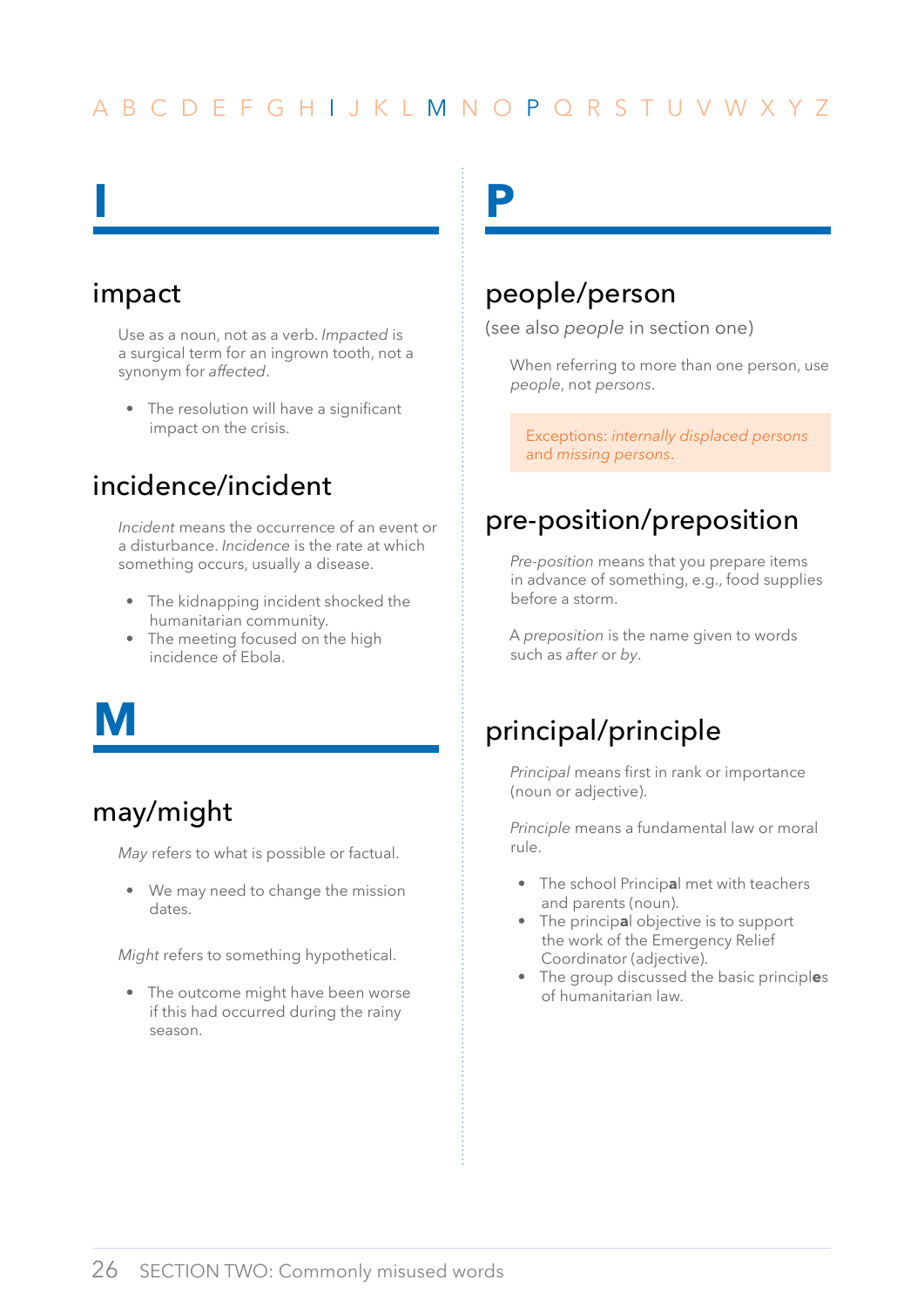# that/which

<span id="page-28-0"></span>**t**

*That* defines information. It introduces an essential part of a sentence, otherwise known as a defining clause. The words following *that* are vital to the part of the sentence that comes before it. No comma is required before *that*.

• The coordination meeting **that** took place on 15 September focused on the cholera outbreak. (So there may have been several coordination meetings that week, but using *that* focuses on the 15 September meeting.)

*Which* gives more information. It introduces additional, non-essential information and indicates a non-defining clause. In other words, the section of the sentence following *which* can be removed without changing the meaning. Place a comma before and after this section of the sentence.

• The coordination meeting, **which** took place on 15 September, focused on the cholera outbreak. (The clause *which took place on 15 September* gives additional information about the date of the meeting. If you remove it, the sentence still provides the key information.)

# **w**

# while/whilst

UN style is to write *while*, not *whilst*.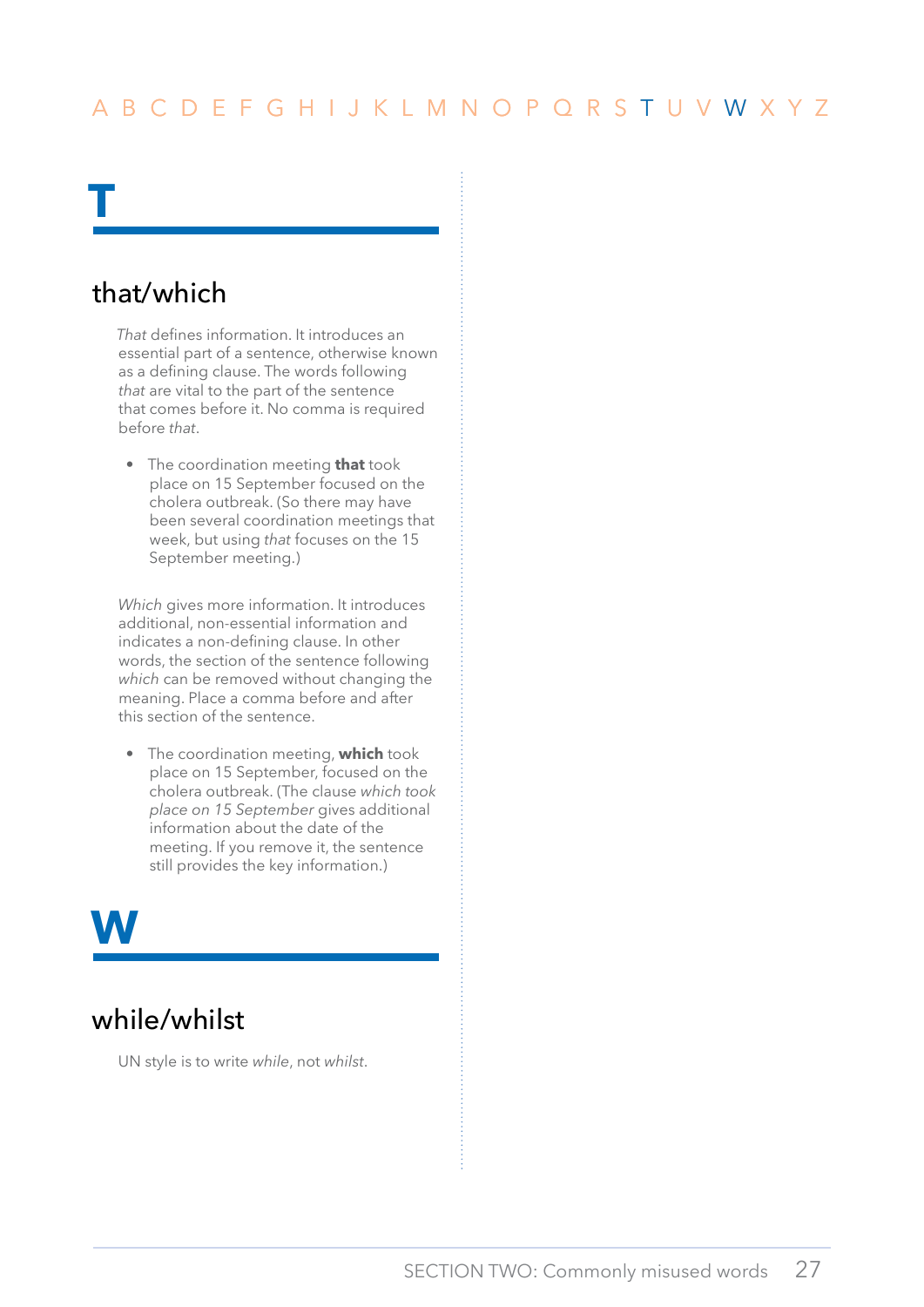# <span id="page-29-0"></span>**Section three: Avoiding unnecessary words**

Below are suggestions on how to shorten phrases often used in OCHA documents. For more guidance on this, see **section four**.

| <b>LONG</b>                           | <b>SHORT</b>           |
|---------------------------------------|------------------------|
| a large proportion of/a great deal of | many/a significant     |
| areas that are affected by drought    | drought-affected areas |
| are going to                          | will                   |
| are in need of                        | need                   |
| as to whether                         | whether                |
| change for the better                 | improve                |
| combine together                      | combine                |
| completely destroyed                  | destroyed              |
| currently in the process of           | currently              |
| cut back                              | cut/reduce             |
| donated a total of \$5 million<br>.   | donated \$5 million    |
| due to the fact that                  | because                |
| during the duration of                | during/throughout      |
| during the month of May               | during May             |
| estimated at approximately            | approximately          |
| first established                     | established            |
| for a period of x months              | for x months           |
| (the) general public                  | the public             |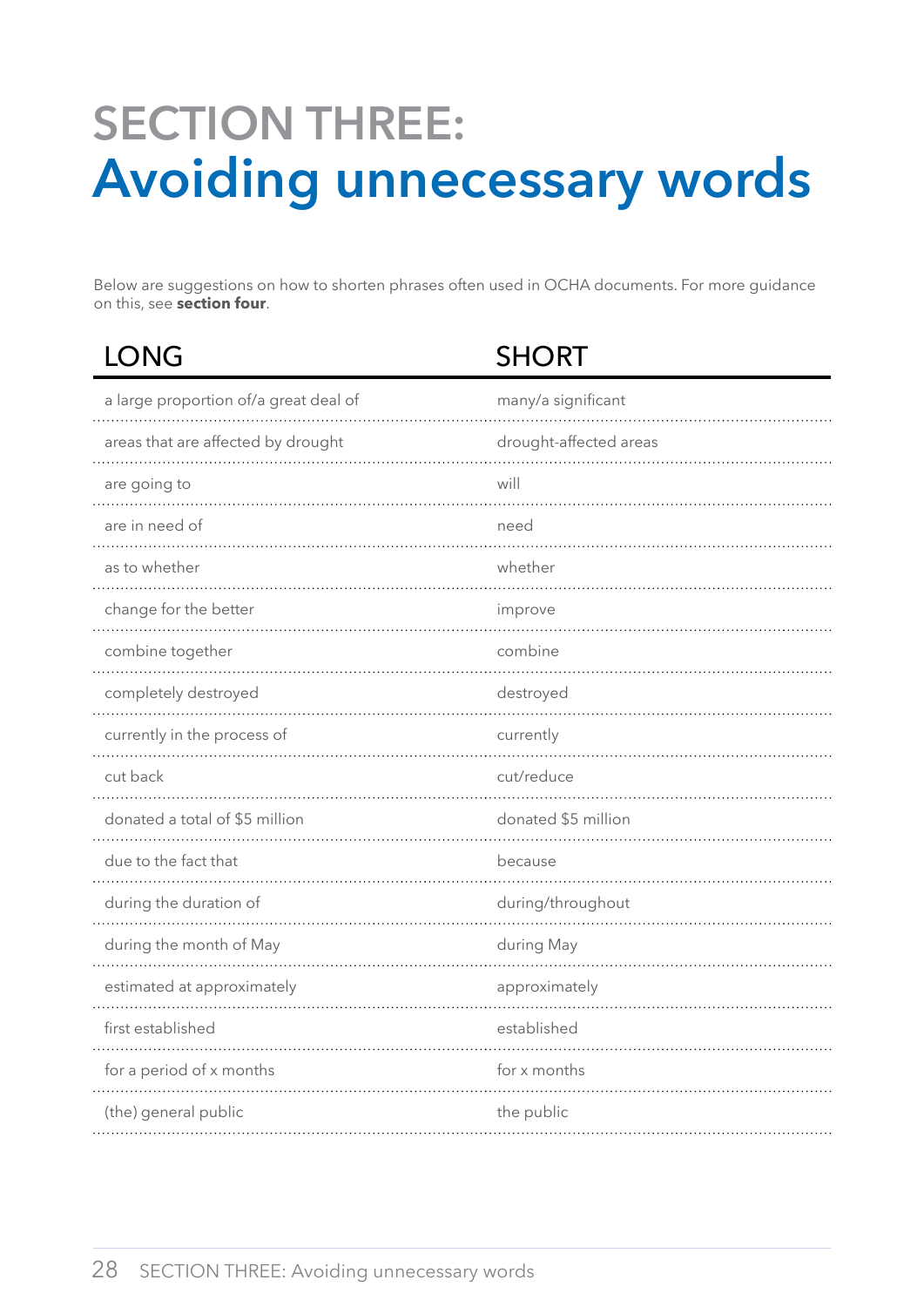# LONG SHORT

| have provided assistance to             | have assisted                 |
|-----------------------------------------|-------------------------------|
| hundreds of acres' worth of property    | hundreds of acres of property |
| if extended for a longer period of time | if extended                   |
| if this is the case                     | if so                         |
| in an effort to prevent                 | to prevent                    |
| in an emergency situation               | in an emergency               |
| in bad weather conditions               | in bad weather                |
| in collaboration with                   | with                          |
| in excess of                            | more than                     |
| in order to                             | to                            |
| in spite of the fact that               | although                      |
| in the aftermath/wake of                | after/following               |
| in the event of                         | if                            |
| in the majority of instances            | mostly                        |
| in two weeks' time                      | in two weeks                  |
| it is a situation that is               | the situation is              |
| joint cooperation                       | cooperation                   |
| leverage                                | use                           |
| linkages                                | links                         |
| make use of                             | use                           |
| meet with                               | meet                          |
| on a monthly basis                      | monthly                       |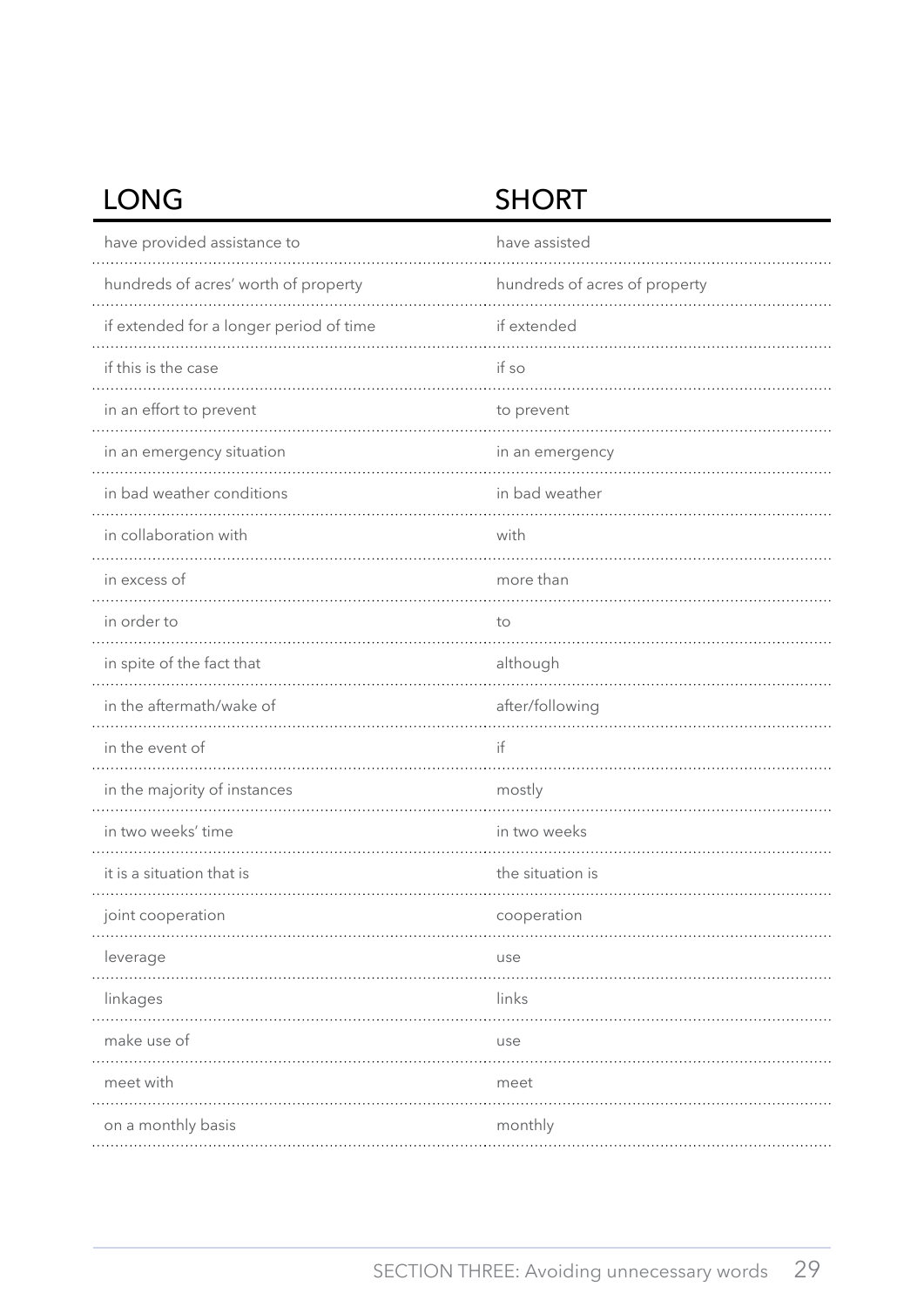# LONG SHORT

| on numerous occasions                    | often                         |
|------------------------------------------|-------------------------------|
| on the following page                    | overleaf                      |
| over the course of the next few days     | in the next few days          |
| owing to the fact that                   | because                       |
| people are in need of water              | people need water             |
| plan in advance                          | plan                          |
| put an end to                            | stop                          |
| reported to be                           | reportedly                    |
| return back to                           | return to                     |
| she carried out a visit to               | she visited                   |
| still continues to be ongoing            | continues                     |
| still ongoing                            | ongoing                       |
| Syria is a country that has              | Syria has                     |
| the aim of the programme is              | the programme aims to         |
| the generous support of donors           | donors' generous support      |
| the reason is because                    | this is because               |
| the workshop was facilitated by OCHA     | OCHA facilitated the workshop |
| they are able to/will be able to         | they can                      |
| they reached a total of 3 million people | they reached 3 million people |
| they treated a total of 85 people        | they treated 85 people        |
| together with                            | with                          |
| utilize/utilization                      | use                           |
|                                          |                               |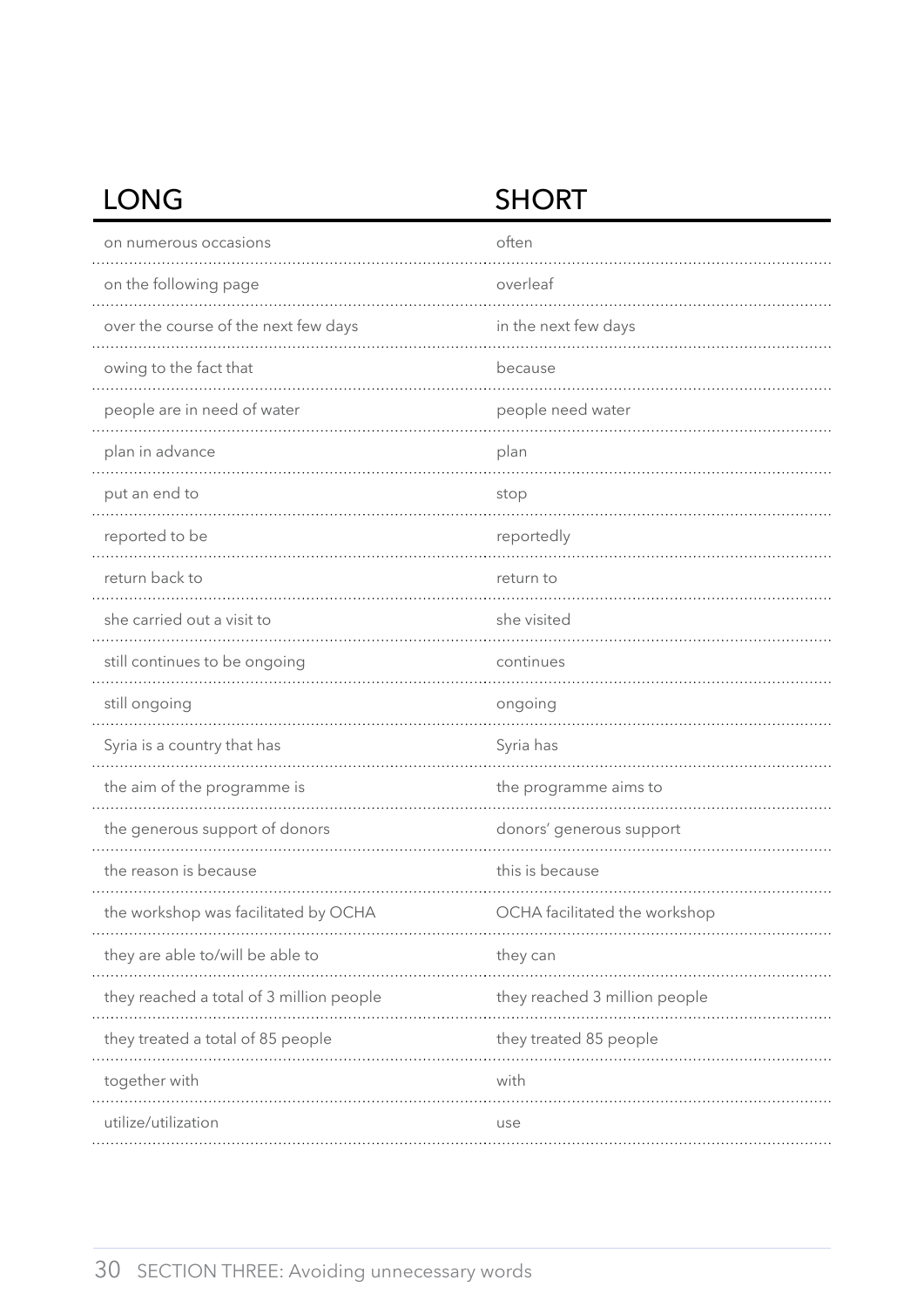# LONG SHORT

| very urgent          | urgent/critical |
|----------------------|-----------------|
| visualize            | see/predict     |
| weather conditions   | weather         |
| were provided with   | received        |
| whilst               | while           |
| with regards to      | regarding       |
| worked together with | worked with     |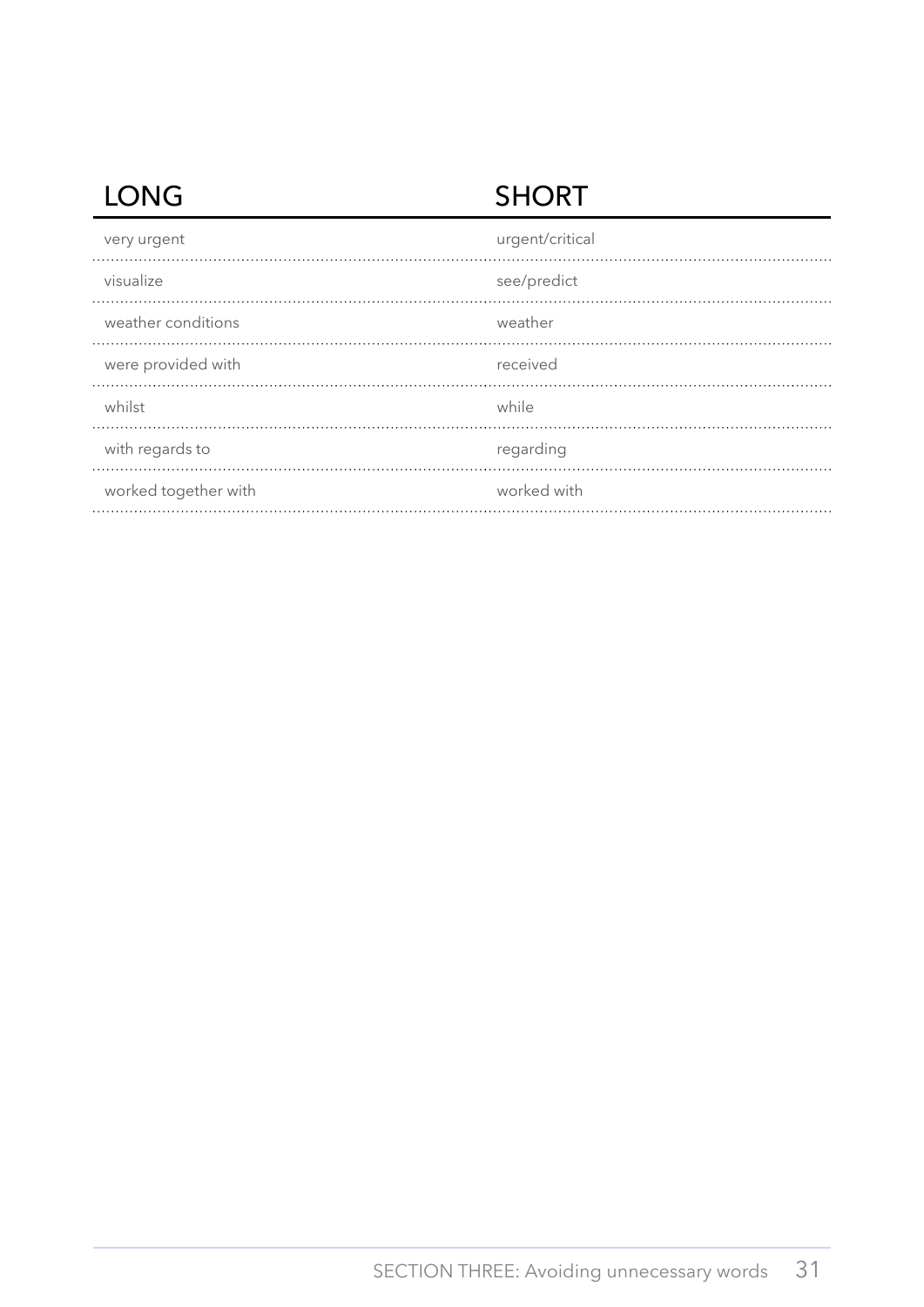# <span id="page-33-0"></span>**Section four: Keep it simple**

To make your writing more effective, use shorter sentences. Rephrase or delete unnecessary words. Below are some examples from OCHA documents.

| Instead of                                                                 | <b>Try</b>                                             |
|----------------------------------------------------------------------------|--------------------------------------------------------|
| A contribution of US\$5 million was received from<br>the Irish Government. | The Irish Government donated US\$5 million.            |
| The number of IDPs at the border is estimated at<br>approximately 2,000.   | Approximately 2,000 IDPs are at the border.            |
| Natural disasters that have happened in previous<br>years include          | Previous natural disasters include                     |
| The project will focus on people who were affected<br>by conflict.         | The project will focus on conflict-affected<br>people. |
| The cluster is carrying out an assessment of<br>malnutrition levels.       | The cluster is assessing malnutrition levels.          |
| The assessment will be carried out by an OCHA-led<br>mission.              | An OCHA-led mission will carry out the<br>assessment.  |
| The report listed projects that were funded by CERF.                       | The report listed CERF-funded projects.                |
| There is a possibility of hostilities becoming worse.                      | Hostilities could deteriorate.                         |
| Three NGOs are working on the construction of<br>latrines.                 | Three NGOs are constructing latrines.                  |
| The findings of the mission will be discussed this<br>week.                | The mission's findings will be discussed this<br>week. |
| The report will be issued on a quarterly/annual basis.                     | The report will be issued quarterly/annually.          |
| OCHA is committed to supporting this emergency.                            | OCHA will support this emergency.                      |
| We will optimize the number of lives saved.                                | We will save more lives.                               |
| IOM is in the process of hiring local staff.                               | IOM is hiring local staff.                             |
|                                                                            |                                                        |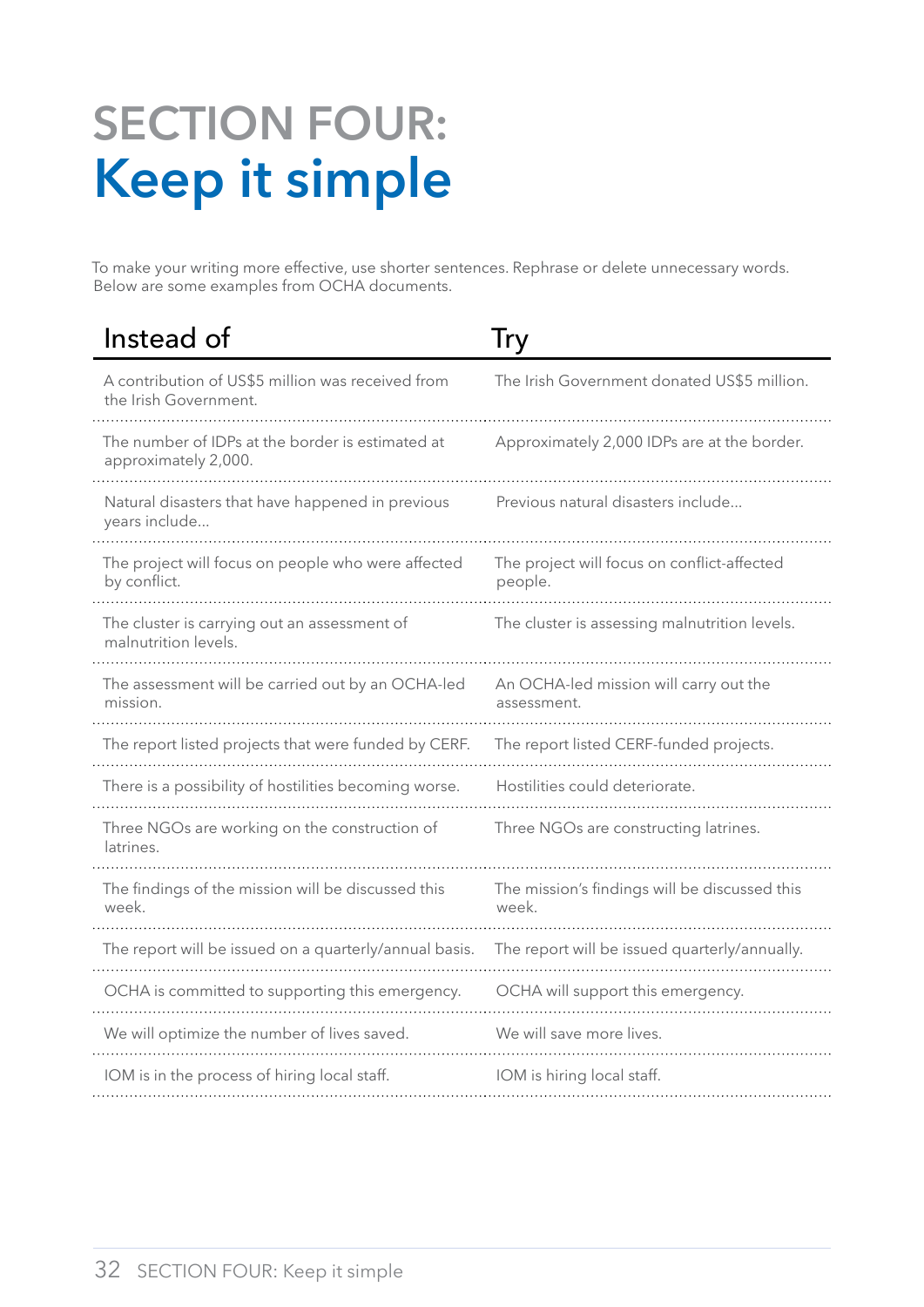# <span id="page-34-0"></span>**Section five: Quotation marks and italics**

The information below explains when (and when not) to use double or single quotation marks or italics when referring to certain items in running text.

# "Double" quotation marks

- Words quoted verbatim
- For a word used in reference to its own meaning (see example on page 18)

# 'Single' quotation marks

- Article in a journal/publication/book
- Conference/meeting name or theme
- Chapter in a publication/book
- Database name
- Definition of a word
- Draft publication/document
- Interview title
- Press release title
- Speech name/title
- Web-page heading

# *Italics*

- Titles of official United Nations publications
- Titles of books, periodicals, newspapers, films, television and radio programmes
- Foreign words that do not appear in *Oxford English Dictionary*
- Titles of court cases and foreignlanguage laws and decrees
- Names of ships and airplanes
- Name of seasonal designations in a foreign language, such as *deyr*

# Neither quotation marks nor italics

- Award name
- Lecture name
- Peace agreements (formal/ internationally recognized)
- Programme or project name
- United Nations official reports (e.g., numbered General Assembly or Security Council documents)
- United Nations resolutions, conventions and treaties
- Non-English organization names
- Words after the phrase *so-called* (see example on page 20)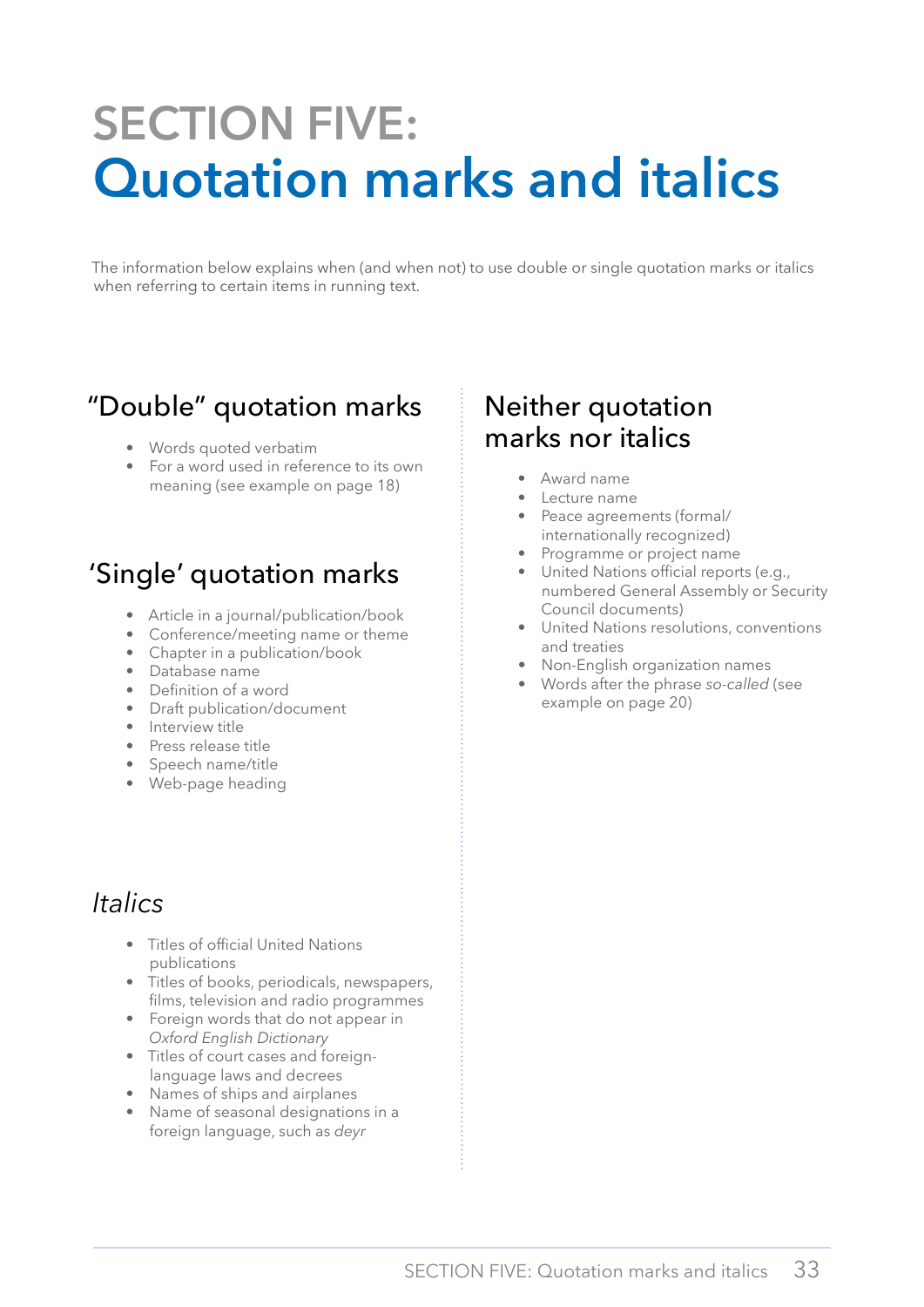# <span id="page-35-0"></span>**Section six: Capitalization**

This section provides guidance on capitalization for a range of words often used in OCHA documents.

**A**

Afro-Colombian

agencies

agenda, agenda item, *but* Agenda if used in a specific title

airport, *but* Airport if part of the official name

Ambassador in reference to a specific representative, *but* a seminar for ambassadors; the ambassadors in the region

annex, an annex, annex II, the report's annexes

annual report, *but* the *OCHA 2015 Annual Report,* the *CERF 2016 Annual Report*, etc.

anti-Balaka

Armed Forces, in reference to the armed forces of a specific State



camp

Central, but only in reference to a major region, e.g., Central Africa

chapter, chapter II

Chargé d'affaires

cholera

civilian police

civil-society organization (*CSO* when written as an abbreviation)

cluster, *but* the Nutrition Cluster, the WASH Cluster, etc.

coast, *but* Pacific Coast

Commission, in specific references, *but* the regional commissions, the functional commissions of ECOSOC

Committee, in specific references, *but* the Security Council committees, the sanctions committees

Community of Practice (*CoP* when written as an acronym)

Conference, in specific references and when used as a short title

conference room, *but* Conference Room 4, etc.

constitution, in general reference to one or more constitutions, *but* Constitution in relation to a specific constitution

consultant

continent

corporate emergency, *but* the Syria Corporate Emergency, etc.

country office, *but* the Yemen Country Office, etc.

Cyclone, but only when referring to the name of a specific cyclone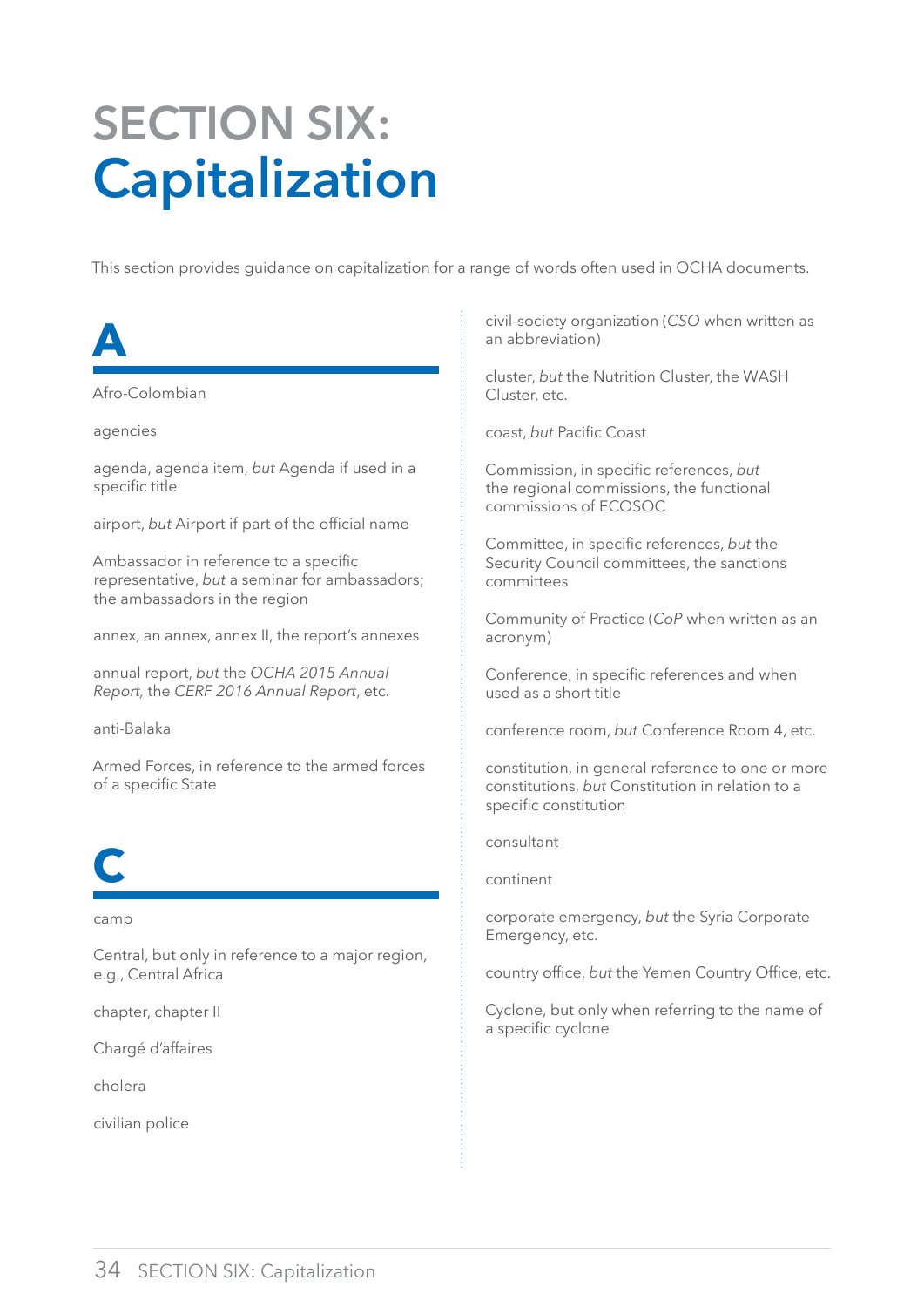# <span id="page-36-0"></span>**D**

data set

delegation

# **E**

Earth in reference to the planet; earth in reference to soil

earthquake

Ebola

explosive remnants of war (*ERW* when written as an abbreviation)

ex-Seleka

# **F**

Financial Tracking Service

# **G**

Gender Marker

General Service staff

global acute malnutrition

Global South

Goal (in reference to a Millennium Development Goal)

**H**

Head, Head of State, Head(s) of Government, *but* head of a delegation or mission, heads of office

headquarters, *but* United Nations Headquarters, the Headquarters Building (only when referring to the UN building in New York)

hemisphere

hepatitis A

high-level meeting, *but* the CERF High-Level Meeting, the Climate Change High-Level Meeting, etc.

hospital, *but* Hospital if part of the official name

humanitarian bulletin, *but* the Colombia Humanitarian Bulletin, etc

Hurricane, but only when referring to the name of a specific hurricane

Internally Displaced Persons

international humanitarian law (*IHL* when written as an abbreviation)

international organizations

International Red Cross and Red Crescent Movement (always use upper-case *M*)

Internet

**I**

intranet

island, *but* the Cayman Islands, the Solomon Islands, etc.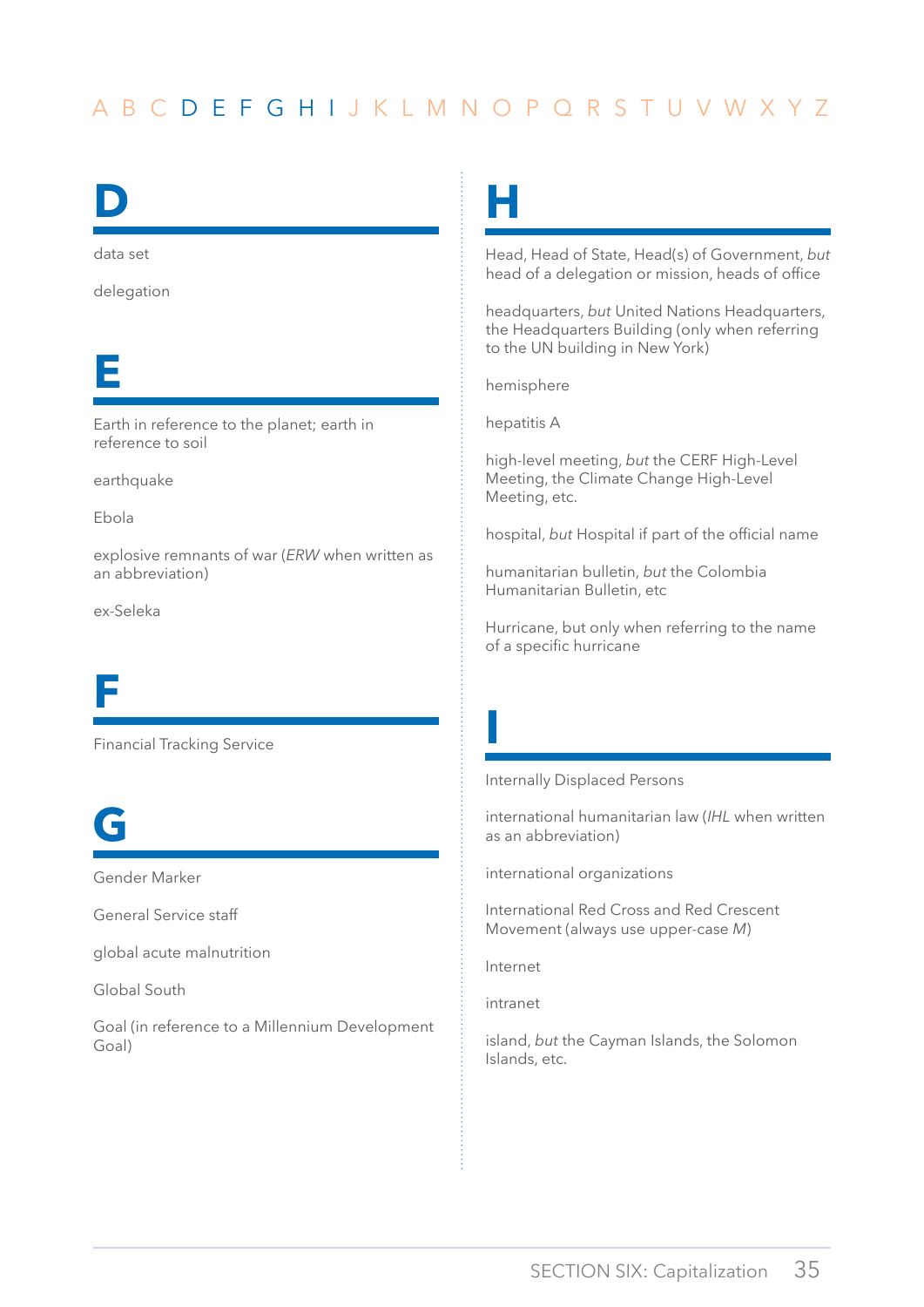# <span id="page-37-0"></span>**L**

level-three emergency, *but* the Iraq Level-Three Emergency, etc.



management

Member State

Memorandum of Understanding, but only when referring to an official agreement between two States (*MoU* when written as an abbreviation).

Millennium Development Goals

Mission, in relation to an actual presence, e.g., the Permanent Mission of the Solomon Islands to the United Nations, *but* members of permanent missions at the United Nations, the OCHA mission to Sierra Leone, etc.

moderate acute malnutrition



new year, New Year's Day

non-governmental organization (*NGO* when written as an abbreviation)

North-South dialogue

note verbale

**O**

occupied Palestinian territory

office, *but* Head of Office, Regional Office for Asia and the Pacific, etc.

Organization, but only when referring to the United Nations

**P**

Part One, when used as a heading, *but* as stated in part one of the report, etc.

peacekeeping force

police, police force, United Nations civilian police

(the) president, *but* President Obama, President Rousseff, etc.

President of the General Assembly

presidential elections

Province, for specific references, e.g., the Province of Herat, Herat and Farah Provinces



(the) queen, *but* Queen Noor, Queen Elizabeth, etc.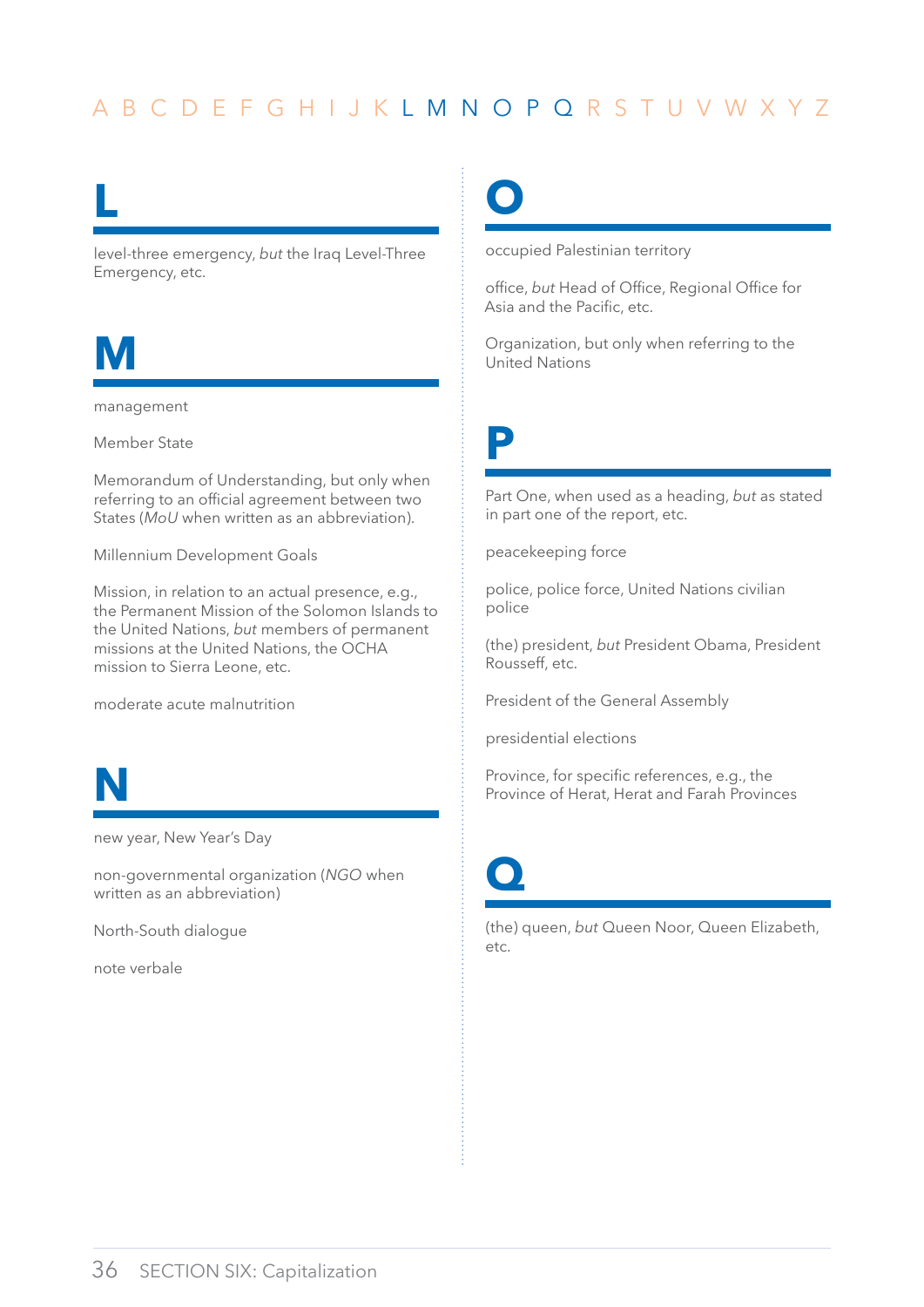**T**

# <span id="page-38-0"></span>**R**

Regional Office, but only when referring to the name of a specific office, e.g., the Regional Office for Southern Africa

report, e.g., report of the Secretary-General

Richter scale

# **S**

Secretariat, but only when referring to the United Nations Secretariat

section, as in section 3 of the report, *but* Section when referring to the name of a Secretariat unit

Senior Management Team, *but* senior management

session, e.g., the seventieth session of the General Assembly

severe acute malnutrition

situation report, *but* the CAR Situation Report, the Iraq Situation Report, etc.

South-South cooperation

staff members

State, but only when part of the official name of a state, e.g., Blue Nile State, New York State

Summit, but only when describing the full name of a summit, e.g., the World Humanitarian Summit

system (the United Nations system)

Task Force, but only when referring to the name of an official task force

third-country nationals

trust fund

tsunami

Twitter, *but* send a tweet, tweeting

Typhoon, but only when referring to the name of a specific typhoon

**V**

vitamin A

volume

volunteers, *but* United Nations Volunteers

# **W**

war, e.g., the Iran-Iraq war, *but* the First World War, the Second World War

web

working group, *but* the Climate Change Working Group, the Gender Working Group, etc.

working paper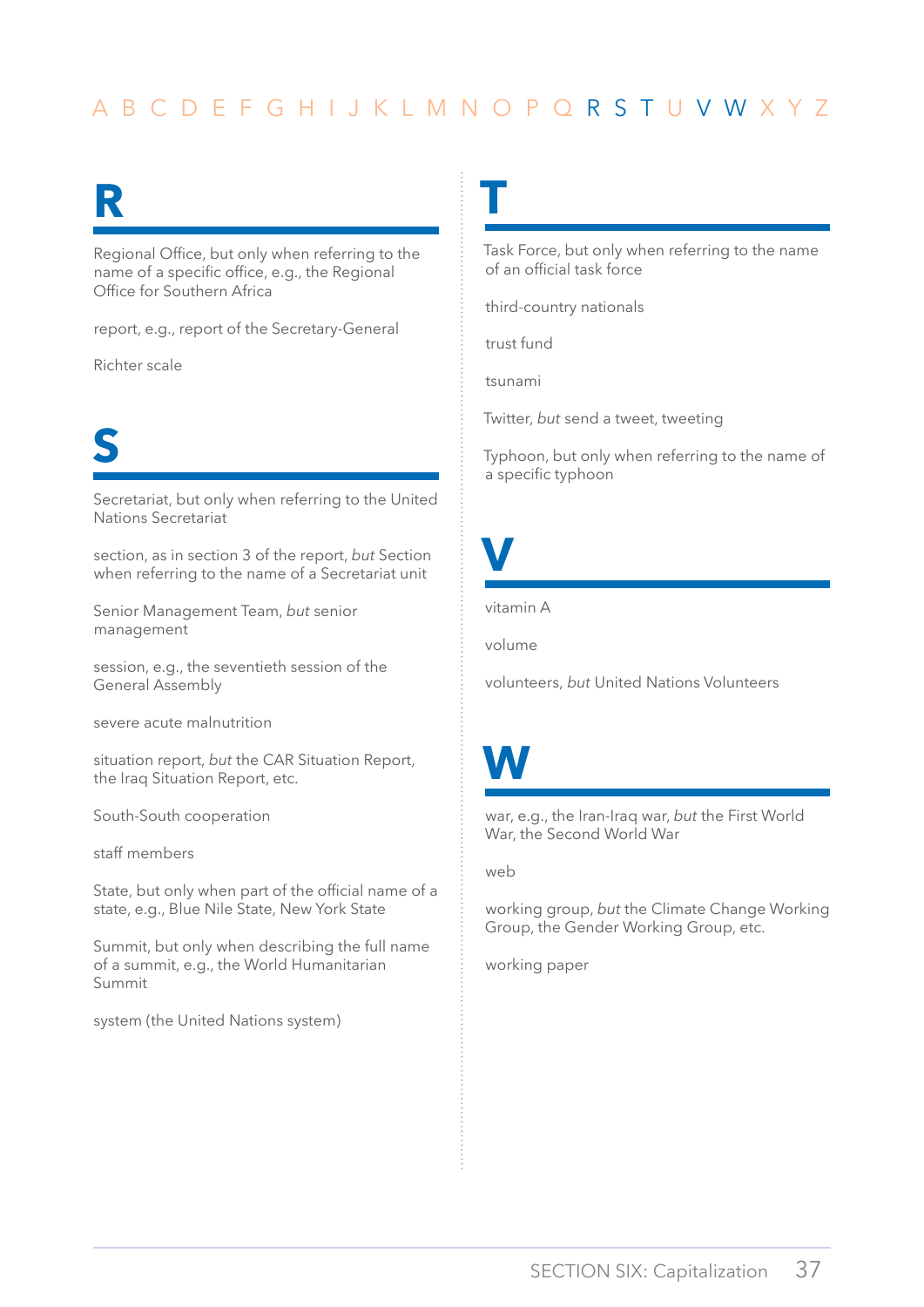# <span id="page-39-0"></span>**Section seven: Spelling list**

adj. = adjective

adv. = adverb

\* indicates a change from the second edition of the *OCHA Style Guide* 

# **A**

above-mentioned ad hoc

adviser

airdrop

airlift

air strikes

Al-Qaida

among (not *amongst*)

antenatal

antimalarial

anti-poverty

Assistant Secretary-General

asylum seeker\*

awareness-raising (noun and adj.)

# **B**

Ban Ki-moon (Mr. Ban)

bednet

birth rate break down (verb) breakdown (noun) build up (verb) build-up (noun) burned (not *burnt*)

# **C**

cancelled, cancelling capacity-building (noun and adj.) carry over (verb) carry-over (noun) caseload cash for work cash-for-work (adj.) ceasefire checkpoint cheque (in relation to a financial tool; not *check*) childbearing childbirth civilian police co-chair Communicating with Disaster-Affected Communities Network

cooperate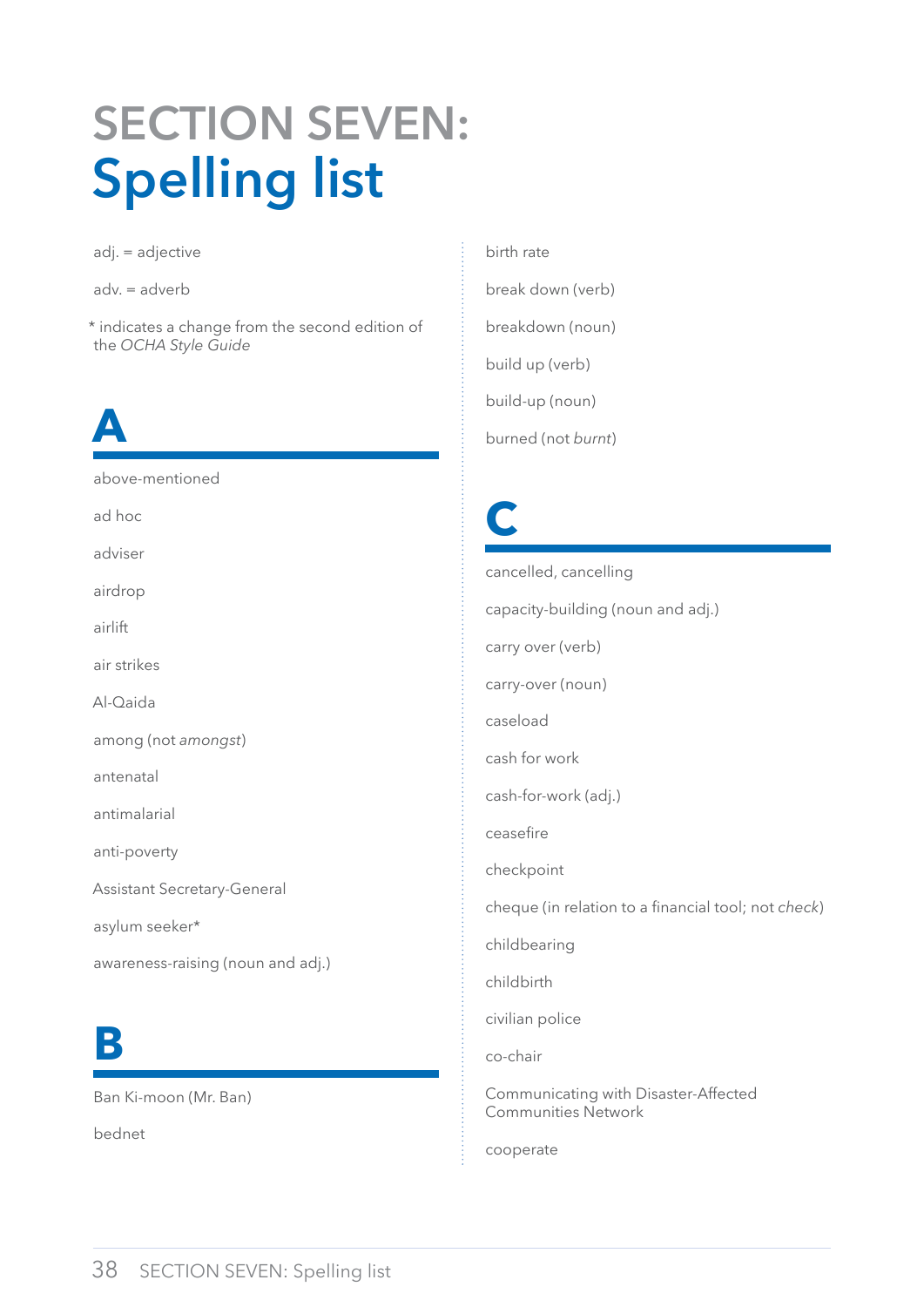<span id="page-40-0"></span>coordinate, coordinating, coordination (no hyphen)

countrywide

coup d'état

cross-cutting

crowdsourced/crowdsourcing



data set

decision maker

decision-making (noun and adj.)

defence (but *United States Department of Defense; Israel (***not** *Israeli) Defense Forces*)

diarrhoea

discreet (prudent)

discrete (separate)

disinterested

dos and don'ts

Dr.

# **E**

early warning system (not hyphenated)

east(ern) (a geographical direction or area within a country)

East(ern) (a major region, e.g., East Africa or Eastern Europe)

eDoc

Eid al-Adha

Eid al-Fitr El Niño e-mail enquire, enquiry (a request for information) enrol, enrolled, enrolling, enrolment enterprise resource planning (not hyphenated) ePAS equalled, equalling every day (adv.) everyday (adj.) extrabudgetary eyewitness

# **F**

#### favour fieldwork, fieldworker

first-hand (adj. and adv.)

flash flood

focused, focuses, focusing

follow up (verb)

follow-up (noun and adj.)

Food and Agriculture (**not** Agricultural) Organization

foodgrains

foodstuff

forums (**not** *fora*)

freedom fighter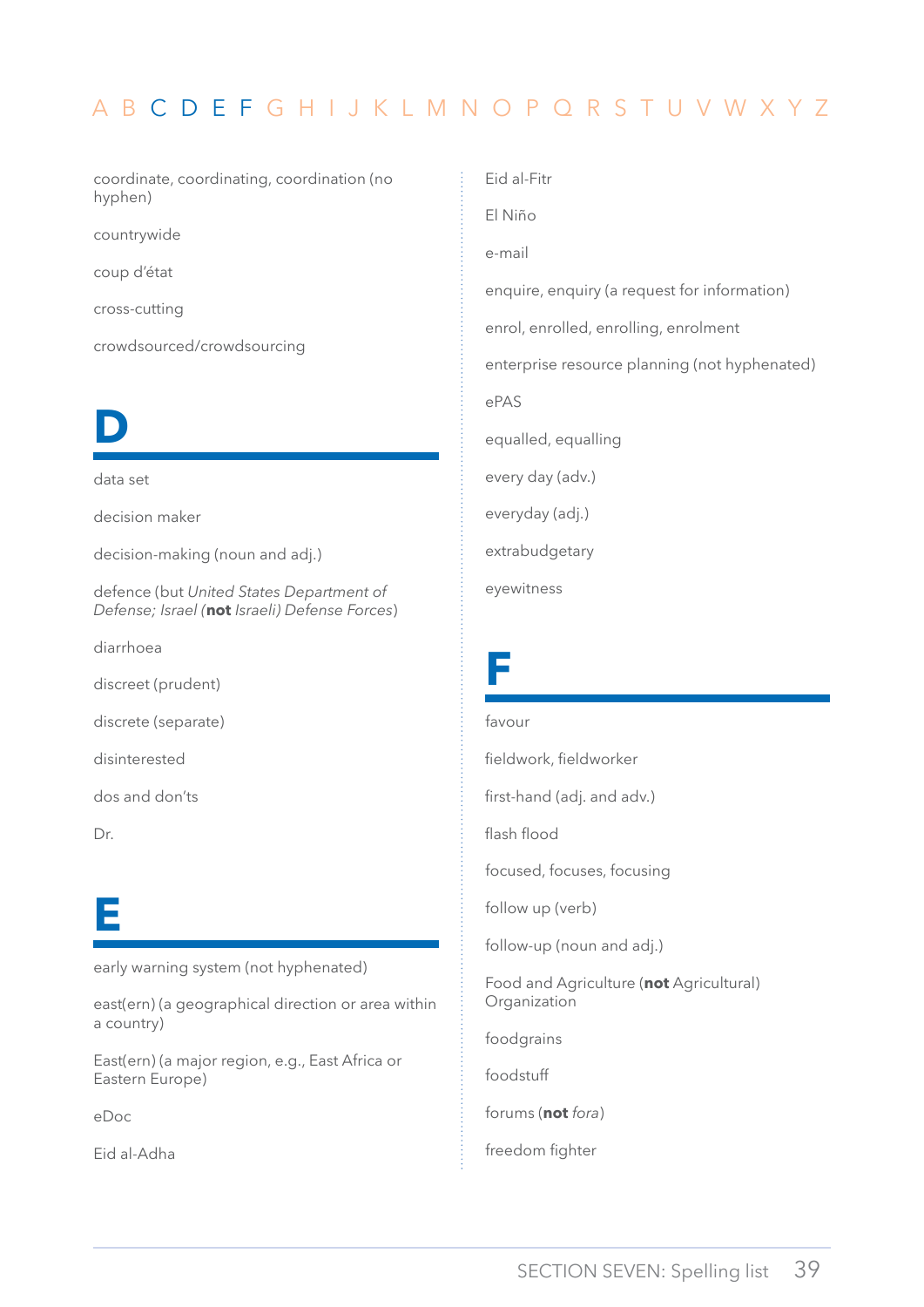**I**

<span id="page-41-0"></span>fresh water (noun) freshwater (adj.) front line (noun) front-line (adj.) fuelled, fuelling fulfil, fulfilled, fulfilling, fulfilment fundraising\* (noun and adj.)

# **G**

gender-based (adj.) gender-specific (adj.) gDoc gram(s) grey grounds pass groundwater (noun and adj.) gunfire

# **H**

halfway hand grenade hashtag health care (noun) health-care (adj.) helpdesk help line

high-mortality-risk groups HIV-positive home page hostage-taking hyperlink

income generation (noun) income-generation (adj.) in depth (adv.) in-depth (adj.) in-kind (adj.) inter-agency intercommunal inter-ethnic intergovernmental Internet interoperability inter-State (between countries) interstate (between states, e.g., New York and Texas) intranet iSeek ISIL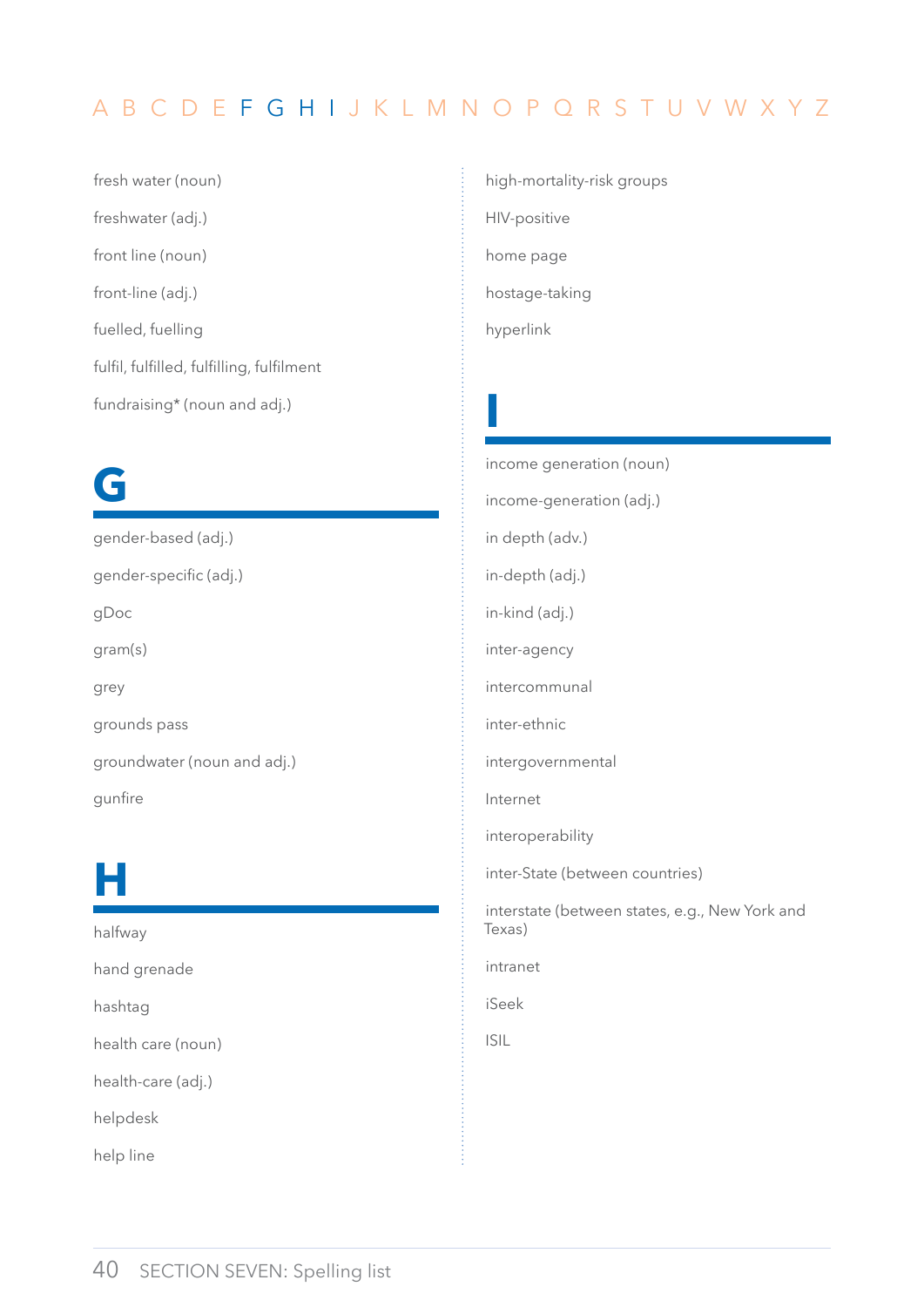# <span id="page-42-0"></span>**J**

jerry can

jihad

jihadi

jump-start

# **K**

kick-start kilogram (kg) kilometre (km) knowledge-sharing Koran

# **L**

labelled

labour

landmine

learned (not *learnt*)

least developed countries

liaison

licence (noun)

license (verb)

life-saving (adj.)

litre

log in, log out (verb)

login, logout (noun) log on, log off (verb) logon, logoff (noun) long-standing (adj.) long-term (adj.) loose (not bound or tight) (adj.) lose (cease to have) (verb)

# **M**

MailChimp man-made medium-sized (adj.) Member State memorandums meter (measuring instrument) metre (unit of length) mid-1990s, mid-2015, etc. midterm/midway/midweek/midyear mine clearance (noun, preferable to *demining*) mine-clearance (adj.) mosquito/mosquitoes Mr./Mrs./Ms. much-needed (adj.) multi-access multi-country multi-donor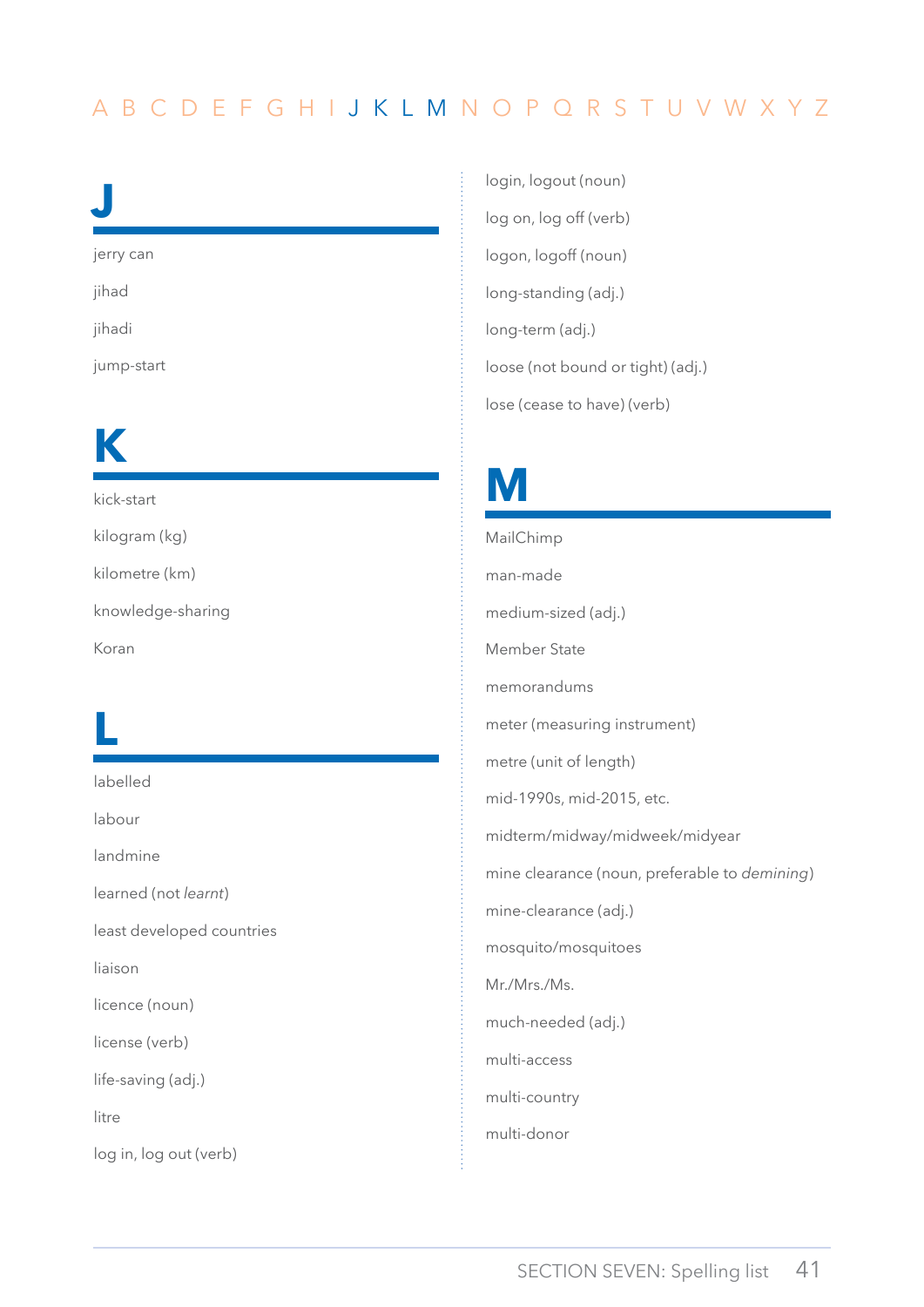<span id="page-43-0"></span>multi-ethnic

multinational

multisectoral (not *multisectorial*)

# **N**

nation State nationwide neighbour/neighbourhood neonatal non-governmental no one

# **O**

occupied Palestinian territory (oPt)

**OCHAnet** 

old age (noun)

old-age (adj.)

ongoing

online

op-ed

ordinance (law)

ordnance (munitions)

organization chart (**not** *organigramme* or *organizational chart*)

organize

over age 5

**P**

peacebuilder, peacebuilding peacekeeper, peacekeeping per cent postnatal practice (noun) practise (verb) pre-position (verb) preschool principal (first in rank) (noun and adj.) principle (fundamental truth) (noun) private sector\* (not hyphenated) program (computing only) programme psychosocial public-health (adj.) public sector (not hyphenated)

# **R**

rainwater re-elect re-emphasize referendums refoulement region-wide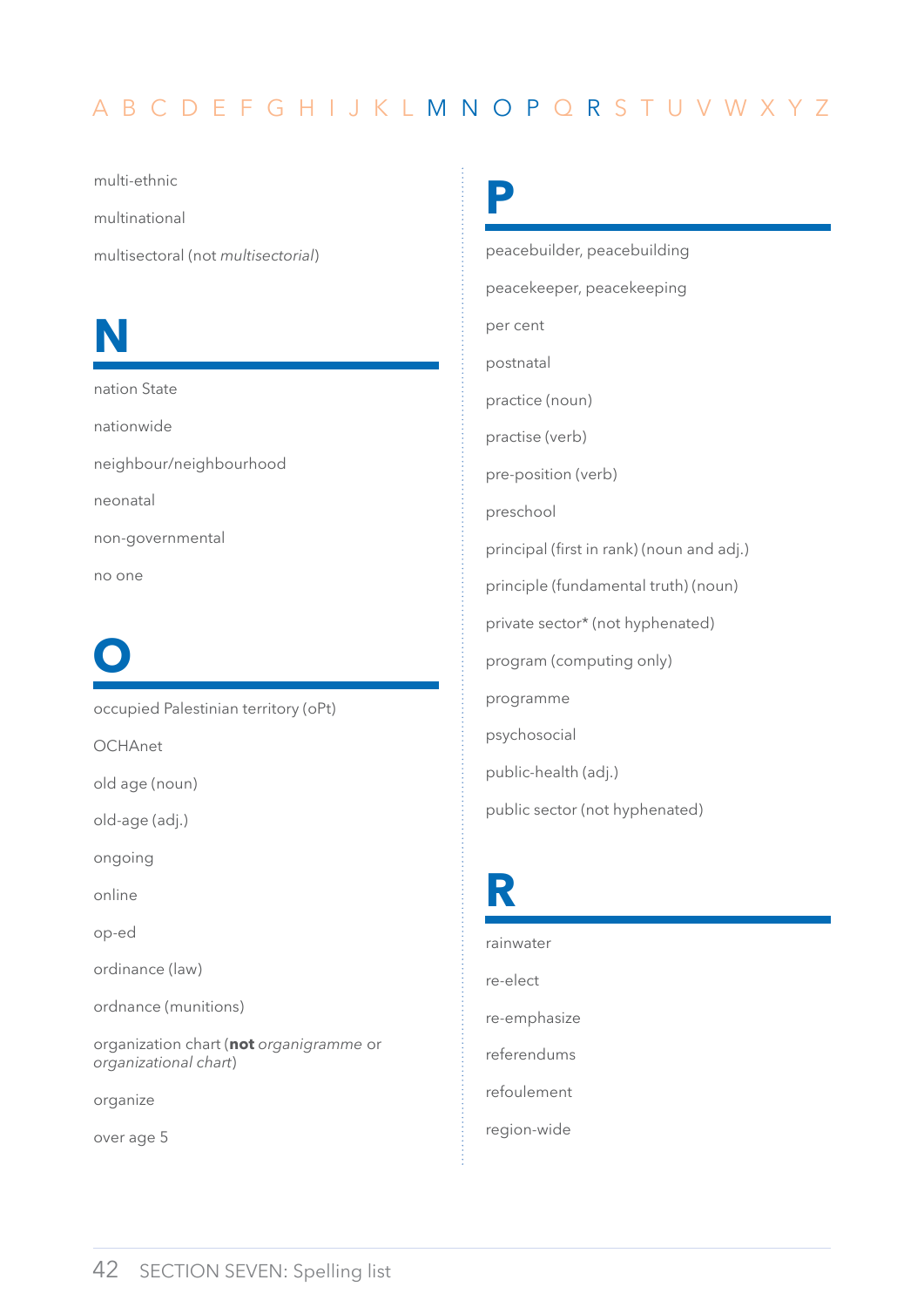<span id="page-44-0"></span>ReliefWeb Richter scale risk reduction (noun and adj.) roadblock road map roll out (verb) roll-out (noun) round table (verb) round-table (adj.)

# **S**

school-age (adjective) schoolchild schoolroom schoolteacher Secretary-General sectoral (not *sectorial*) self- (compound forms are hyphenated, e.g., *self-administered*) set up (verb) set-up (noun) shanty town shellfire shortlist (noun and verb) sitrep slum-dweller\* socioeconomic\*

sociopolitical specialized, specializing staff member standby (noun and adj.) State-building (in reference to a country or a State) subgroup sub-office sub-province sub-Saharan subtotal sudden-onset disaster summarize Sunni (adj. and noun, singular and plural) super-Power system-wide

**T** targeted, targeting think tank time frame timeline timescale titled (not *entitled*) ton totalled, totalling towards (**not** *toward*)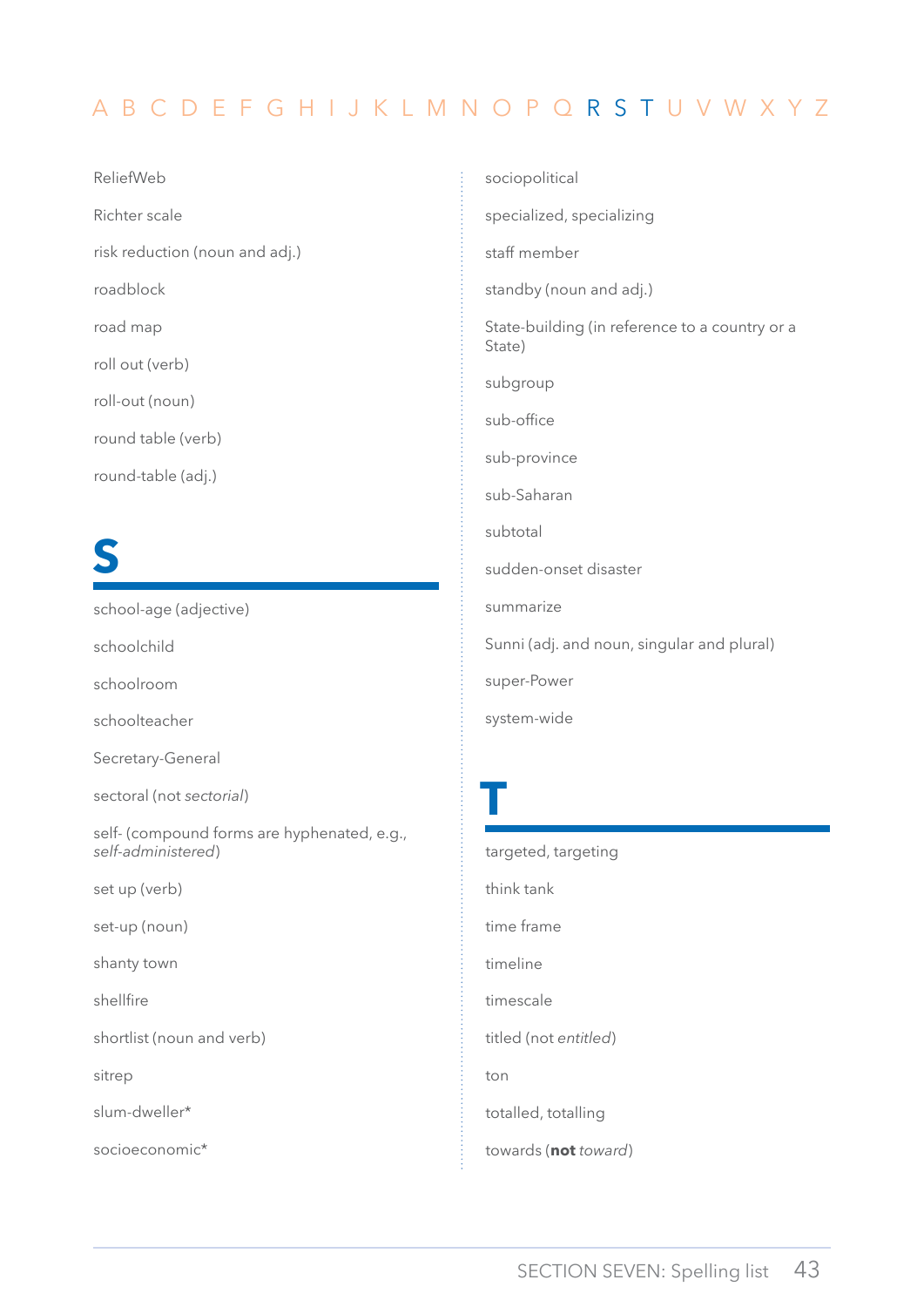<span id="page-45-0"></span>town hall meeting traffics, trafficked, trafficking travelled, travelling turn out (verb) turnout (noun) twofold

# **U**

under age 5 underdevelopment under-five mortality underfunded, underfunding underrepresent Under-Secretary-General (plural: Under-Secretaries-General) under way unexploded ordnance (*UXO* when written as an abbreviation) UN-Habitat United Nations Country Team United Nations High Commissioner for Refugees up-to-date (adj.) upward (not *upwards*) usability (not *useability*) user-friendly username

**V**

value added (noun and adj.)

vis-à-vis

vitamin A

# **W**

war crime war-torn (adj.) Washington, D.C. wastewater waterborne waterlogged web\* webcast web page website weekday well-being well water west(ern) (a geographical direction or area within a country) West(ern) (a major region, e.g., West Africa or Western Europe) while (not *whilst*) Wi-Fi workplace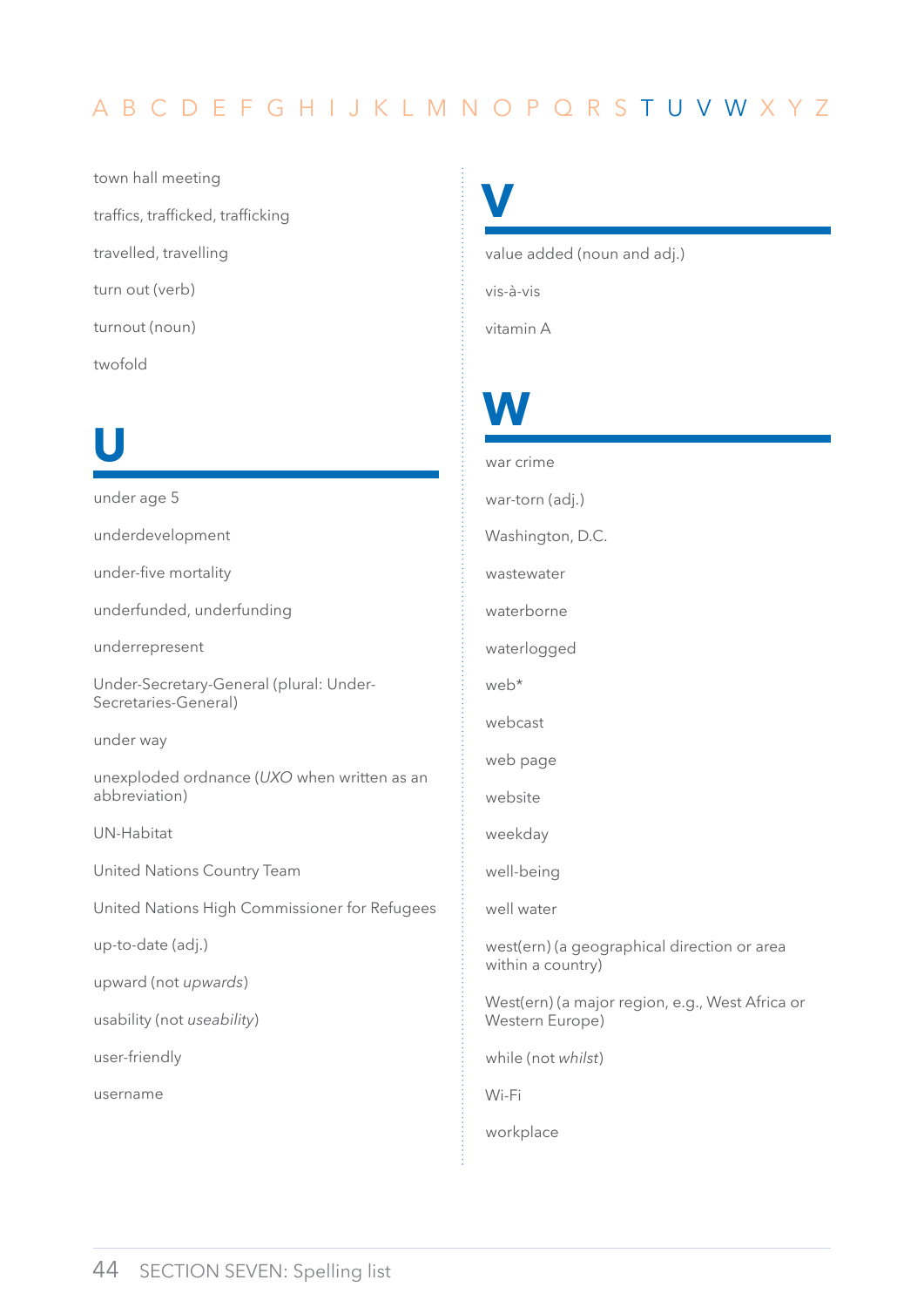<span id="page-46-0"></span>workplan

worldwide



year-round (adj.)

YouTube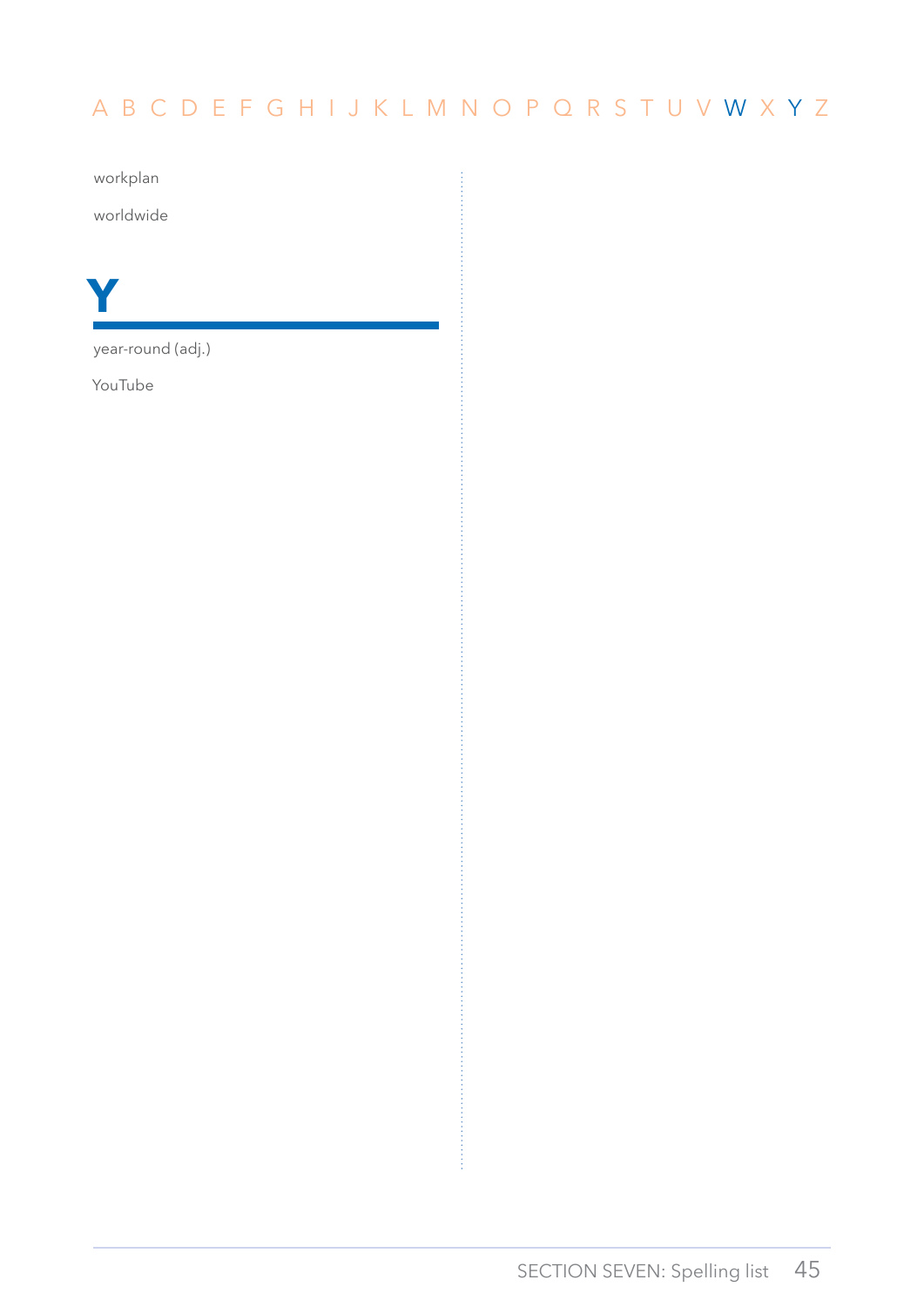# <span id="page-47-0"></span>**Section eight: Acronyms and abbreviations**

Below is a list of acronyms and abbreviations often used in OCHA documents. Note that when some of these are spelled out they use lower-case initials, not upper case.

| 3W           | Who does What Where                              |
|--------------|--------------------------------------------------|
| <b>ASEAN</b> | Association of Southeast Asian Nations           |
| ASG          | <b>Assistant Secretary-General</b>               |
| ASP          | Associates Surge Pool                            |
| AU           | African Union                                    |
| <b>BCPR</b>  | Bureau for Crisis Prevention and Recovery        |
| <b>BCRF</b>  | <b>Budgetary Cash Reserve Fund</b>               |
| <b>BLO</b>   | <b>Brussels Liaison Office</b>                   |
| <b>CADRI</b> | Capacity for Disaster Risk Reduction Initiative  |
| CAR          | Central African Republic                         |
| <b>CCCM</b>  | Camp Coordination and Camp Management            |
| <b>CDAC</b>  | Communicating with Disaster-Affected Communities |
| <b>CERF</b>  | Central Emergency Response Fund                  |
| <b>CHF</b>   | Common Humanitarian Fund                         |
| CMCOORD      | civil-military coordination                      |
| <b>CMCS</b>  | Civil-Military Coordination Section              |
| CoP          | Community of Practice                            |
| <b>CPD</b>   | <b>Corporate Programmes Division</b>             |
| <b>CRD</b>   | Coordination and Response Division               |
|              |                                                  |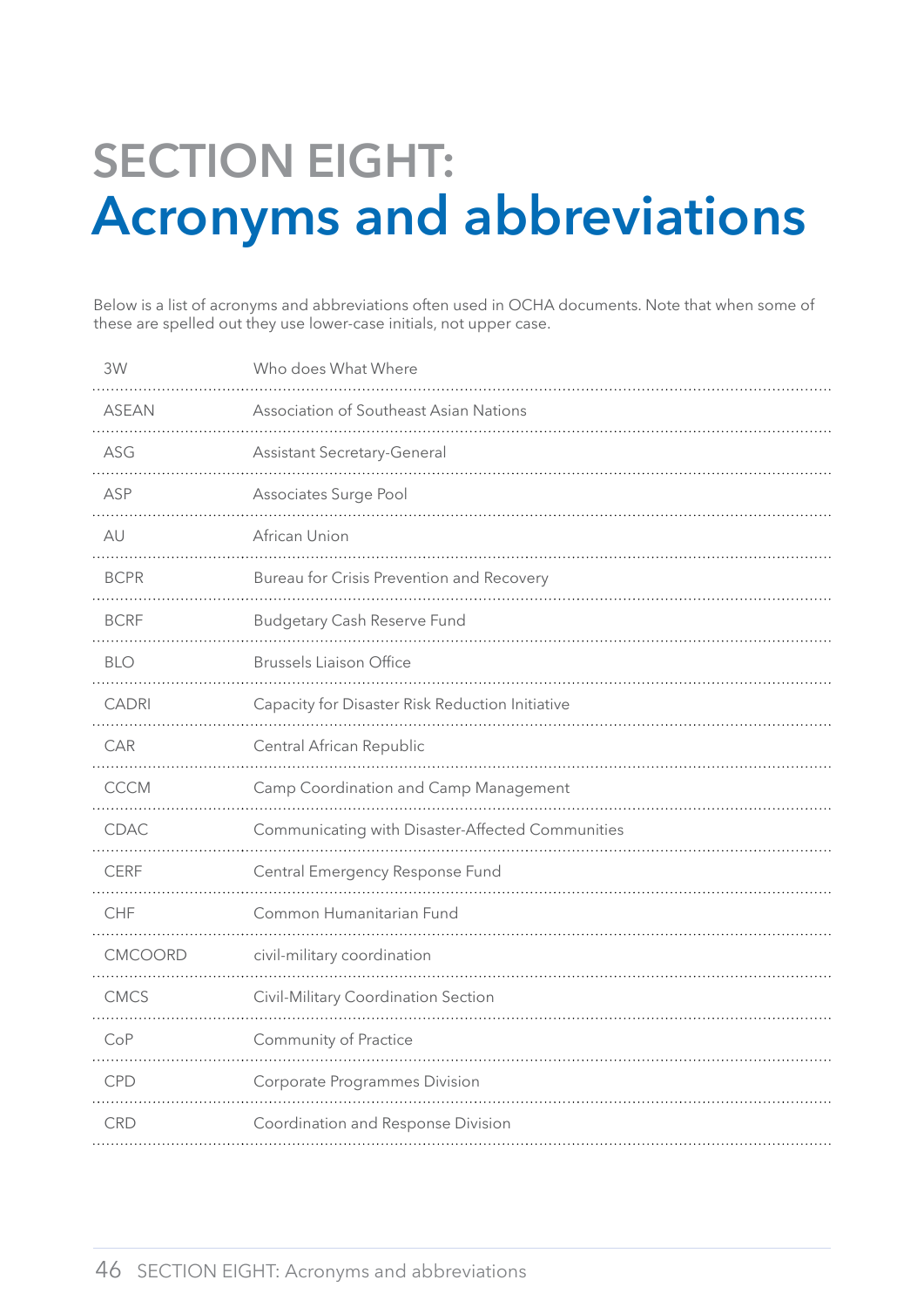<span id="page-48-0"></span>

| <b>CSB</b>     | <b>Communications Services Branch</b>                  |
|----------------|--------------------------------------------------------|
| CSO            | civil-society organization                             |
| CwC            | Communicating with Communities                         |
| <b>DERC</b>    | Deputy Emergency Relief Coordinator                    |
| <b>DOCO</b>    | Development Operations Coordination Office             |
| <b>DPA</b>     | Department of Political Affairs                        |
| <b>DPI</b>     | Department of Public Information                       |
| <b>DPKO</b>    | Department of Peacekeeping Operations                  |
| <b>DRC</b>     | Democratic Republic of the Congo                       |
| <b>DRR</b>     | disaster risk reduction                                |
| <b>DSRSG</b>   | Deputy Special Representative of the Secretary-General |
| <b>ECHA</b>    | Executive Committee on Humanitarian Affairs            |
| <b>ECOSOC</b>  | <b>Economic and Social Council</b>                     |
| EES            | <b>Environmental Emergencies Section</b>               |
| <b>EMERCOM</b> | <b>Emergency Control Ministry</b>                      |
| EPRU           | Emergency Preparedness Response Unit                   |
| EPS            | <b>Emergency Preparedness Section</b>                  |
| <b>ERC</b>     | <b>Emergency Relief Coordinator</b>                    |
| <b>ERCC</b>    | <b>Emergency Relief Coordination Centre</b>            |
| ERF            | <b>Emergency Response Fund</b>                         |
| <b>ERR</b>     | <b>Emergency Response Roster</b>                       |
| <b>ERRF</b>    | Emergency Relief Response Fund                         |
| <b>ERSMB</b>   | External Relations and Support Mobilization Branch     |
| ERTF           | Emergency Response Task Force                          |
| <b>ESB</b>     | <b>Emergency Services Branch</b>                       |
|                |                                                        |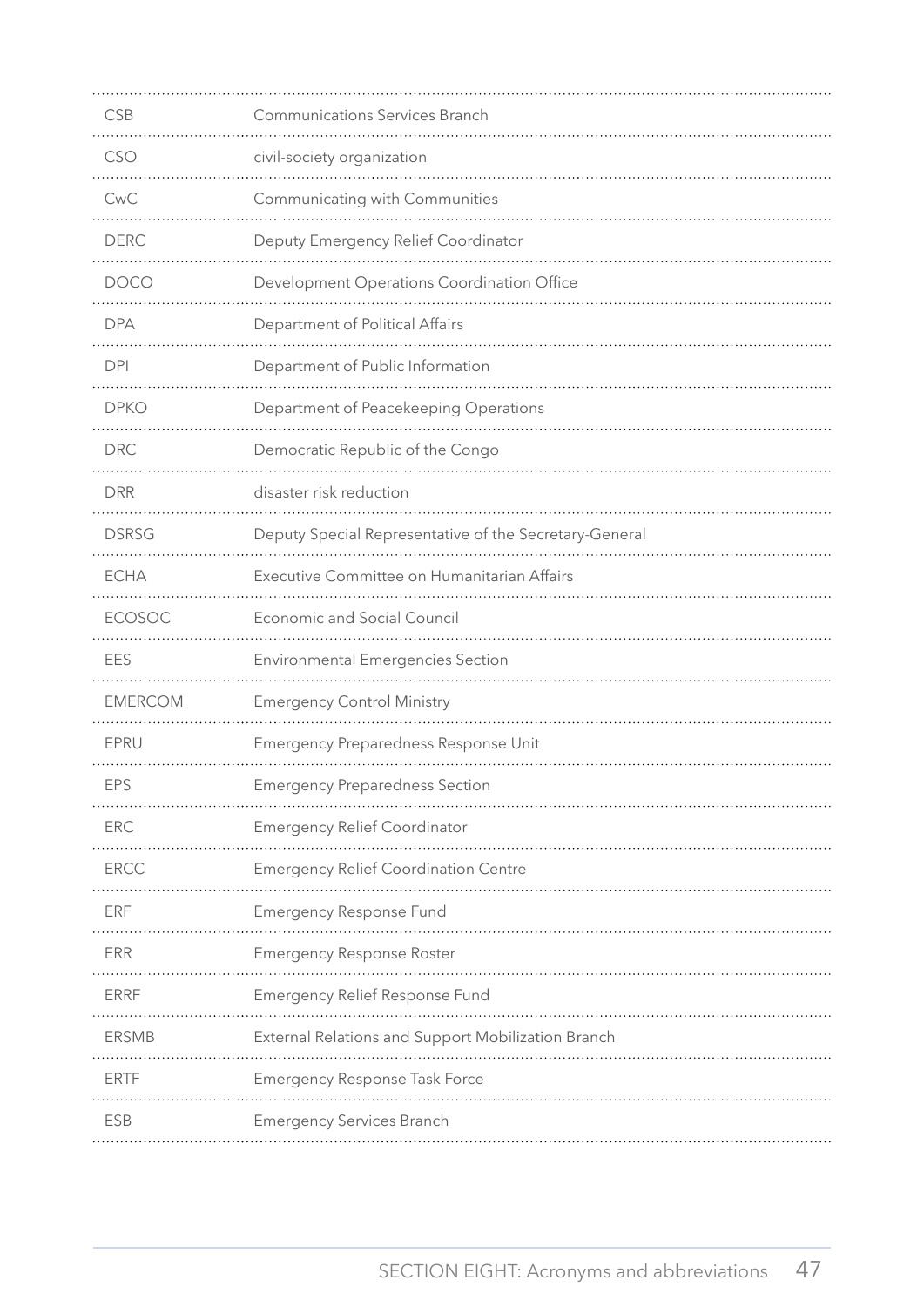<span id="page-49-0"></span>

| ESS          | Evaluation and Studies Section                   |
|--------------|--------------------------------------------------|
| <b>ETC</b>   | <b>Emergency Telecommunications Cluster</b>      |
| EU           | European Union                                   |
| <b>EWARN</b> | Early Warning and Alert Response Network         |
| <b>FCSS</b>  | <b>Field Coordination Support Section</b>        |
| <b>FIS</b>   | <b>Field Information Support</b>                 |
| FSS          | <b>Financing Support Section</b>                 |
| <b>FTS</b>   | <b>Financial Tracking Service</b>                |
| GAT          | Gender Advisory Team                             |
| <b>GCMS</b>  | Geographical Coordination and Monitoring Section |
| <b>GDACS</b> | Global Disaster Alert and Coordination System    |
| GenCap       | <b>Gender Standby Capacity Project</b>           |
| <b>GHDIG</b> | Good Humanitarian Donorship Implementation Group |
| GHP          | Global Humanitarian Platform                     |
| GIS          | geographic information system                    |
| GIST         | Geographic Information Support Team              |
| GLO          | Gulf Liaison Office                              |
| <b>GMP</b>   | Guidance Management Project                      |
| <b>HAP</b>   | Humanitarian Action Plan                         |
| <b>HAT</b>   | Humanitarian Advisory Team                       |
| HC           | Humanitarian Coordinator                         |
| <b>HCG</b>   | Humanitarian Communications Group                |
| <b>HCSS</b>  | Humanitarian Coordination Support Section        |
| <b>HCT</b>   | Humanitarian Country Team                        |
| <b>HDX</b>   | Humanitarian Development Exchange                |
|              |                                                  |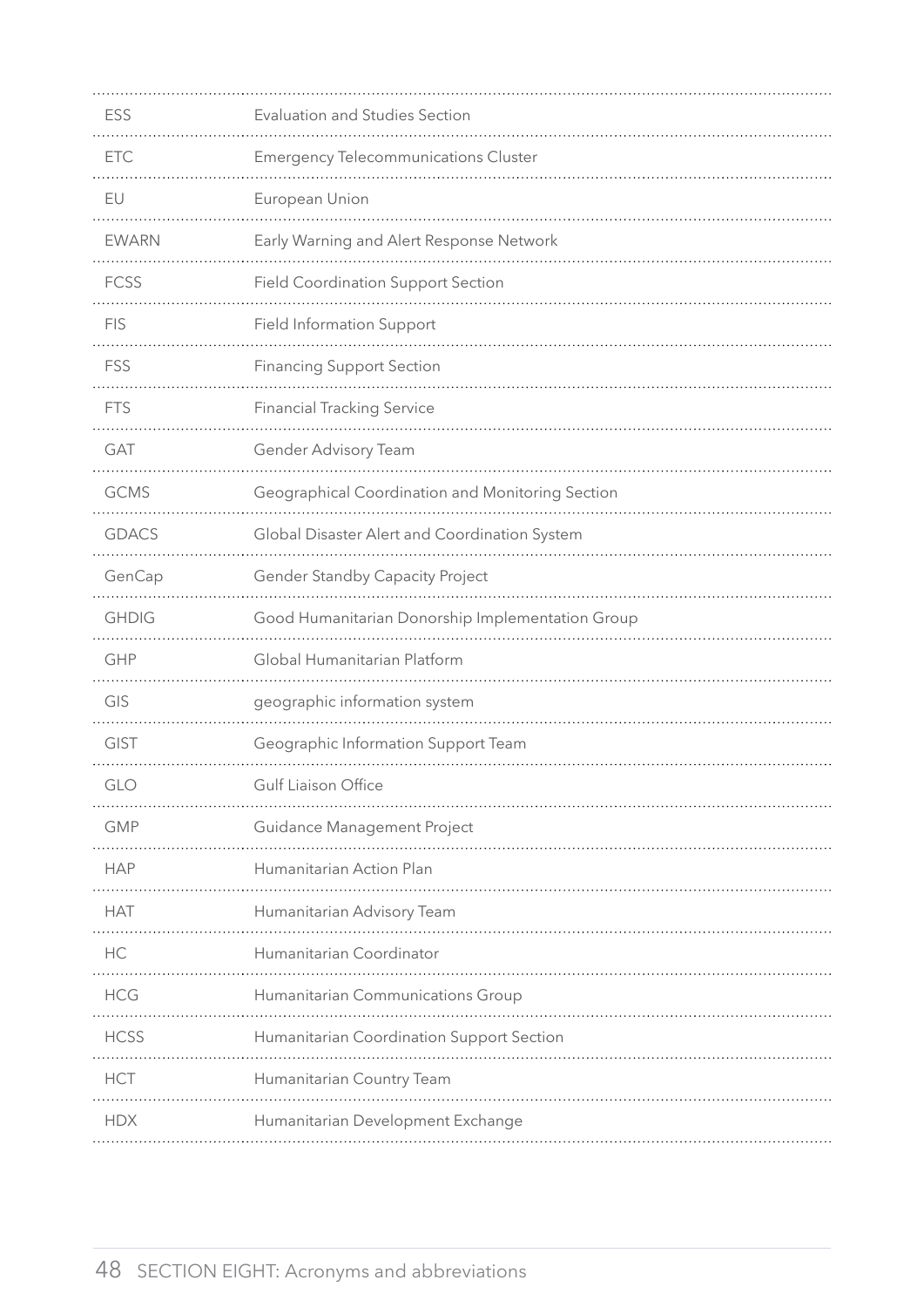<span id="page-50-0"></span>

| <b>HFA</b>      | Hyogo Framework for Action                                       |
|-----------------|------------------------------------------------------------------|
| <b>HIC</b>      | Humanitarian Information Centre                                  |
| <b>HIV/AIDS</b> | Human Immunodeficiency Virus/Acquired Immune Deficiency Syndrome |
| <b>HNO</b>      | Humanitarian Needs Overview                                      |
| HoO             | Head of Office                                                   |
| <b>HPC</b>      | humanitarian programme cycle                                     |
| <b>HRF</b>      | Humanitarian Response Fund                                       |
| <b>HXL</b>      | Humanitarian Exchange Language                                   |
| IA-RTE          | Inter-Agency Real-Time Evaluation                                |
| <b>IASC</b>     | Inter-Agency Standing Committee                                  |
| <b>ICRC</b>     | International Committee of the Red Cross                         |
| ICT             | information and communications technology                        |
| <b>ICVA</b>     | International Council of Voluntary Agencies                      |
| <b>IDP</b>      | internally displaced person                                      |
| <b>IFRC</b>     | International Federation of Red Cross and Red Crescent Societies |
| <b>IGO</b>      | intergovernmental organization                                   |
| <b>IGSS</b>     | Intergovernmental Support Section                                |
| <b>IHL</b>      | international humanitarian law                                   |
| IM              | information management                                           |
| <b>INSARAG</b>  | International Search and Rescue Advisory Group                   |
| <b>IPC</b>      | Integrated Food Security and Humanitarian Phase Classification   |
| <b>IRIN</b>     | Integrated Regional Information Networks                         |
| <b>ISDR</b>     | International Strategy for Disaster Reduction                    |
| <b>ISIL</b>     | Islamic State of Iraq and the Levant                             |
| <b>ISS</b>      | Information Services Section                                     |
|                 |                                                                  |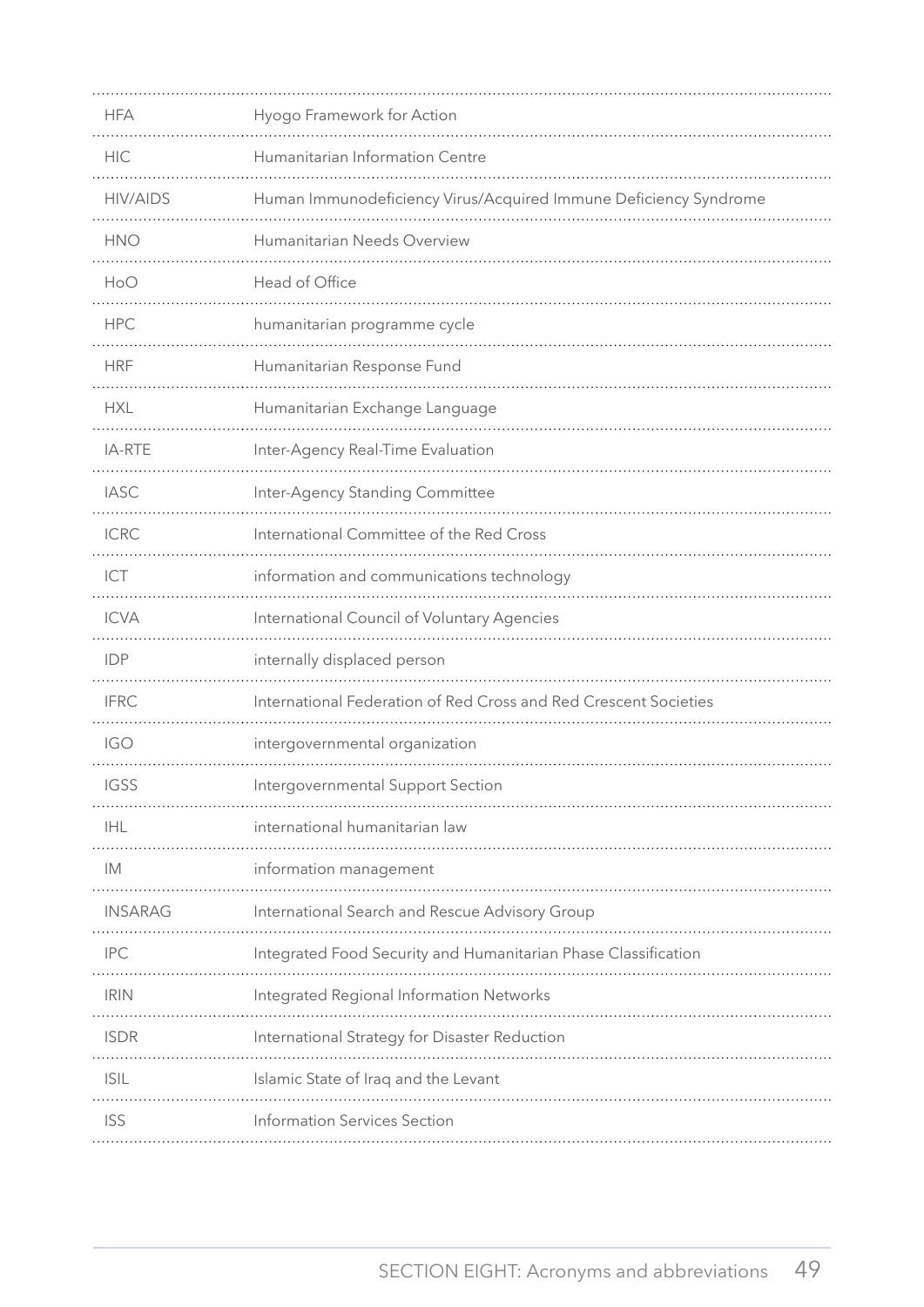<span id="page-51-0"></span>

| <b>ITA</b>     | IASC Transformative Agenda                             |
|----------------|--------------------------------------------------------|
| <b>ITS</b>     | Information Technology Section                         |
| L <sub>3</sub> | level-three emergency                                  |
| LSU            | Logistics Support Unit                                 |
| <b>MCDA</b>    | military and civil-defence assets                      |
| <b>MIRA</b>    | Multi-Cluster Initial Rapid Assessment                 |
| <b>MPP</b>     | Minimum Preparedness Package                           |
| <b>NAF</b>     | Needs Analysis Framework                               |
| <b>NATO</b>    | North Atlantic Treaty Organization                     |
| <b>NDRA</b>    | National Disaster Response Adviser                     |
| <b>NFI</b>     | non-food item                                          |
| <b>NGO</b>     | non-governmental organization                          |
| ODSG           | <b>OCHA Donor Support Group</b>                        |
| OECD           | Organization for Economic Co-operation and Development |
| OIC            | Organisation of Islamic Cooperation                    |
| OSCE           | Organization for Security and Co-operation in Europe   |
| OSOCC          | On-site Operations Coordination Centre                 |
| <b>PAHO</b>    | Pan American Health Organization                       |
| <b>PDNA</b>    | Post-Disaster Needs Assessment                         |
| <b>PDSB</b>    | Policy Development and Studies Branch                  |
| PFRG           | Programme Funding Review Group                         |
| POC            | Protection of Civilians                                |
| <b>PPAS</b>    | Policy Planning and Analysis Section                   |
| ProCap         | Protection Standby Capacity Project                    |
| <b>PSC</b>     | programme support cost                                 |
|                |                                                        |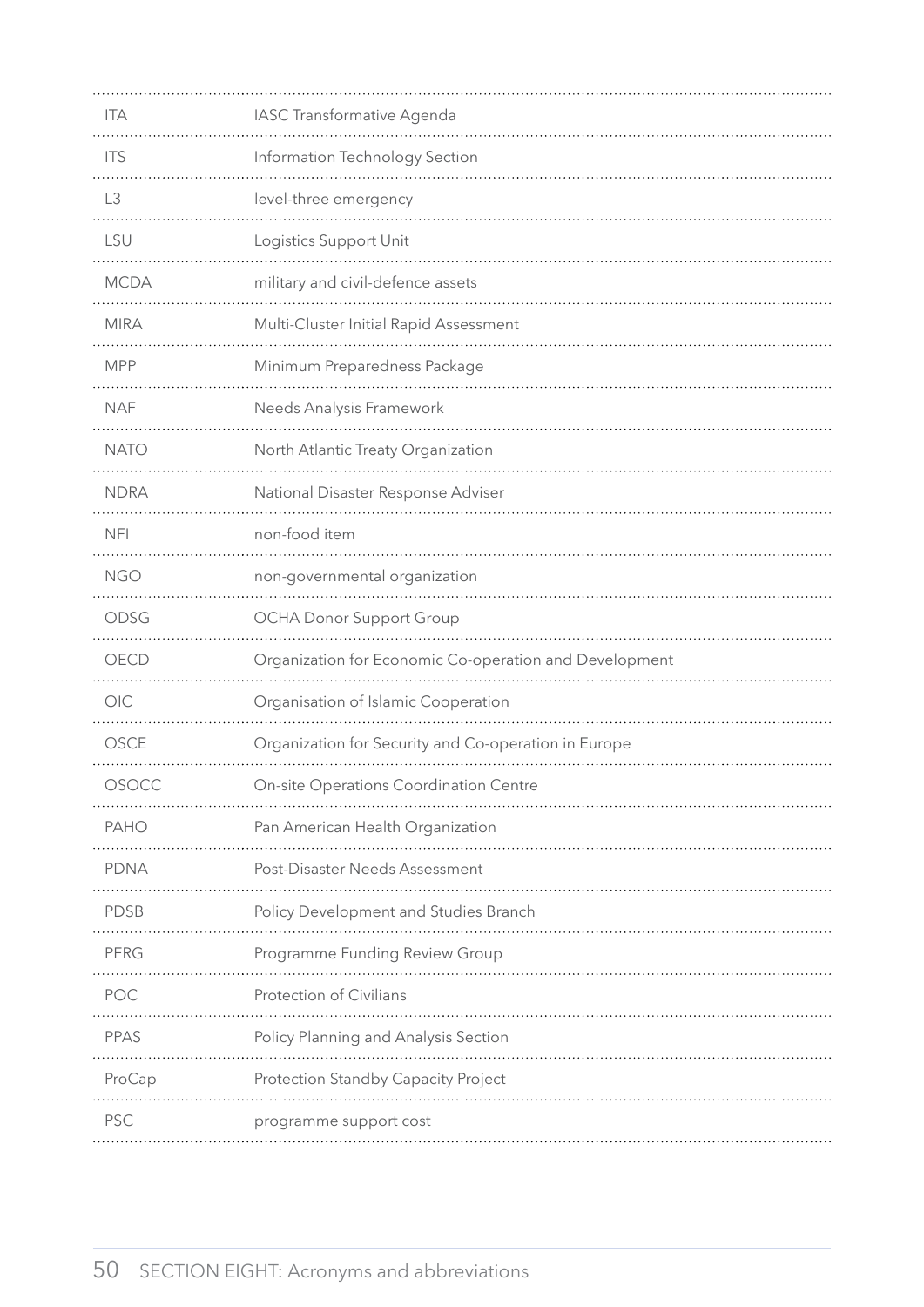<span id="page-52-0"></span>

| <b>PSNP</b>   | Productive Safety Net Programme                      |
|---------------|------------------------------------------------------|
| RC/HC         | Resident Coordinator/Humanitarian Coordinator        |
| <b>RDRA</b>   | Regional Disaster Response Adviser                   |
| <b>REC</b>    | Regional Economic Community                          |
| <b>REDLAC</b> | Regional Risk, Emergency and Disaster Task Force     |
| <b>RHPT</b>   | Regional Humanitarian Partnership Team               |
| <b>ROAP</b>   | Regional Office for Asia and the Pacific             |
| <b>ROCCA</b>  | Regional Office for the Caucasus and Central Asia    |
| <b>ROLAC</b>  | Regional Office for Latin America and the Caribbean  |
| <b>ROMENA</b> | Regional Office for the Middle East and North Africa |
| ROP           | Regional Office for the Pacific                      |
| <b>ROSEA</b>  | Regional Office for Southern and Eastern Africa      |
| <b>ROWCA</b>  | Regional Office for West and Central Africa          |
| <b>RSO</b>    | Roaming Surge Officer                                |
| <b>SBPP</b>   | Standby Partnership Programme                        |
| <b>SCHR</b>   | Steering Committee for Humanitarian Response         |
| SCS           | <b>Surge Capacity Section</b>                        |
| <b>SPEGS</b>  | Strategic Planning, Evaluation and Guidance Section  |
| SRP           | Strategic Response Plan                              |
| <b>UAE</b>    | United Arab Emirates                                 |
| <b>UNAIDS</b> | Joint United Nations Programme on HIV/AIDS           |
| <b>UNDAC</b>  | United Nations Disaster Assessment and Coordination  |
| <b>UNDAF</b>  | United Nations Development Assistance Framework      |
| <b>UNDMT</b>  | United Nations Disaster Management Team              |
| <b>UNDP</b>   | United Nations Development Programme                 |
|               |                                                      |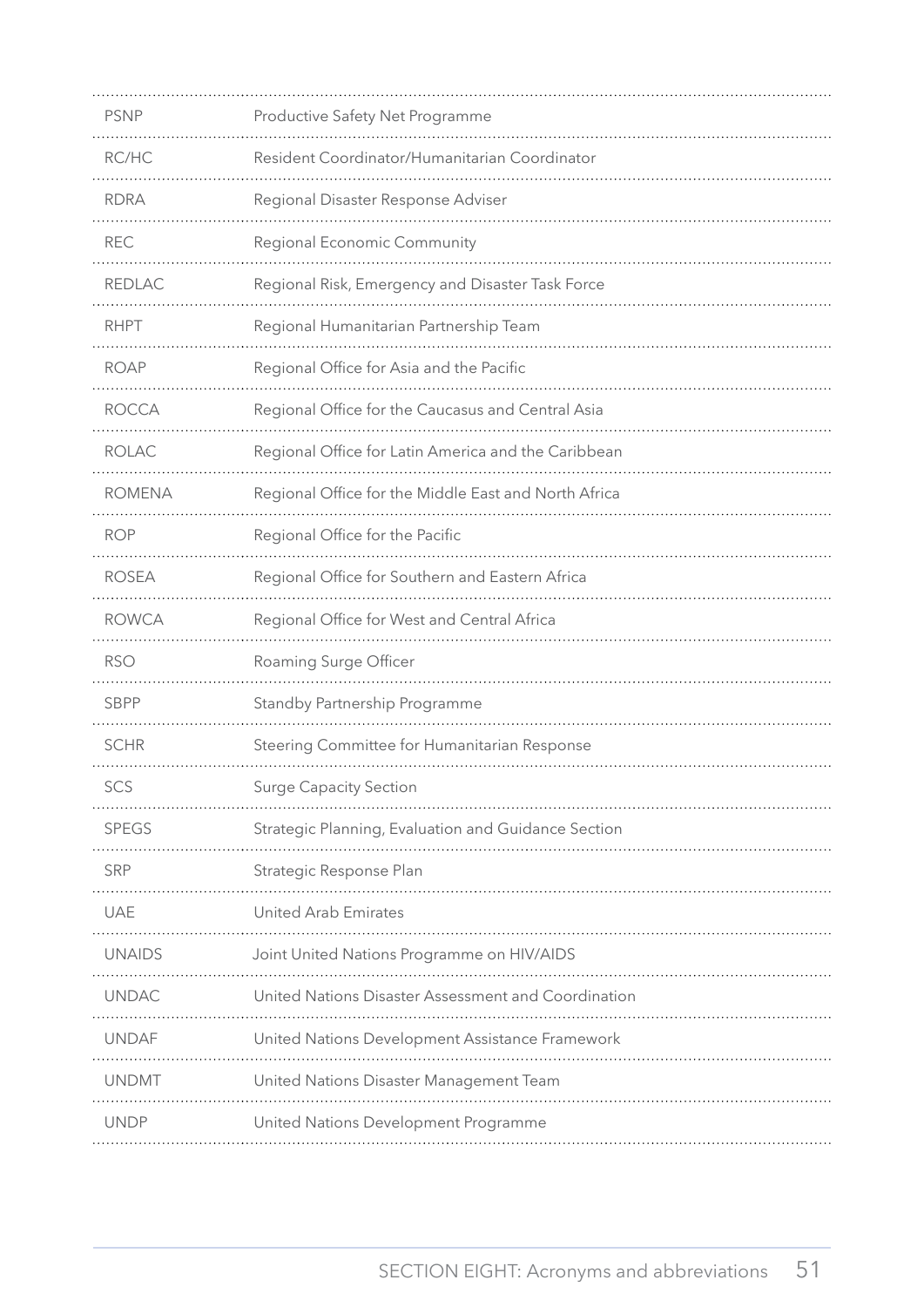<span id="page-53-0"></span>

| <b>UNETT</b>  | United Nations Emergency Technical Team        |
|---------------|------------------------------------------------|
| <b>UNF</b>    | United Nations Foundation                      |
| <b>UNHAS</b>  | United Nations Humanitarian Air Service        |
| <b>UNHCR</b>  | United Nations High Commissioner for Refugees  |
| <b>UNHRD</b>  | United Nations Humanitarian Response Depot     |
| <b>UNICEF</b> | United Nations Children's Fund                 |
| <b>UNJLC</b>  | United Nations Joint Logistics Centre          |
| UN RC         | United Nations Resident Coordinator            |
| <b>UNRWA</b>  | United Nations Relief and Works Agency         |
| <b>USAR</b>   | urban search and rescue                        |
| <b>USG</b>    | Under-Secretary-General                        |
| <b>UXO</b>    | unexploded ordnance                            |
| VOSOCC        | Virtual On-Site Operations Coordination Centre |
| WASH          | water, sanitation and hygiene                  |
| <b>WFP</b>    | World Food Programme                           |
| <b>WHD</b>    | World Humanitarian Day                         |
| WHO           | World Health Organization                      |
| WHS           | World Humanitarian Summit                      |
| <b>WMO</b>    | World Meteorological Organization              |
| XB            | extrabudgetary                                 |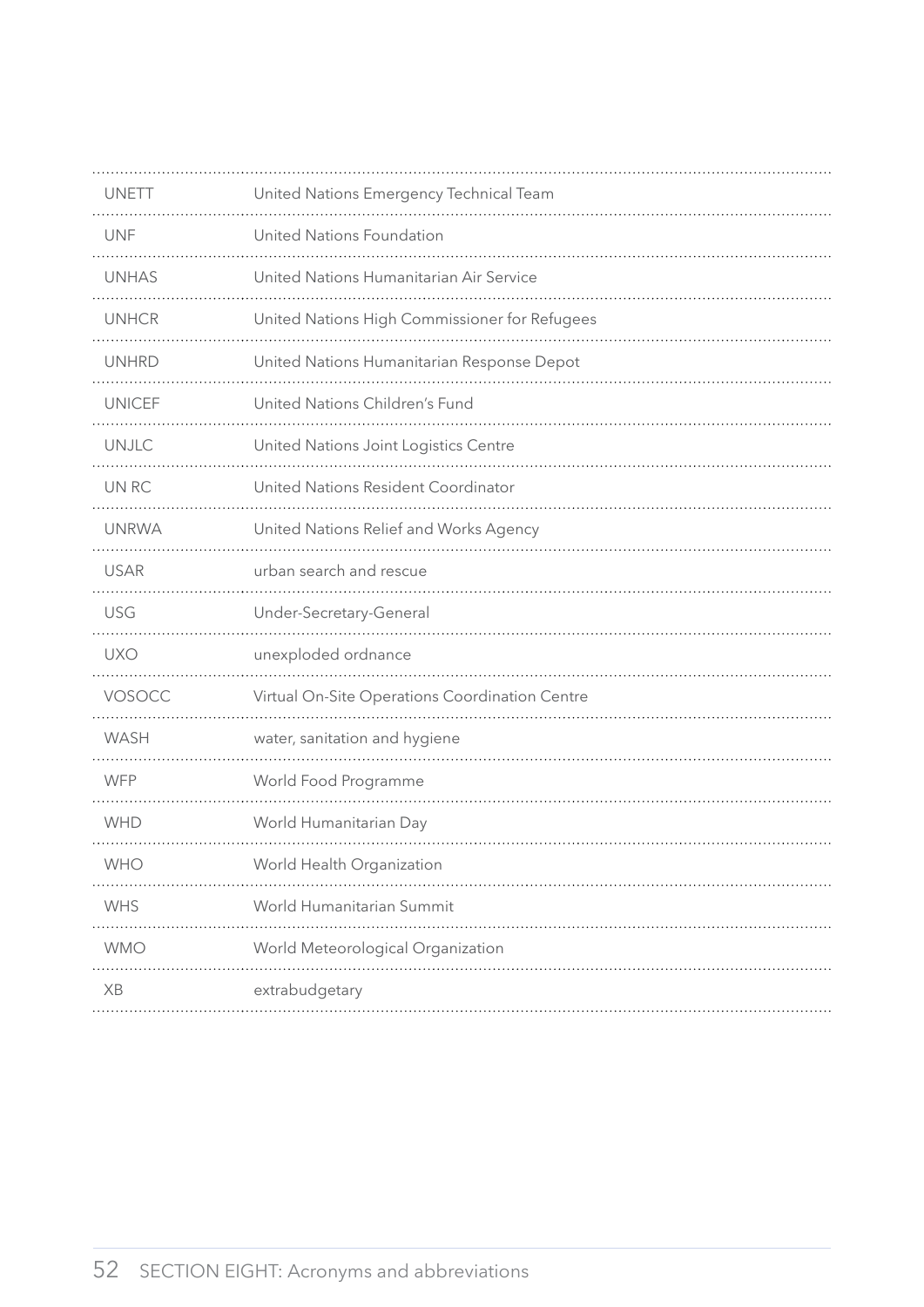# <span id="page-54-0"></span>**Section nine: Glossary**

# advocacy

**a**

Using information strategically to influence the policies or practices of key actors with the aim of assisting and protecting people in need. Advocacy entails speaking up (privately or publicly), drawing attention to an important issue and directing decision makers towards a solution.

#### assessment

Reconnaissance mission related to some aspect of a humanitarian crisis or disaster. Its purpose is to determine the situation on the ground, estimate needs and/or evaluate the adequacy of a response. Assessments result in recommendations and may lead to humanitarian assistance being started, ended or changed.

#### asylum seeker

An asylum seeker is a person who says that he or she is a refugee, but whose claim has not yet been definitively evaluated. National asylum systems are there to decide which asylum seekers actually qualify for international protection. Those who are judged through proper procedures not to be refugees, nor to be in need of any other form of international protection, can be sent back to their home country.

# **c**

# capacity-building

Efforts to develop human skills or societal infrastructures within a community or organization.

# civil society

Refers to structures independent from Governments, such as NGOs and human rights groups, independent activists and human rights defenders, religious congregations, charities, universities, trade unions, legal associations, families and clans. Domestic civil society represents one of the most critical sources of humanitarian assistance and civilian protection during humanitarian emergencies.

# cluster approach

Aims to strengthen overall humanitarian response capacity and effectiveness, in support of national authorities' efforts, in five key ways: to ensure sufficient global capacity in all main sectors/areas of response; to ensure predictable leadership in all main sectors/areas of response; to promote the concept of partnerships (e.g., clusters) between UN agencies, international organizations, NGOs and the International Red Cross and Red Crescent Movement; to strengthen accountability; and to improve strategic field-level coordination and prioritization by placing responsibility for leadership and coordination of these issues with the competent operational agency.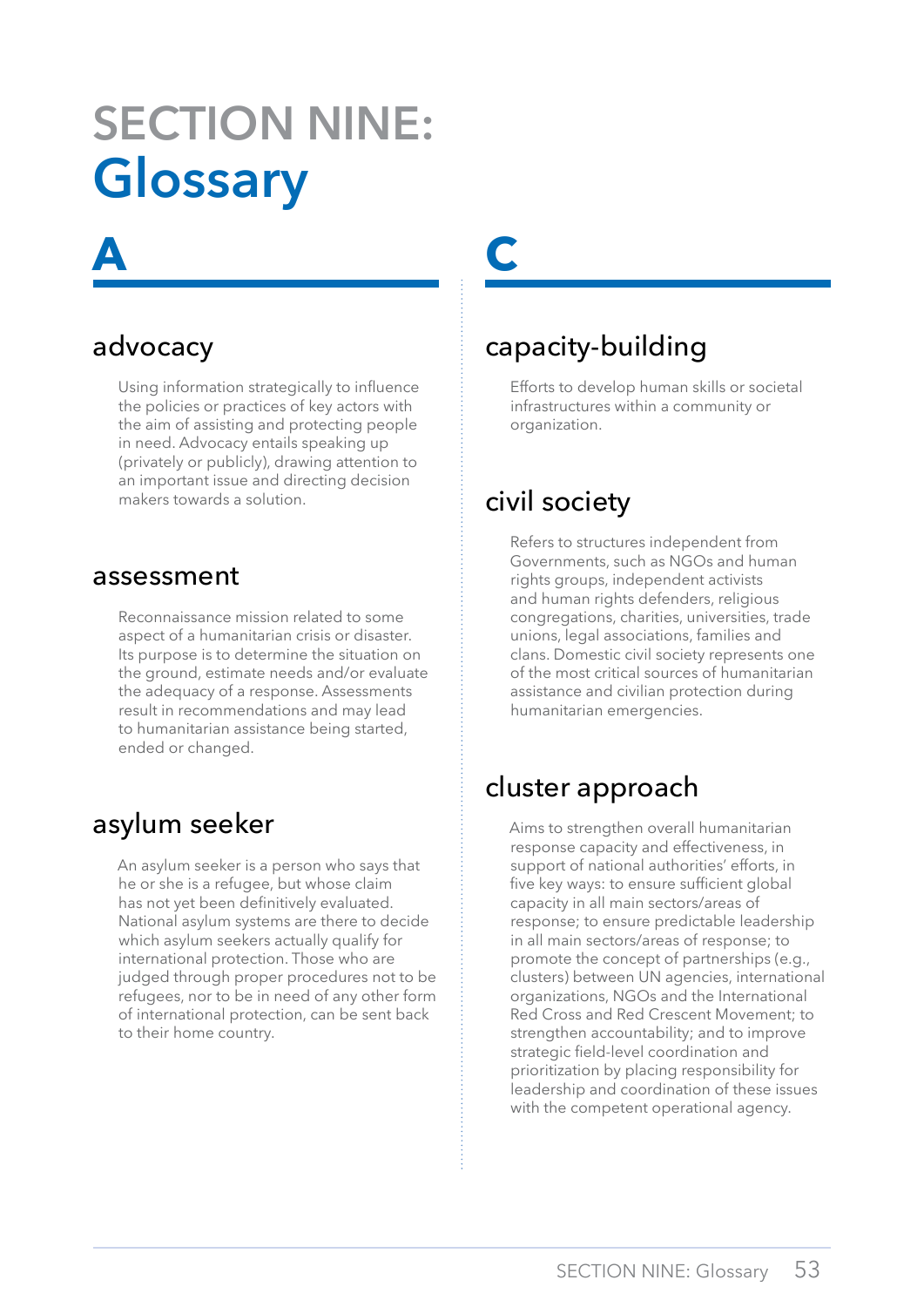### <span id="page-55-0"></span>complex emergency

A multifaceted humanitarian crisis in a country, region or society where there is total or considerable breakdown of authority resulting from internal or external conflict, and which requires a multisectoral international response that goes beyond the mandate or capacity of any single body and/ or ongoing UN country programme. Such emergencies call for a complex range of responses.

# **d**

# disaster

A serious disruption of the functioning of a community or a society causing widespread human, material, economic or environmental losses that exceed the ability of the affected community or society to cope using its own resources.

# displaced person

Someone rendered homeless due to war or disaster. A person fleeing such conditions who crosses a border is considered a refugee. Anyone who takes flight but never leaves his/her country is an internally displaced person (IDP).

# **E**

# early warning

The provision of timely and effective information, through identified institutions, that allows people exposed to a hazard to take action to avoid or reduce their risk and prepare for effective response.

# **F**

# flash appeal

Urgent inter-agency funding requests that are issued when a crisis suddenly emerges. This funding is meant to meet immediate and medium-term needs.

# food security

The notion that all people, especially the most vulnerable, have dignified and unthreatened access to the quality and quantity of culturally appropriate food that will fully support their physical, emotional and spiritual health.

**h**

# humanitarian assistance

Aid that seeks to save lives and alleviate suffering of crisis-affected people. It must be provided in accordance with the basic humanitarian principles and can be classified into three categories: direct assistance, indirect assistance and infrastructure support. Those three categories respectively connote diminishing degrees of contact with the affected population. The UN seeks to provide humanitarian assistance with full respect to States' sovereignty.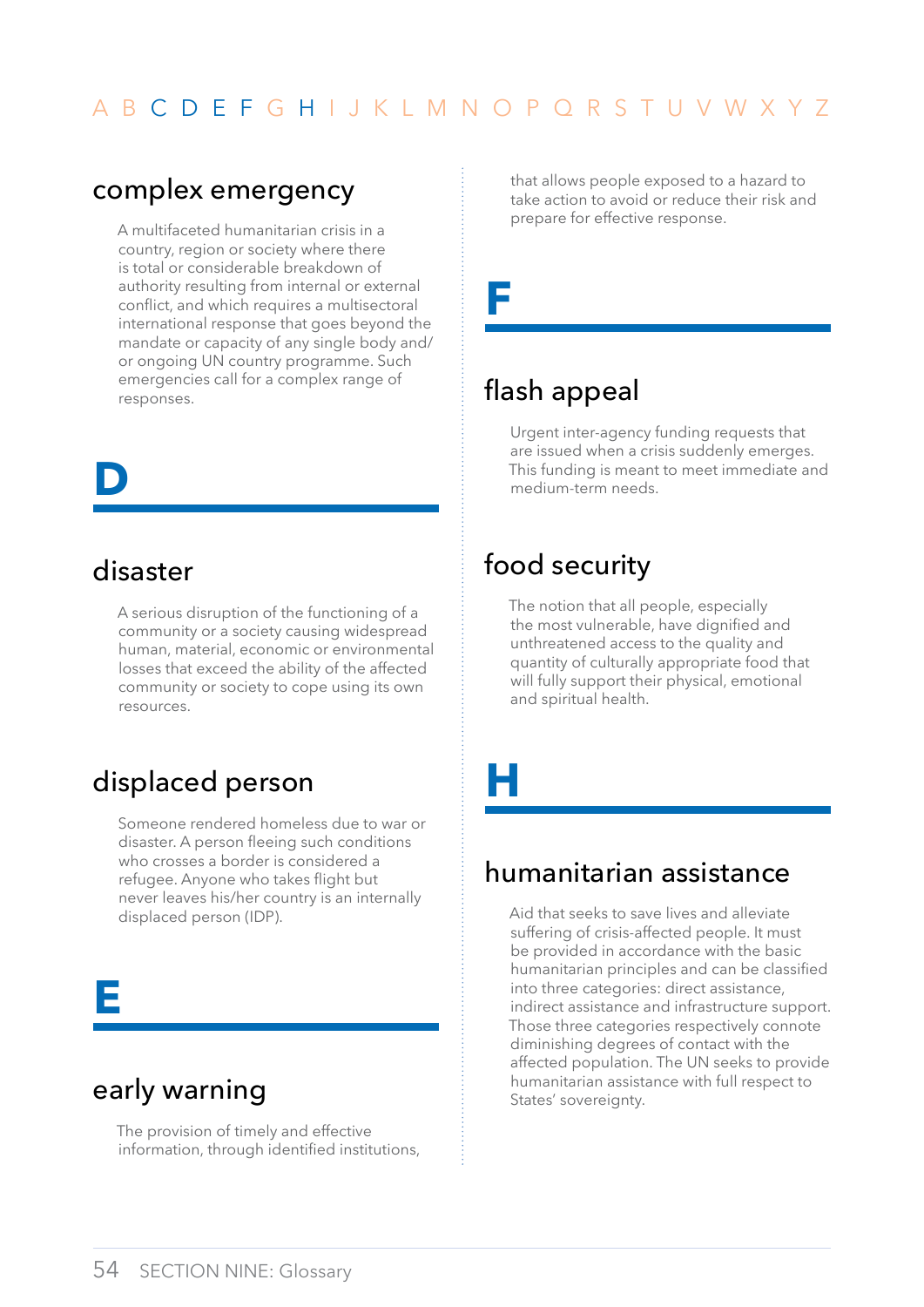# <span id="page-56-0"></span>humanitarian principles

Humanity, neutrality, impartiality and operational independence. These humanitarian principles provide the foundations for humanitarian action, and they are central to establishing and maintaining access to affected people. These principles are formally enshrined in General Assembly resolutions 46/182 and 58/114.

# humanitarian space

An environment in which humanitarian agencies can work effectively and assist people who need their support, and which is governed by humanitarian principles. Three elements are needed to maintain a humanitarian space: combatants must respect humanitarian principles; humanitarians and peacekeepers must understand their respective roles; and all actors must accept their responsibilities within an overall framework.

# humanity

A humanitarian principle that states that human suffering must be addressed wherever it is found, with particular attention to the most vulnerable people, such as children, women and the elderly. The dignity and rights of all victims must be respected and protected.

# impartiality

**i**

A humanitarian principle that states that humanitarian assistance must be provided without discriminating as to ethnic origin,

gender, nationality, political opinions, race or religion. Relief for suffering people must be guided solely by needs, and priority must be given to the most urgent cases of distress.

# independence

A humanitarian principle that makes it possible to guarantee that humanitarian action is free of political, economic, denominational, military and ideological influences or bias.

# integrated mission

A UN mission characterized by collaboration across divisions, departments and agencies. It aims to achieve better planning and greater communication among those responsible for areas such as political analysis, military operations, civilian police, electoral assistance, human rights, development, humanitarian assistance, refugees and displaced people, public information, logistics, finance and personnel recruitment.

# internally displaced persons (IDPs)

People forced or obliged to leave their homes or habitual residence, particularly in order to avoid the effects of armed conflict, situations of generalized violence, violations of human rights or natural or human-made disasters, and who have not crossed an internationally recognized State border. A series of non-binding Guiding Principles on Internal Displacement based on refugee law, human rights law and international humanitarian law articulate standards for protection, assistance and solutions for IDPs.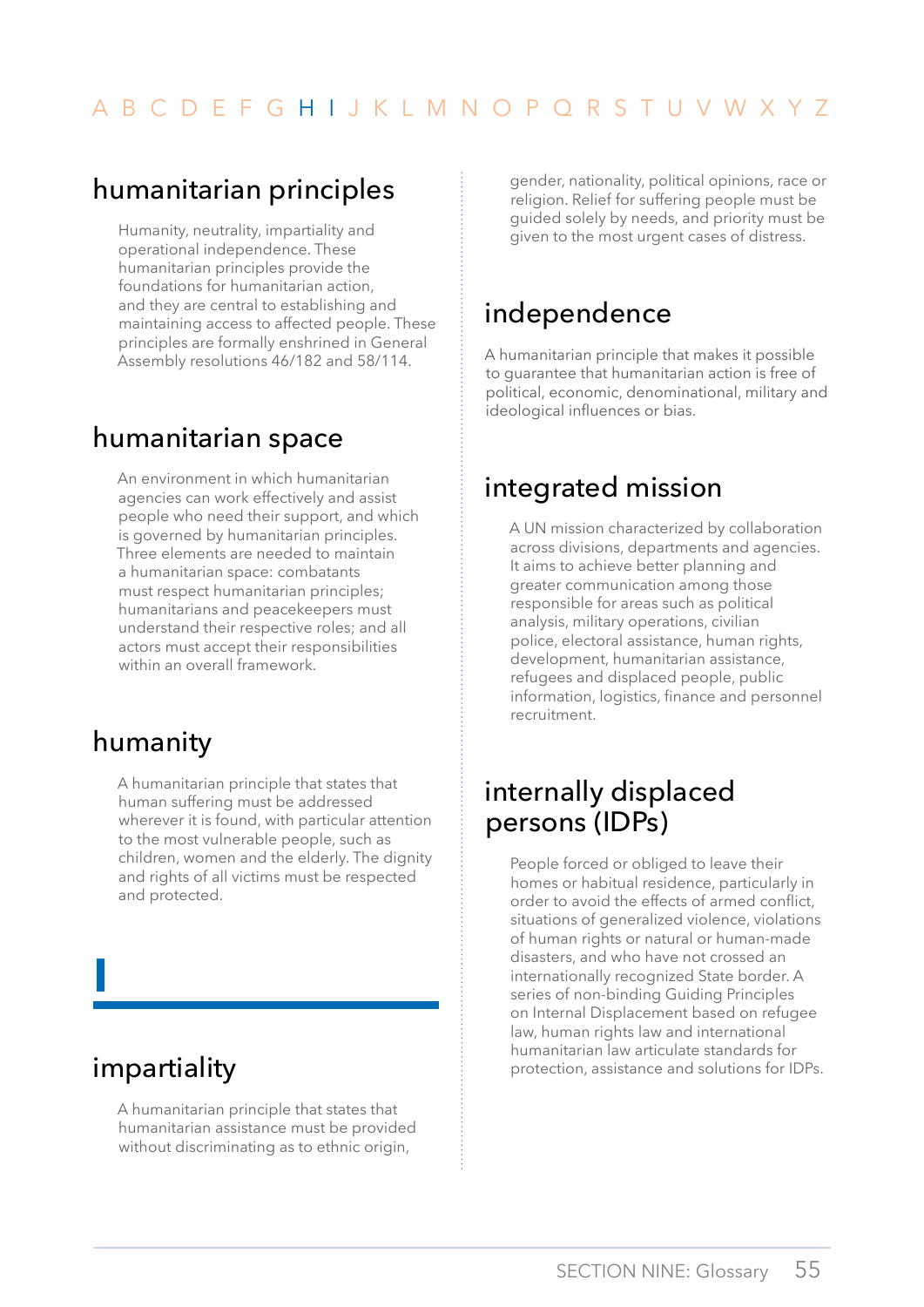# <span id="page-57-0"></span>international humanitarian law (IHL)

Also called the law of war or armed conflict law, this body of rules seeks, for humanitarian reasons, to limit the effects of armed conflict. It forms a part of international law, protects people who are not or are no longer participating in hostilities, and restricts the means and methods of warfare by prohibiting weapons that make no distinction between combatants and civilians, or weapons and methods of warfare that cause unnecessary injury, suffering and/ or damage. The rules are to be observed by Governments and their armed forces, and by armed opposition groups and any other parties to a conflict. The four Geneva Conventions of 1949 and their two Additional Protocols of 1977 are its principal instruments. IHL does not regulate resort to the use of force; that is governed by an important, but distinct, part of international law set out in the UN Charter.

# international migrant

Organizations define who falls under the category of 'international migrant' differently, depending on their mandate. OCHA's working definition is the following: international migrants are people who leave or flee their habitual residence and cross an international border to seek opportunities for safer and better prospects. Migration can be voluntary or involuntary, but most of the time it involves a combination of choices and constraints. This definition does, however, exclude refugees and asylum seekers, for whom there is a specific international protection framework.

# **m**

# mandate

A legal framework that defines the responsibilities of UN agencies, peacekeeping operations and other international organizations.

**n**

# natural disaster

A sudden major upheaval of nature, causing extensive destruction, death and suffering among the stricken community, and which is not due to human action. Some natural disasters can be of slow origin, e.g., drought. Other seemingly natural disasters can be caused or aggravated by human action, e.g., desertification through excessive land use and deforestation.

# neutrality

A humanitarian principle that states that humanitarian assistance must be provided without engaging in hostilities or taking sides in controversies of a political, religious or ideological nature.

# non-food items

Basic supplies other than food or water. These include blankets, clothing, containers, utensils, cooking equipment, soap, detergent and plastic sheeting.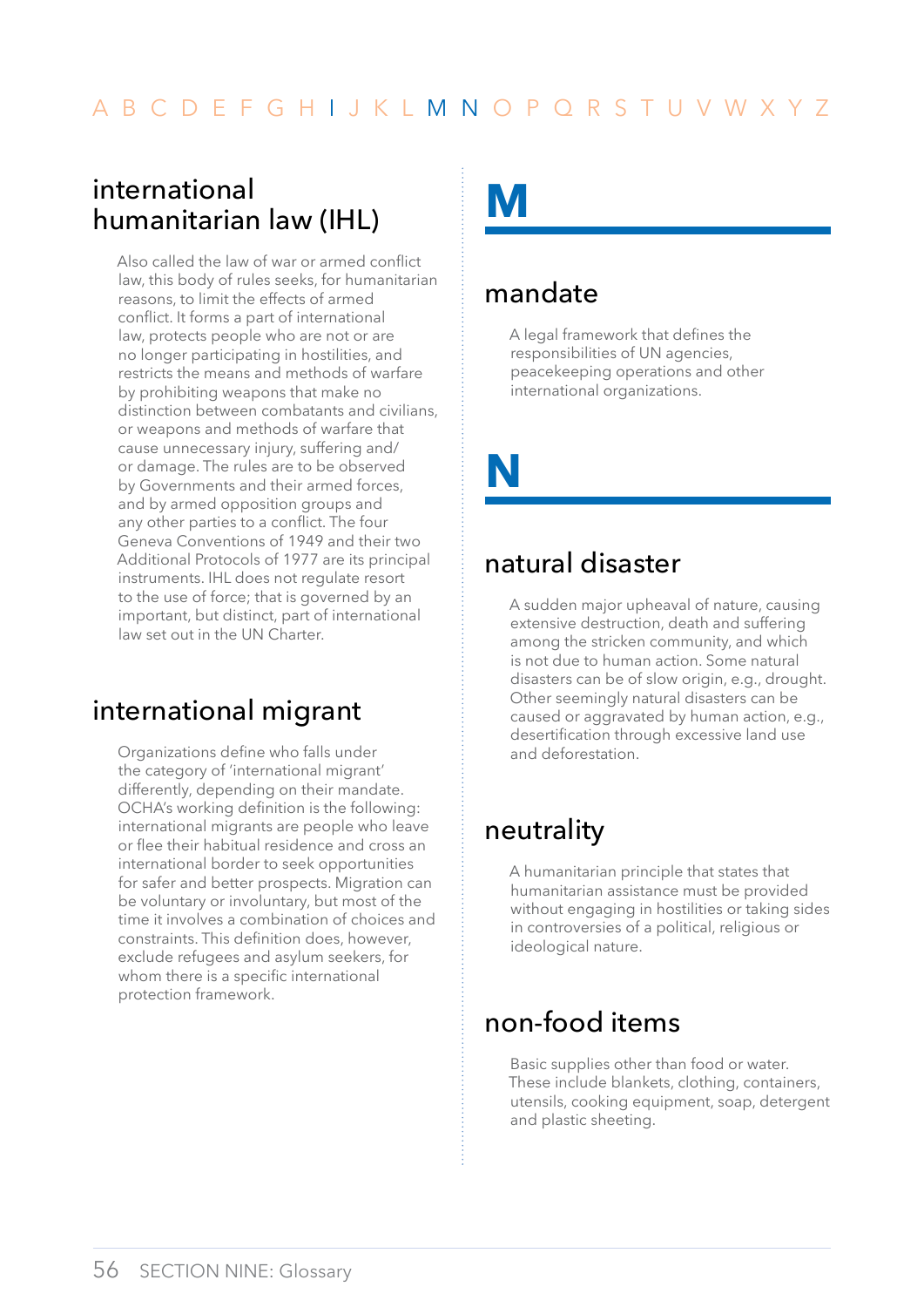#### <span id="page-58-0"></span>non-governmental organization (NGO)

A group of private citizens not subordinate to any State agency. Humanitarian NGOs may be professional associations, foundations, multinational businesses, or simply groups with a common interest in humanitarian assistance activities. They may be national or international in reach. They may have consultative status with the UN Economic and Social Council or with one of the three NGO consortia in the IASC (Interaction, SCHR, ICVA).

**p**

# peacekeeping

Method to help countries torn by conflict to create conditions for sustainable peace. UN peacekeepers (soldiers and military officers, civilian police officers and civilian personnel from many countries) monitor and observe peace processes that emerge in postconflict situations and assist ex-combatants to implement the peace agreements they have signed. Such assistance includes confidence-building measures, powersharing arrangements, electoral support, strengthening rule of law, and economic and social development.

#### protection

Encompasses all activities designed to obtain full respect for the rights of the individual in accordance with the letter and spirit of human rights, and of refugee and international humanitarian law. It involves creating an environment conducive to respect for human beings, preventing and/or alleviating the immediate effects of a specific pattern of abuse, and restoring dignified

conditions of life through reparation, restitution and rehabilitation. Where protection is not available from national authorities or controlling non-State actors, vulnerable people have a right to receive international protection and assistance from an impartial humanitarian relief operation. Such action is subject to the consent of the State or parties concerned and does not prescribe coercive measures in the event of refusal, however unwarranted.

**r**

### refugee

A person who, due to a well-founded fear of being persecuted for reasons of race, religion, nationality, membership of a particular social group or political opinion, or for reasons owing to aggression, occupation, foreign domination or events seriously disturbing public order in either part or the whole of his/her country or origin or nationality, is compelled to leave his/her place of habitual residence in order to seek refuge outside his/her country of origin or nationality, and who is unable or, due to such fear, unwilling to avail himself/herself of the protection of his/her country of origin or nationality.

# **s**

#### sector

Area of concern to be addressed by humanitarian work. Examples of sectors are food and agriculture; education and protection; economic recovery and infrastructure; health and nutrition; water and sanitation; and shelter and non-food items.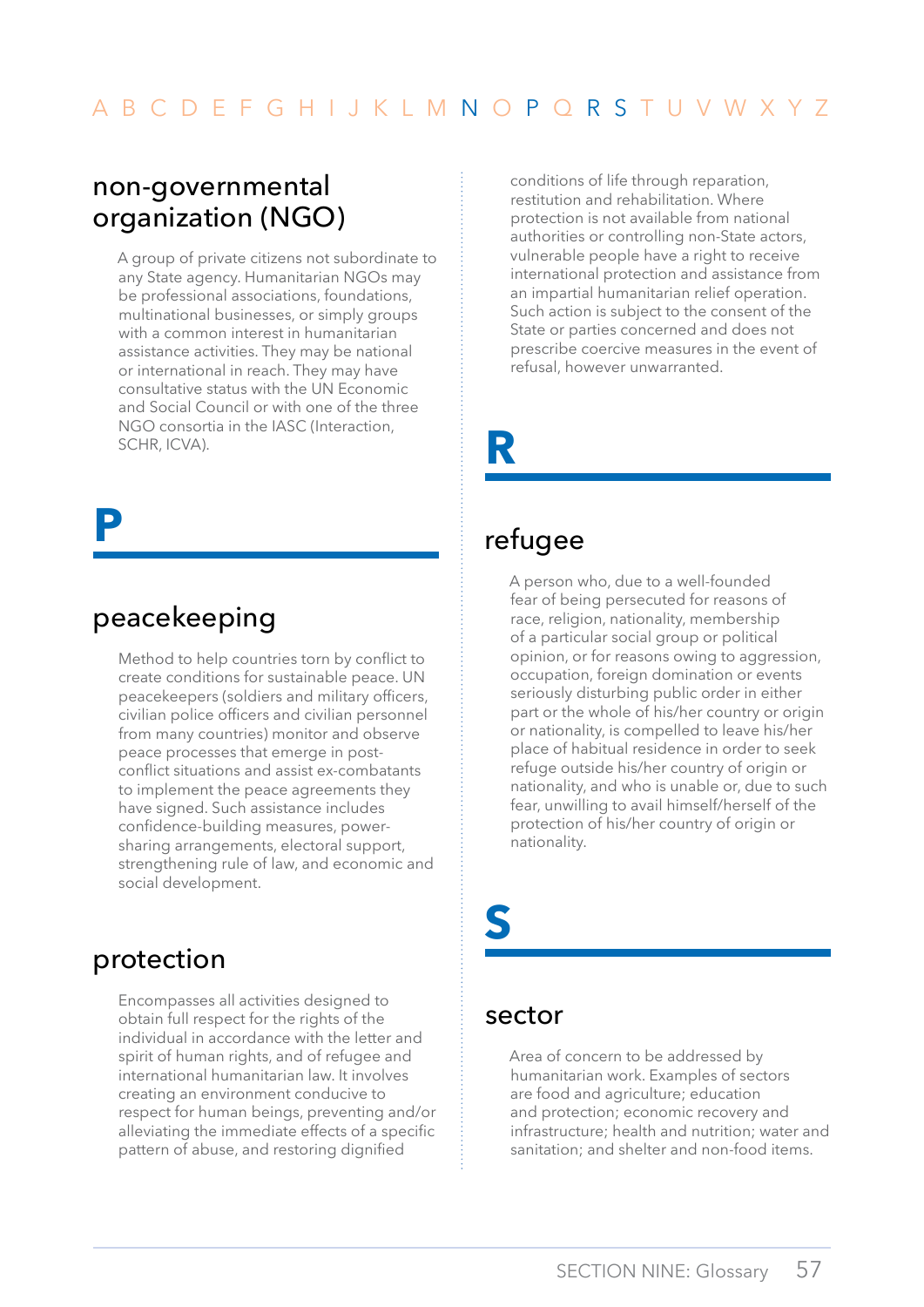### <span id="page-59-0"></span>sexual and genderbased violence (SGBV)

Violence resulting in, or likely to result in, physical, sexual or psychological harm to a person because of his/her gender. It includes rape, threats of such acts, and coercion or arbitrary deprivation of liberty, whether occurring in public or private life. Anyone can be a victim of SGBV, but women and girls are the primary victims.

#### surge capacity

Ability to rapidly deploy staff and mobilize material in response to sudden emergencies.

# transition

**t**

Characterized by the absence of large-scale armed conflict, often secured by international peacekeeping forces, but still too volatile to speak of sustainable peace. The transition from conflict to post-conflict is perhaps the most crucial phase in any type of assistance programme.

**v**

### vulnerability

Describes people who are at greatest risk from situations that threaten their survival or their capacity to live with an acceptable level of social and economic security and human dignity. These people are often refugees or displaced people, or victims of natural disasters, health emergencies or poverty brought about by socioeconomic crises.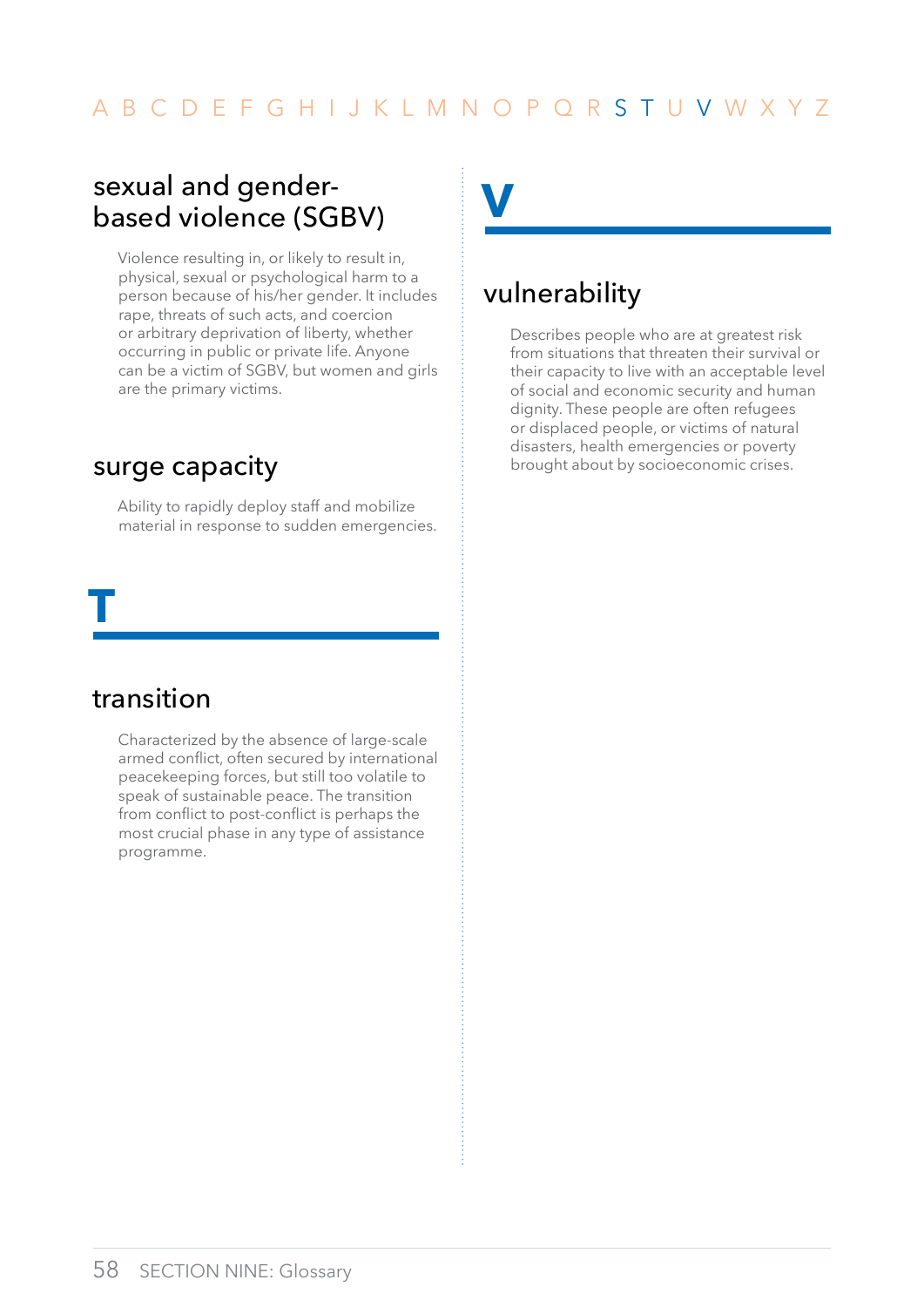# <span id="page-60-0"></span>**SECTION TEN: Learning resources**

# United Nations resources

*United Nations Editorial Manual Online* <dd.dgacm.org/editorialcontrol/index.htm>

'United Nations Multilingual Terminology Database' [http://unterm.un.org/dgaacs/unterm.nsf/](http://unterm.un.org/dgaacs/unterm.nsf/Welcome?OpenPage) [Welcome?OpenPage](http://unterm.un.org/dgaacs/unterm.nsf/Welcome?OpenPage)

# OCHA resources

The 'OCHA Numbers module' gives simple and practical guidance on how to improve written communication involving numbers. The module is available on the Reporting Guidance page of OCHAnet at: [http://ochanet.unocha.org/AS/Reporting/](http://ochanet.unocha.org/AS/Reporting/Pages/TrainingModules.aspx) [Pages/TrainingModules.aspx](http://ochanet.unocha.org/AS/Reporting/Pages/TrainingModules.aspx)

The 'OCHA Keep It Simple module' offers easy-to-follow guidance on how to write simply but effectively. The module is available on the Reporting Guidance page of OCHAnet at:

[http://ochanet.unocha.org/AS/Reporting/](http://ochanet.unocha.org/AS/Reporting/Pages/TrainingModules.aspx) [Pages/TrainingModules.aspx](http://ochanet.unocha.org/AS/Reporting/Pages/TrainingModules.aspx)

Visit the Reporting Guidance section of OCHAnet for templates and guidance on OCHA information products, such as situation reports, weekly reports and key messages[.http://ochanet.unocha.org/AS/](http://ochanet.unocha.org/AS/REPORTING/Pages/default.aspx) [REPORTING/Pages/default.aspx](http://ochanet.unocha.org/AS/REPORTING/Pages/default.aspx)

### External resources

*The Chicago Manual of Style* [www.chicagomanualofstyle.org/contents.](www.chicagomanualofstyle.org/contents.html) [html](www.chicagomanualofstyle.org/contents.html)

*The Economist Style Guide* [www.economist.com/styleguide](www.economist.com/research/styleguide)/introduction

*The Elements of Style* <www.bartleby.com/141/>

*The Oxford English Dictionary* [http://www.](http://www.oed.com/) [oed.com/](http://www.oed.com/)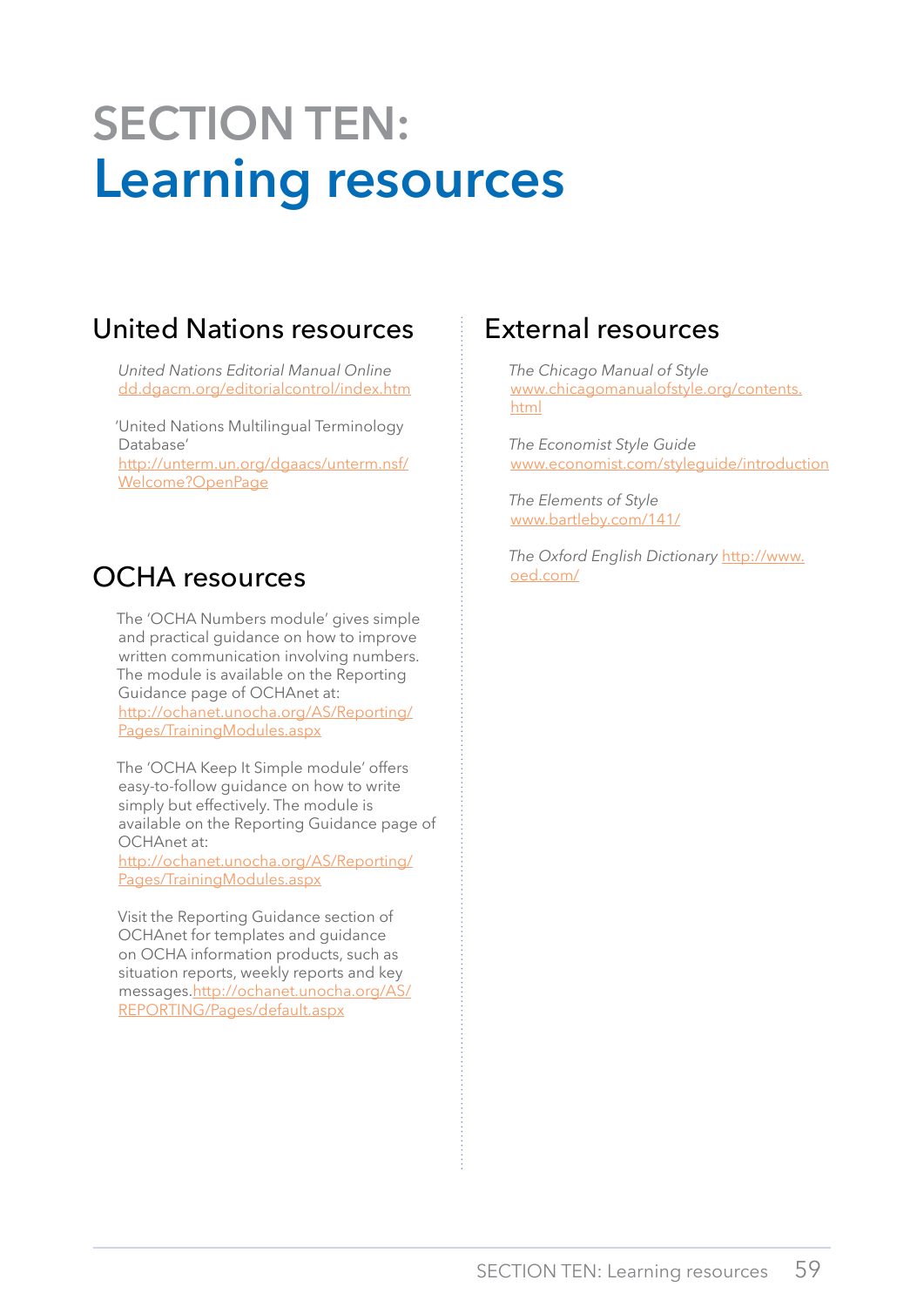# <span id="page-61-0"></span>**Index**

# A

abbreviations *[2](#page-3-0)*, *[46–](#page-47-0)[52](#page-53-0)* accents *[2](#page-3-0)* acronyms *[2](#page-3-0)*, *[46–](#page-47-0)[52](#page-53-0)* active voice *[2](#page-3-0)[–3](#page-4-0)* advocate *[24](#page-25-0)* affect *[24](#page-25-0)* ages *[3](#page-4-0)*, *[16](#page-17-0)* also *[3](#page-4-0)* among *[24](#page-25-0)* and/but *[3](#page-4-0)* annex *[3](#page-4-0)*, *[34](#page-35-0)* apostrophe *[3–](#page-4-0)[4](#page-5-0)*, *[13](#page-14-0)*, *[22](#page-23-0)* Assistant Secretary-General *[14](#page-15-0)*, *[46](#page-47-0)*

# B

Ban Ki-moon *[4](#page-5-0)*, *[20](#page-21-0)*, *[38](#page-39-0)* between *[8](#page-9-0)*, *[24](#page-25-0)* biannual *[4](#page-5-0)* bimonthly *[4](#page-5-0)* biweekly *[4](#page-5-0)* biyearly *[4](#page-5-0)* both *[4](#page-5-0)* brackets *[2](#page-3-0)*, *[4–](#page-5-0)[5](#page-6-0)*, *[7](#page-8-0)*, *[17](#page-18-0)* bullet points *[5](#page-6-0)* burned *[5](#page-6-0)*, *[38](#page-39-0)*

# $\mathsf{C}$

capacity-building *[5](#page-6-0)*, *[38](#page-39-0)* capitalization *[5](#page-6-0)*, *[34](#page-35-0)* captions *[5](#page-6-0)* CERF *[2](#page-3-0)*, *[5](#page-6-0)*, *[12](#page-13-0)*, *[20](#page-21-0)*, *[32](#page-33-0)*, *[35](#page-36-0)*, *[46](#page-47-0)* civil society *[12](#page-13-0)*, *[53](#page-54-0)* clusters *[5](#page-6-0)*, *[53](#page-54-0)* colon *[5](#page-6-0)[–6](#page-7-0)* comma *[6](#page-7-0)* compare *[24](#page-25-0)[–25](#page-26-0)* complement *[25](#page-26-0)* complex emergency *[53](#page-54-0)* compliment *[25](#page-26-0)* compose *[25](#page-26-0)* comprise *[25](#page-26-0)* continual *[25](#page-26-0)* continuous *[25](#page-26-0)* corporate emergency *[7](#page-8-0)*, *[34](#page-35-0)* correspondence *[17](#page-18-0)* country names *[7](#page-8-0)* country office *[34](#page-35-0)* credits *[5](#page-6-0)* currency *[7](#page-8-0)*, *[8](#page-9-0)*

# D

dashes *[7–](#page-8-0)[8](#page-9-0)* date *[2](#page-3-0)*, *[8](#page-9-0)*, *[10](#page-11-0)*, *[23](#page-24-0)*, *[27](#page-28-0)* decades *[8](#page-9-0)* disaster *[12](#page-13-0)*, *[54](#page-55-0)* diseases *[8](#page-9-0)*

#### E

early warning *[39](#page-40-0)*, *[54](#page-55-0)* effect *[24](#page-25-0)* ellipsis *[9](#page-10-0)* Emergency Relief Coordinator *[6](#page-7-0)*, *[9](#page-10-0)*, *[20](#page-21-0)*, *[22](#page-23-0)*, *[26](#page-27-0)*, *[47](#page-48-0)*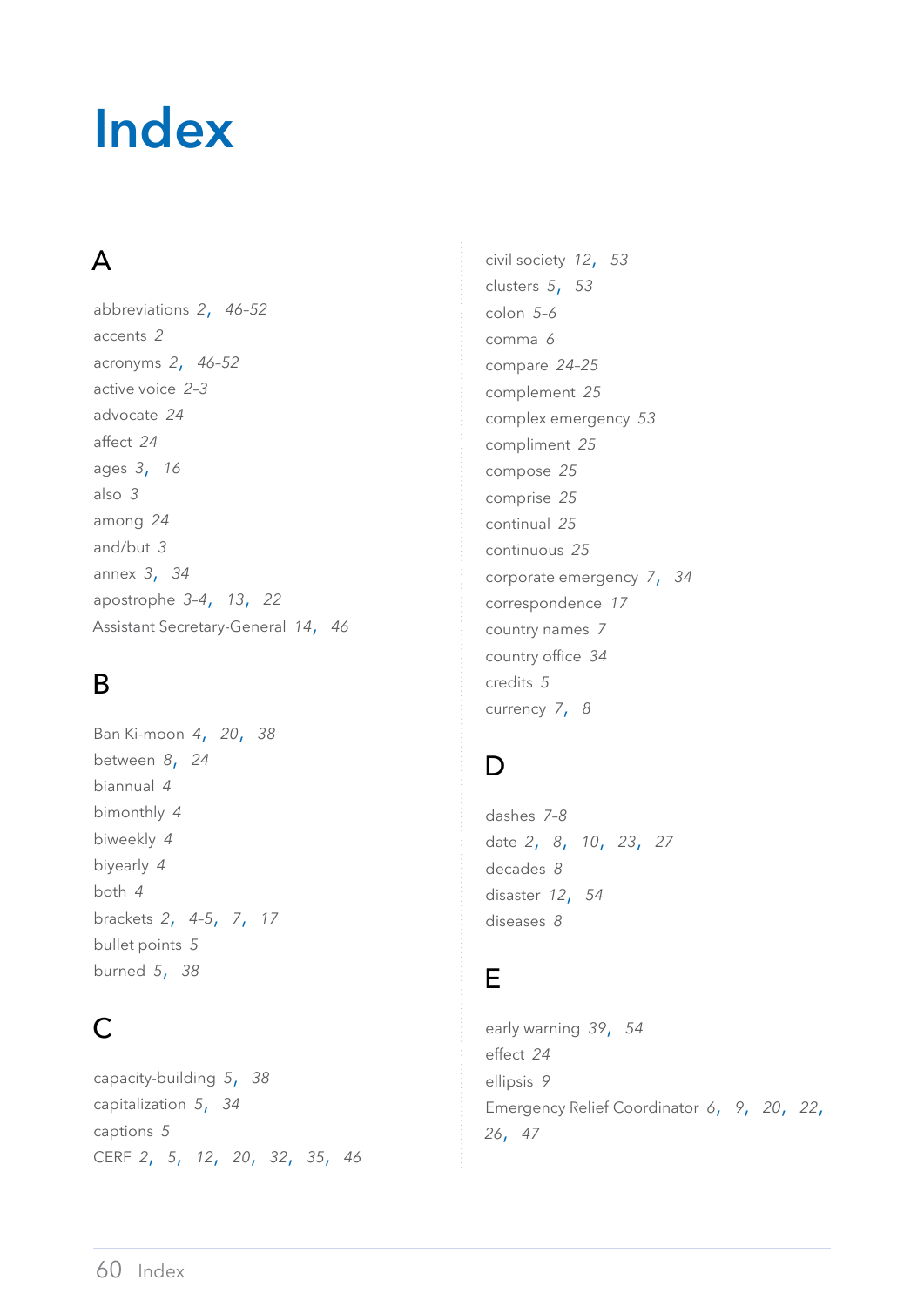# F

farther *[25](#page-26-0)* fewer *[25](#page-26-0)* flash appeal *[54](#page-55-0)* follow up *[9](#page-10-0)*, *[39](#page-40-0)* follow-up *[9](#page-10-0)*, *[39](#page-40-0)* font *[9](#page-10-0)* Food and Agriculture Organization *[9](#page-10-0)* food security *[54](#page-55-0)* footnotes *[9](#page-10-0)* foreign words *[9](#page-10-0)* formatting *[9](#page-10-0)* forums *[25](#page-26-0)*, *[39](#page-40-0)* fractions *[9–](#page-10-0)[10](#page-11-0)* full stop (period) *[10](#page-11-0)* further *[25](#page-26-0)*

# G

government *[10](#page-11-0)* graphics *[10](#page-11-0)*

# H

head *[9](#page-10-0)*, *[10](#page-11-0)*, *[22](#page-23-0)*, *[35](#page-36-0)* headings *[2](#page-3-0)*, *[10](#page-11-0)[–11](#page-12-0)* headlines *[11](#page-12-0)* headquarters *[11](#page-12-0)*, *[35](#page-36-0)* health care *[11](#page-12-0)*, *[40](#page-41-0)* HIV *[11](#page-12-0)*, *[40](#page-41-0)*, *[49](#page-50-0)* humanitarian assistance *[54](#page-55-0)* humanitarian chief *[11](#page-12-0)* humanitarian coordinator *[11](#page-12-0)*, *[19](#page-20-0)*, *[48](#page-49-0)* humanitarian principles *[54](#page-55-0)* humanitarian space *[55](#page-56-0)* humanity *[55](#page-56-0)* hurricane *[11](#page-12-0)*, *[21](#page-22-0)*, *[25](#page-26-0)*, *[35](#page-36-0)* hyphens *[8](#page-9-0)*, *[11–](#page-12-0)[13](#page-14-0)*

# I

IDPs *[4](#page-5-0)*, *[13](#page-14-0)*, *[32](#page-33-0)*, *[49](#page-50-0)*, *[55](#page-56-0)* impact *[26](#page-27-0)* impartiality *[55](#page-56-0)* incidence *[26](#page-27-0)* incident *[26](#page-27-0)* independence *[55](#page-56-0)* integrated mission *[55](#page-56-0)* Internally Displaced Person *[13](#page-14-0)*, *[18](#page-19-0)* international humanitarian law *[35](#page-36-0)*, *[49](#page-50-0)*, *[55–](#page-56-0)[56](#page-57-0)* into *[13](#page-14-0)* italics *[9](#page-10-0)*, *[13](#page-14-0)*, *[19](#page-20-0)*, *[22](#page-23-0)*, *[33](#page-34-0)*

# J

jargon *[13](#page-14-0)[–14](#page-15-0)* job titles *[6](#page-7-0)*, *[10](#page-11-0)*, *[14](#page-15-0)*, *[20](#page-21-0)*

# K

kilometre *[14](#page-15-0)*, *[41](#page-42-0)*

# L

less *[25](#page-26-0)* level-three emergencies *[14](#page-15-0)* life saving *[15](#page-16-0)* like *[15](#page-16-0)*

# M

magnitude *[12](#page-13-0)*, *[15](#page-16-0)* mandate *[56](#page-57-0)* may *[26](#page-27-0)* Member State *[15](#page-16-0)*, *[36](#page-37-0)*, *[41](#page-42-0)* memorandum of understanding *[15](#page-16-0)* metre *[15](#page-16-0)*, *[41](#page-42-0)* might *[26](#page-27-0)* multi *[15](#page-16-0)*, *[41](#page-42-0)[–42](#page-43-0)*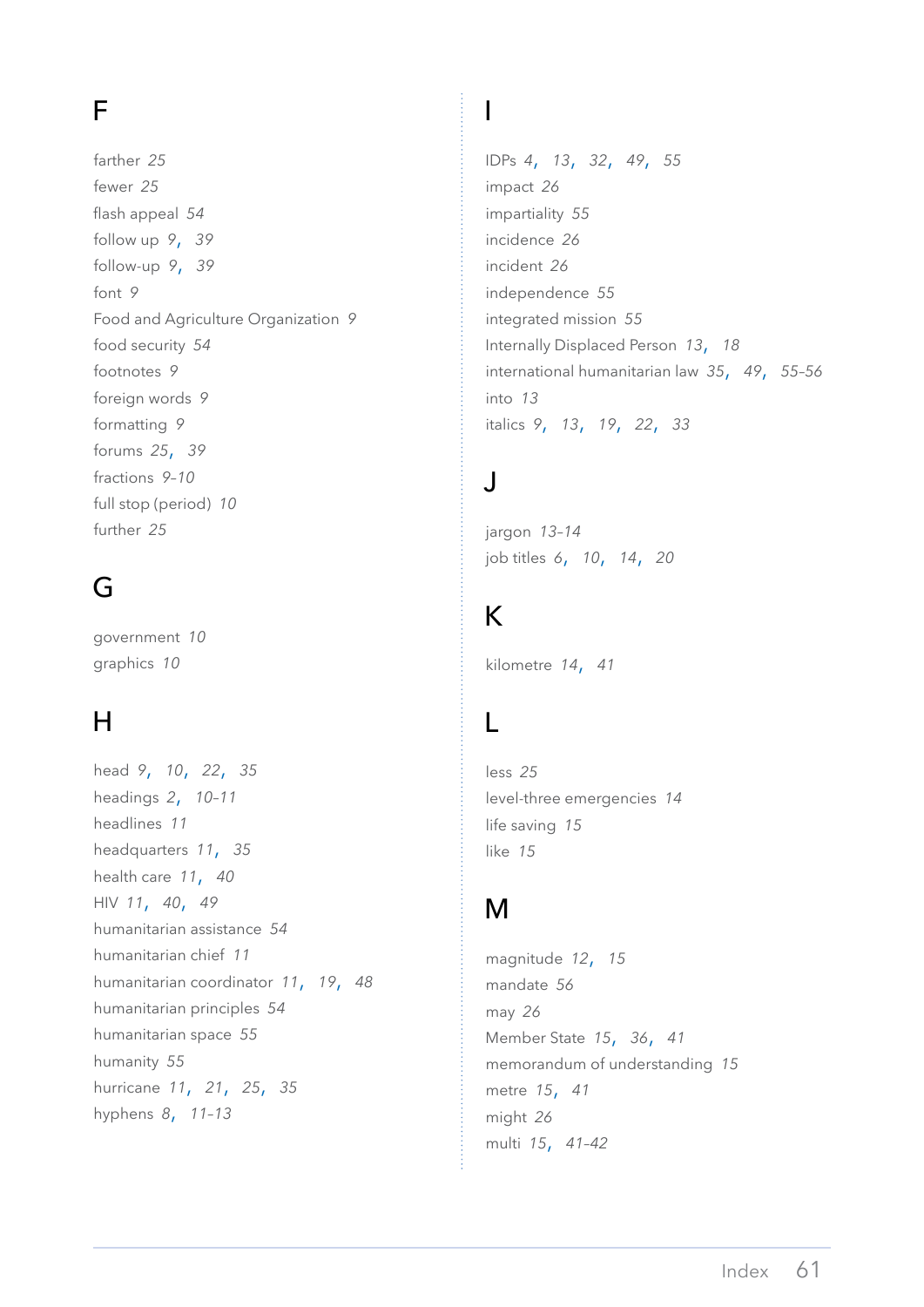# N

names *[6](#page-7-0)*, *[7](#page-8-0)*, *[16](#page-17-0)*, *[19](#page-20-0)* NATO *[2](#page-3-0)*, *[50](#page-51-0)* natural disaster *[56](#page-57-0)* neither *[16](#page-17-0)* neutrality *[56](#page-57-0)* NGO *[2](#page-3-0)*, *[4](#page-5-0)*, *[36](#page-37-0)*, *[50](#page-51-0)*, *[56](#page-57-0)* non-food items *[56](#page-57-0)*, *[57](#page-58-0)* non-governmental organization *[4](#page-5-0)*, *[50](#page-51-0)*, *[56](#page-57-0)* nor *[6](#page-7-0)*, *[16](#page-17-0)* numbers *[8](#page-9-0)*, *[16–](#page-17-0)[17](#page-18-0)*

# $\Omega$

OCHA logo *[17](#page-18-0)* OCHAnet *[17](#page-18-0)*, *[42](#page-43-0)*, *[59](#page-60-0)* office *[10](#page-11-0)*, *[17](#page-18-0)*, *[34](#page-35-0)*, *[36](#page-37-0)*  Office for the Coordination of Humanitarian Affairs *[17](#page-18-0)* official correspondence *[17](#page-18-0)* ordinal *[8](#page-9-0)* organization *[9](#page-10-0)*, *[36](#page-37-0)* organization chart *[42](#page-43-0)*

# P

parentheses *[4](#page-5-0)[–5](#page-6-0)* passive *[2–](#page-3-0)[3](#page-4-0)* peace *[17](#page-18-0)* peacekeeping *[17](#page-18-0)*, *[42](#page-43-0)*, *[56](#page-57-0)* people *[18](#page-19-0)* per cent *[18](#page-19-0)*, *[42](#page-43-0)* period *[18](#page-19-0)* person *[13](#page-14-0)*, *[18](#page-19-0)*. *See also* people persons *[13](#page-14-0)*, *[18](#page-19-0)* plurals *[18](#page-19-0)* pre-position *[26](#page-27-0)* principal *[26](#page-27-0)*, *[42](#page-43-0)* principle *[26](#page-27-0)*, *[42](#page-43-0)*

proofreading *[18](#page-19-0)*, *[22](#page-23-0)* protection *[57](#page-58-0)*

#### $\Omega$

quotation *[18](#page-19-0)*, *[33](#page-34-0)*

# R

refugee *[57](#page-58-0)* Resident Coordinator *[11](#page-12-0)*, *[19](#page-20-0)*, *[52](#page-53-0)* resolution *[19](#page-20-0)* Richter scale *[19](#page-20-0)*, *[43](#page-44-0)* rivers *[19](#page-20-0)* roll-out *[19](#page-20-0)*, *[43](#page-44-0)*

# S

search and rescue *[19](#page-20-0)* seasons *[19](#page-20-0)*, *[22](#page-23-0)* secretariat *[5](#page-6-0)*, *[20](#page-21-0)*, *[22](#page-23-0)*, *[37](#page-38-0)* Secretary-General *[4](#page-5-0)*, *[14](#page-15-0)*, *[20](#page-21-0)*, *[43](#page-44-0)* sectoral *[43](#page-44-0)* semicolon *[20](#page-21-0)* sexual and gender-based violence *[57](#page-58-0)* singular nouns *[4](#page-5-0)*, *[16](#page-17-0)*, *[20](#page-21-0)* singular verbs *[20](#page-21-0)* so-called *[20](#page-21-0)* spelling *[20–](#page-21-0)[21](#page-22-0)*, *[38](#page-39-0)[–45](#page-46-0)* subheadings *[21](#page-22-0)* surge capacity *[57](#page-58-0)*

# $\top$

temperature *[21](#page-22-0)* that *[27](#page-28-0)* time *[21](#page-22-0)* ton *[21](#page-22-0)* tsunami *[21](#page-22-0)*, *[37](#page-38-0)*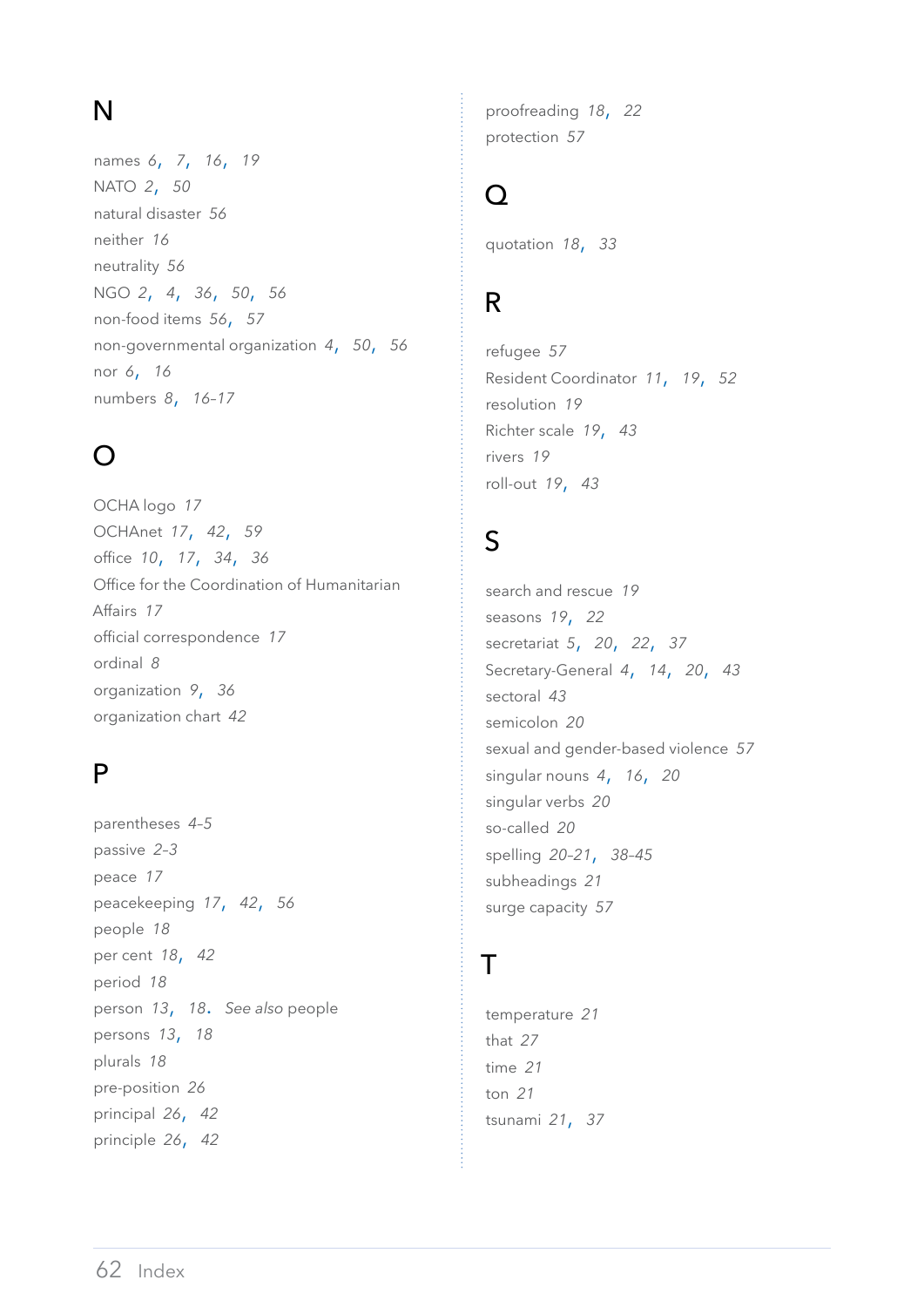typhoon *[21](#page-22-0)*, *[37](#page-38-0)* typos *[18](#page-19-0)*, *[22](#page-23-0)*

# $\overline{U}$

UNDAC *[2](#page-3-0)*, *[51](#page-52-0)* Under-Secretary-General *[14](#page-15-0)*, *[22](#page-23-0)*, *[44](#page-45-0)*, *[52](#page-53-0)* UNDP *[2](#page-3-0)*, *[51](#page-52-0)* unexploded ordnance *[22](#page-23-0)*, *[44](#page-45-0)*, *[52](#page-53-0)* United Nations *[11](#page-12-0)*, *[19](#page-20-0)*, *[20](#page-21-0)*, *[22](#page-23-0)*, *[35](#page-36-0)*, *[36](#page-37-0)*, *[37](#page-38-0)* United Nations High Commissioner for Refugees *[22](#page-23-0)*, *[52](#page-53-0)*

# V

value added *[44](#page-45-0)* vis-à-vis *[44](#page-45-0)* vitamin A *[44](#page-45-0)* vulnerability *[58](#page-59-0)*

# W

weather *[22](#page-23-0)* websites *[23](#page-24-0)* WFP *[2](#page-3-0)*, *[3](#page-4-0)*, *[5](#page-6-0)*, *[6](#page-7-0)*, *[52](#page-53-0)* which *[27](#page-28-0)* while *[27](#page-28-0)* whilst *[27](#page-28-0)* working groups *[23](#page-24-0)*, *[37](#page-38-0)* World Humanitarian Day *[23](#page-24-0)*, *[52](#page-53-0)*